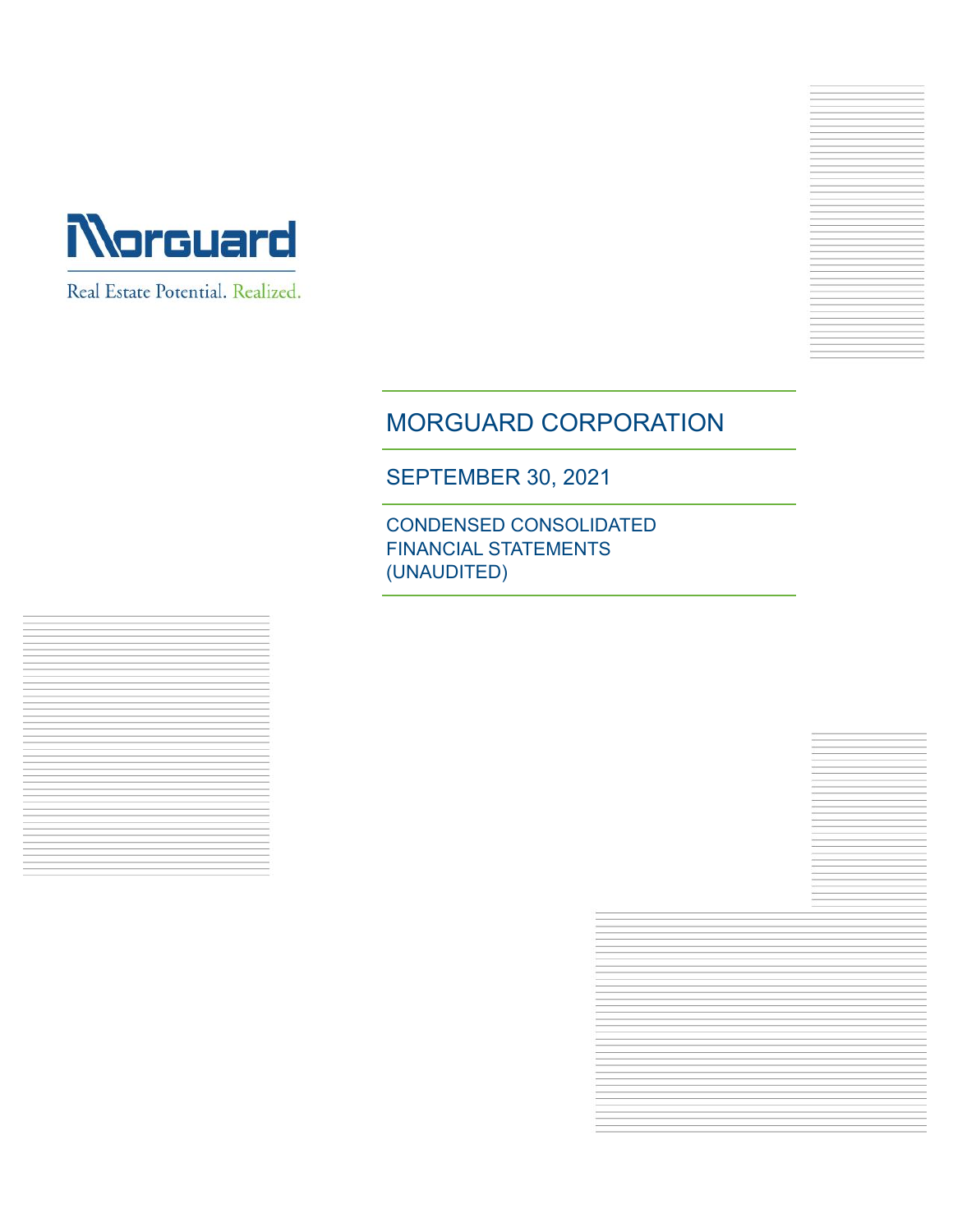# BALANCE SHEETS

In thousands of Canadian dollars

| As at                                       | <b>Note</b>    | <b>September 30, 2021</b> | December 31, 2020 |
|---------------------------------------------|----------------|---------------------------|-------------------|
| <b>ASSETS</b>                               |                |                           |                   |
| <b>Non-current assets</b>                   |                |                           |                   |
| Real estate properties                      | $\overline{4}$ | \$9,871,194               | \$9,680,408       |
| Hotel properties                            | 5              | 467,147                   | 545,041           |
| Equity-accounted and other fund investments | 6              | 229,712                   | 216,278           |
| Other assets                                | $\overline{7}$ | 349,793                   | 338,126           |
|                                             |                | 10,917,846                | 10,779,853        |
| <b>Current assets</b>                       |                |                           |                   |
| Amounts receivable                          | 8              | 89,823                    | 92,923            |
| Prepaid expenses and other                  |                | 67,196                    | 37,824            |
| Cash                                        |                | 129,335                   | 142,088           |
|                                             |                | 286,354                   | 272,835           |
|                                             |                | \$11,204,200              | \$11,052,688      |
| <b>LIABILITIES AND EQUITY</b>               |                |                           |                   |
| <b>Non-current liabilities</b>              |                |                           |                   |
| Mortgages payable                           | 9              | \$3,947,820               | \$3,789,034       |
| Debentures payable                          | 10             | 704,104                   | 902,464           |
| Lease liabilities                           | 12             | 161,129                   | 162,456           |
| Morguard Residential REIT units             | 11             | 478,488                   | 446,091           |
| Deferred income tax liabilities             |                | 747,482                   | 648,225           |
|                                             |                | 6,039,023                 | 5,948,270         |
| <b>Current liabilities</b>                  |                |                           |                   |
| Mortgages payable                           | 9              | 418,756                   | 480,340           |
| Debentures payable                          | 10             | 315,579                   | 314,010           |
| Loans payable                               | 20             | 70,000                    | 20,000            |
| Accounts payable and accrued liabilities    | 13             | 237,695                   | 220,568           |
| <b>Bank indebtedness</b>                    | 14             | 56,877                    | 156,802           |
|                                             |                | 1,098,907                 | 1,191,720         |
| <b>Total liabilities</b>                    |                | 7,137,930                 | 7,139,990         |
| <b>EQUITY</b>                               |                |                           |                   |
| Shareholders' equity                        |                | 3,522,982                 | 3,372,352         |
| Non-controlling interest                    |                | 543,288                   | 540,346           |
| <b>Total equity</b>                         |                | 4,066,270                 | 3,912,698         |
|                                             |                | \$11,204,200              | \$11,052,688      |
|                                             |                |                           |                   |

#### **Contingencies** 24

*See accompanying notes to the condensed consolidated financial statements.*

#### **On behalf of the Board:**

*(Signed) "K. Rai Sahi" (Signed) "Bruce K. Robertson"* 

Director Director

K. Rai Sahi, **Bruce K. Robertson,** Bruce K. Robertson,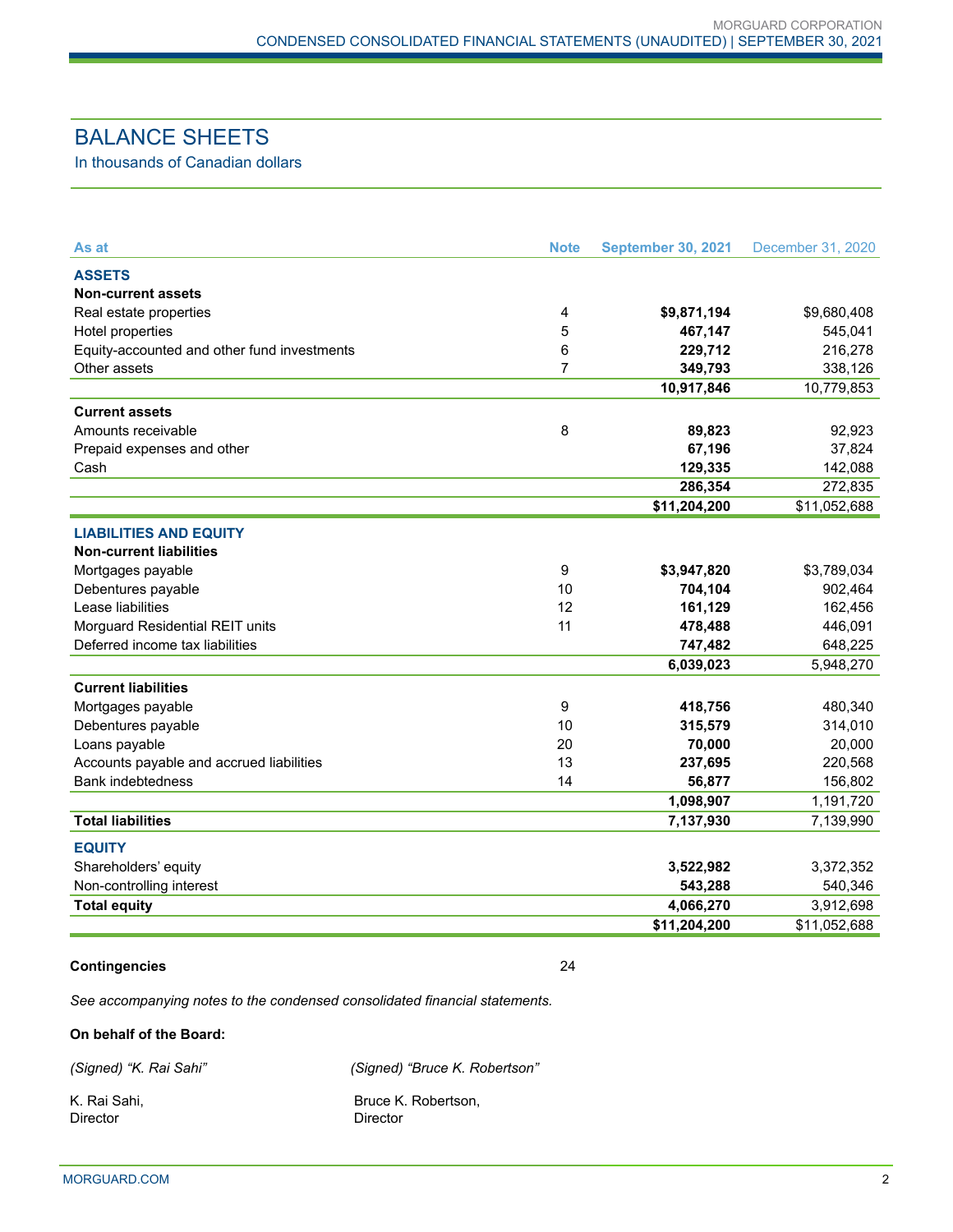# STATEMENTS OF INCOME (LOSS)

In thousands of Canadian dollars, except per common share amounts

|                                                                      |                  | <b>Three months ended</b><br><b>September 30</b> |                       | <b>Nine months ended</b><br><b>September 30</b> |                  |
|----------------------------------------------------------------------|------------------|--------------------------------------------------|-----------------------|-------------------------------------------------|------------------|
|                                                                      | <b>Note</b>      | 2021                                             | 2020                  | 2021                                            | 2020             |
| Revenue from real estate properties                                  | 16               | \$210,557                                        | \$216,706             | \$630,612                                       | \$663,449        |
| Revenue from hotel properties                                        | 16               | 38,723                                           | 21,780                | 90,987                                          | 78,416           |
| Property operating expenses                                          |                  |                                                  |                       |                                                 |                  |
| Property operating costs                                             | 8(a), 8(b)       | (47, 480)                                        | (53, 584)             | (143, 311)                                      | (150, 977)       |
| <b>Utilities</b>                                                     |                  | (14,600)                                         | (14, 473)             | (42, 254)                                       | (42, 512)        |
| <b>Realty taxes</b>                                                  |                  | (23, 967)                                        | (23, 316)             | (113, 488)                                      | (114, 061)       |
| Hotel operating expenses                                             | 8(a)             | (27, 788)                                        | (16, 845)             | (66, 082)                                       | (70, 272)        |
| <b>Net operating income</b>                                          |                  | 135,445                                          | 130,268               | 356,464                                         | 364,043          |
| <b>OTHER REVENUE</b>                                                 |                  |                                                  |                       |                                                 |                  |
| Management and advisory fees                                         | 16               | 10,424                                           | 9,342                 | 32,050                                          | 31,620           |
| Interest and other income                                            | 7                | 11,731                                           | 3,641                 | 18,514                                          | 11,199           |
|                                                                      |                  | 22,155                                           | 12,983                | 50,564                                          | 42,819           |
| <b>EXPENSES</b>                                                      |                  |                                                  |                       |                                                 |                  |
| Interest                                                             | 17               | 54,909                                           | 58,720                | 166,122                                         | 179,044          |
| Property management and corporate                                    | $8(a)$ , $15(c)$ | 16,535                                           | 14,005                | 60,179                                          | 39,611           |
| Amortization of hotel properties and other                           |                  | 7,995                                            | 8,574                 | 24,653                                          | 26,564           |
| Provision for impairment                                             | 5                | 17,233                                           | 7,588                 | 45,289                                          | 31,479           |
|                                                                      |                  | 96,672                                           | 88,887                | 296,243                                         | 276,698          |
|                                                                      |                  |                                                  |                       |                                                 |                  |
| <b>OTHER INCOME (EXPENSE)</b>                                        |                  |                                                  |                       |                                                 |                  |
| Fair value gain (loss), net<br>Equity income (loss) from investments | 18<br>6          | 87,073<br>(2,529)                                | (102, 386)<br>(2,634) | 106,625<br>20,236                               | (313, 710)       |
| Other income                                                         | 19               | 184                                              | 2,253                 | 4,351                                           | (8,312)<br>1,118 |
|                                                                      |                  | 84,728                                           | (102, 767)            | 131,212                                         | (320, 904)       |
| Income (loss) before income taxes                                    |                  | 145,656                                          | (48, 403)             | 241,997                                         | (190, 740)       |
|                                                                      |                  |                                                  |                       |                                                 |                  |
| Provision for (recovery of) income taxes                             | 21               |                                                  |                       |                                                 |                  |
| Current                                                              |                  | 1,537                                            | 354                   | 6,990                                           | 10,076           |
| Deferred                                                             |                  | 35,343                                           | (11, 155)             | 92,102                                          | (49, 306)        |
|                                                                      |                  | 36,880                                           | (10, 801)             | 99,092                                          | (39, 230)        |
| Net income (loss) for the period                                     |                  | \$108,776                                        | (\$37,602)            | \$142,905                                       | (\$151,510)      |
| Net income (loss) attributable to:                                   |                  |                                                  |                       |                                                 |                  |
| Common shareholders                                                  |                  | \$102,626                                        | (\$4,606)             | \$134,279                                       | (\$36,590)       |
| Non-controlling interest                                             |                  | 6,150                                            | (32, 996)             | 8,626                                           | (114, 920)       |
|                                                                      |                  | \$108,776                                        | (\$37,602)            | \$142,905                                       | (\$151,510)      |
| Net income (loss) per common share attributable to:                  |                  |                                                  |                       |                                                 |                  |
| Common shareholders - basic and diluted                              | 22               | \$9.25                                           | (\$0.42)              | \$12.10                                         | (\$3.26)         |
|                                                                      |                  |                                                  |                       |                                                 |                  |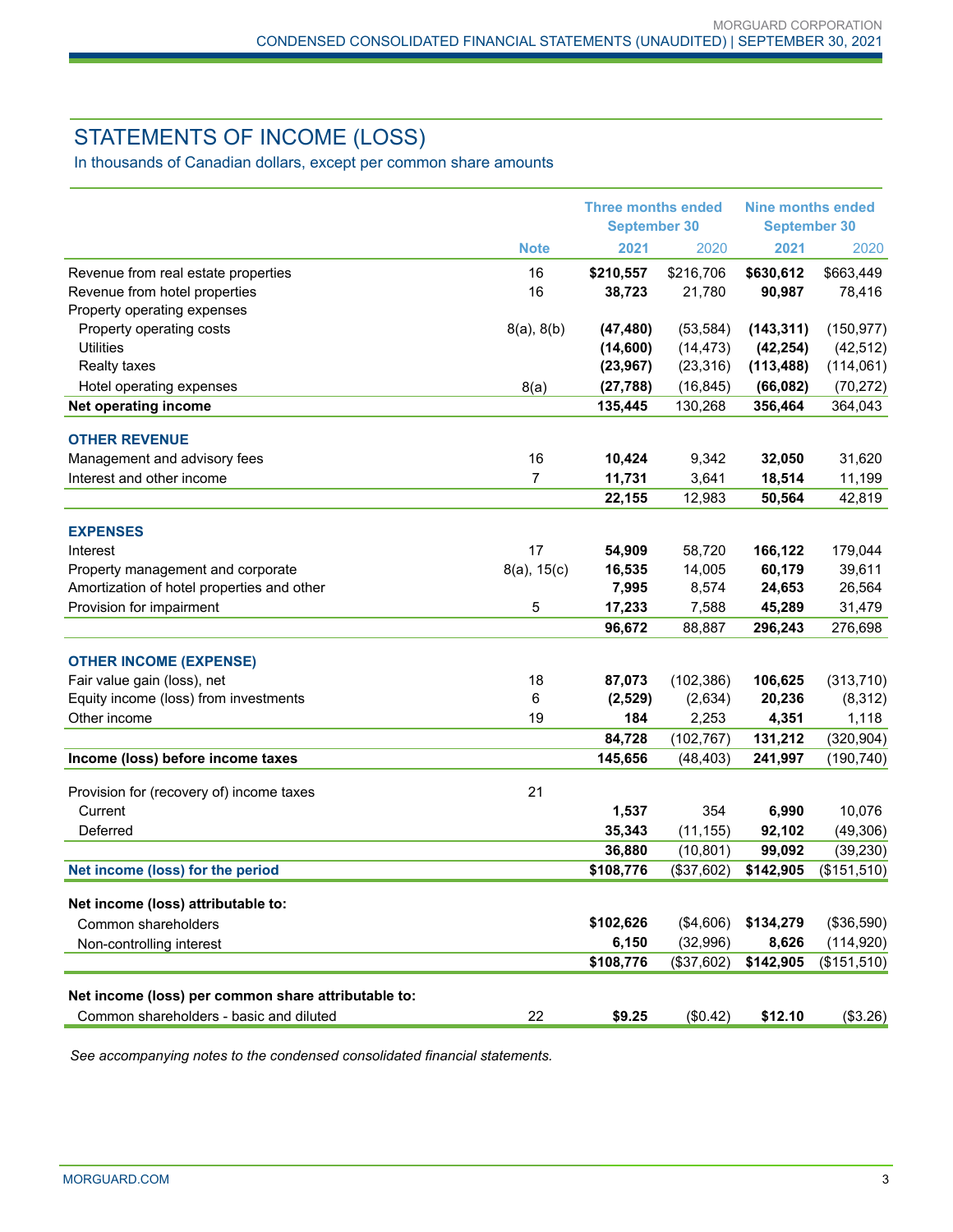# STATEMENTS OF COMPREHENSIVE INCOME (LOSS)

In thousands of Canadian dollars

|                                                                        | <b>Three months ended</b><br><b>September 30</b> |              | Nine months ended<br><b>September 30</b> |             |
|------------------------------------------------------------------------|--------------------------------------------------|--------------|------------------------------------------|-------------|
|                                                                        | 2021                                             | 2020         | 2021                                     | 2020        |
| Net income (loss) for the period                                       | \$108,776                                        | (\$37,602)   | \$142,905                                | (\$151,510) |
| <b>OTHER COMPREHENSIVE INCOME (LOSS)</b>                               |                                                  |              |                                          |             |
| Items that may be reclassified subsequently to net income (loss):      |                                                  |              |                                          |             |
| Unrealized foreign currency translation gain (loss)                    | 43,558                                           | (36, 797)    | 2,345                                    | 47,898      |
| Deferred income tax recovery (provision)                               |                                                  | 93           | 843                                      | (121)       |
|                                                                        | 43,558                                           | (36, 704)    | 3,188                                    | 47,777      |
| Items that will not be reclassified subsequently to net income (loss): |                                                  |              |                                          |             |
| Actuarial gain (loss) on defined benefit pension plans                 | 2,435                                            | (6, 485)     | 26,008                                   | (41, 517)   |
| Deferred income tax recovery (provision)                               | (626)                                            | 1,706        | (6, 796)                                 | 10,933      |
|                                                                        | 1,809                                            | (4,779)      | 19,212                                   | (30, 584)   |
| Other comprehensive income (loss)                                      | 45,367                                           | (41, 483)    | 22,400                                   | 17,193      |
| Total comprehensive income (loss) for the period                       | \$154,143                                        | (\$79,085)   | \$165,305                                | (\$134,317) |
| Total comprehensive income (loss) attributable to:                     |                                                  |              |                                          |             |
| Common shareholders                                                    | \$145,980                                        | $(\$44,220)$ | \$156,567                                | (\$21,770)  |
| Non-controlling interest                                               | 8,163                                            | (34, 865)    | 8,738                                    | (112, 547)  |
|                                                                        | \$154,143                                        | (\$79,085)   | \$165,305                                | (\$134,317) |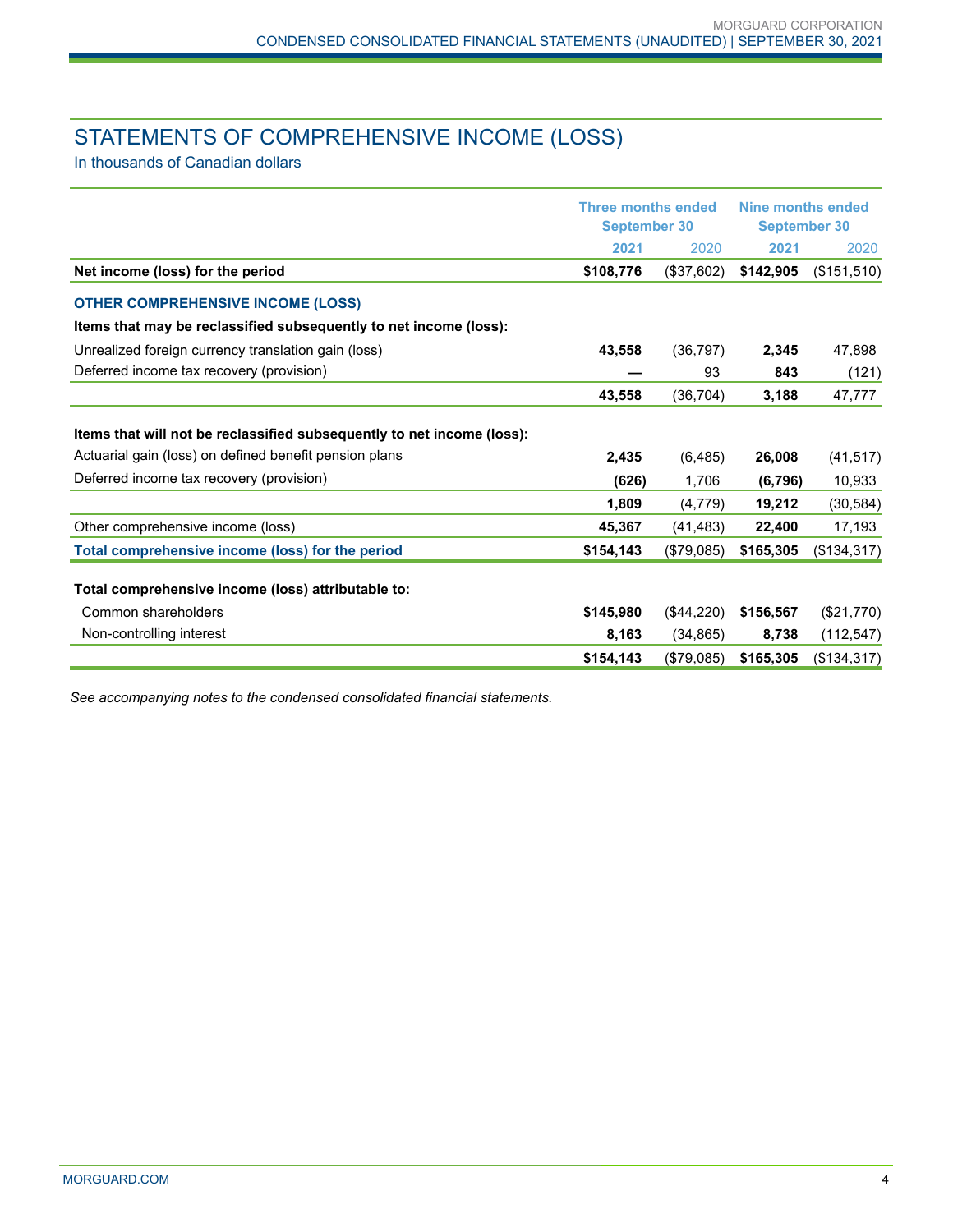# STATEMENTS OF CHANGES IN SHAREHOLDERS' EQUITY

In thousands of Canadian dollars

|                                                            |             |                                    | <b>Accumulated</b><br>Other           |                                | Total                                 | Non-                           |              |
|------------------------------------------------------------|-------------|------------------------------------|---------------------------------------|--------------------------------|---------------------------------------|--------------------------------|--------------|
|                                                            | <b>Note</b> | <b>Retained</b><br><b>Earnings</b> | <b>Comprehensive</b><br><b>Income</b> | <b>Share</b><br><b>Capital</b> | <b>Shareholders'</b><br><b>Equity</b> | controlling<br><b>Interest</b> | <b>Total</b> |
| Shareholders' equity, January 1, 2020                      |             | \$3,238,576                        | \$207,904                             | \$102,426                      | \$3,548,906                           | \$756,811                      | \$4,305,717  |
| Changes during the period:                                 |             |                                    |                                       |                                |                                       |                                |              |
| Net loss                                                   |             | (36, 590)                          |                                       |                                | (36, 590)                             | (114, 920)                     | (151, 510)   |
| Other comprehensive income                                 |             |                                    | 14,820                                |                                | 14,820                                | 2,373                          | 17,193       |
| <b>Dividends</b>                                           |             | (5,050)                            |                                       |                                | (5,050)                               |                                | (5,050)      |
| <b>Distributions</b>                                       |             |                                    |                                       |                                | —                                     | (14, 526)                      | (14, 526)    |
| Issuance of common shares                                  |             |                                    |                                       | 73                             | 73                                    |                                | 73           |
| Repurchase of common shares                                |             | (16, 795)                          |                                       | (1, 191)                       | (17, 986)                             |                                | (17,986)     |
| Change in ownership of Temple Hotels Inc.                  |             | (23, 235)                          |                                       |                                | (23, 235)                             | (20, 914)                      | (44, 149)    |
| Change in ownership of Morguard REIT                       |             | 15,515                             |                                       |                                | 15,515                                | (15, 515)                      |              |
| Tax impact of increase in subsidiary<br>ownership interest |             | (2,577)                            |                                       |                                | (2,577)                               |                                | (2,577)      |
| Shareholders' equity, September 30, 2020                   |             | \$3,169,844                        | \$222,724                             | \$101,308                      | \$3,493,876                           | \$593,309                      | \$4,087,185  |
| Changes during the period:                                 |             |                                    |                                       |                                |                                       |                                |              |
| Net loss                                                   |             | (62, 328)                          |                                       |                                | (62, 328)                             | (36, 212)                      | (98, 540)    |
| Other comprehensive loss                                   |             |                                    | (60, 406)                             |                                | (60, 406)                             | (3,693)                        | (64,099)     |
| <b>Dividends</b>                                           |             | (1,664)                            |                                       |                                | (1,664)                               |                                | (1,664)      |
| <b>Distributions</b>                                       |             |                                    |                                       |                                |                                       | (3,576)                        | (3,576)      |
| Issuance of common shares                                  |             |                                    |                                       | 26                             | 26                                    |                                | 26           |
| Repurchase of common shares                                |             | (4, 171)                           |                                       | (392)                          | (4, 563)                              |                                | (4, 563)     |
| Change in ownership of Morguard REIT                       |             | 8,529                              |                                       |                                | 8,529                                 | (9,482)                        | (953)        |
| Tax impact of increase in subsidiary<br>ownership interest |             | (1, 118)                           |                                       |                                | (1, 118)                              |                                | (1, 118)     |
| Shareholders' equity, December 31, 2020                    |             | \$3,109,092                        | \$162,318                             | \$100,942                      | \$3,372,352                           | \$540,346                      | \$3,912,698  |
| Changes during the period:                                 |             |                                    |                                       |                                |                                       |                                |              |
| Net income                                                 |             | 134,279                            |                                       |                                | 134,279                               | 8,626                          | 142,905      |
| Other comprehensive income                                 |             |                                    | 22.288                                |                                | 22,288                                | 112                            | 22,400       |
| Dividends                                                  | 15(a)       | (5,000)                            |                                       |                                | (5,000)                               |                                | (5,000)      |
| <b>Distributions</b>                                       |             |                                    |                                       |                                |                                       | (5,796)                        | (5,796)      |
| Issuance of common shares                                  | 15(a)       |                                    |                                       | 62                             | 62                                    |                                | 62           |
| Repurchase of common shares                                | 15(a)       | (926)                              |                                       | (81)                           | (1,007)                               |                                | (1,007)      |
| Tax impact of increase in subsidiary<br>ownership interest |             | 8                                  |                                       |                                | 8                                     |                                | 8            |
| <b>Shareholders' equity, September 30, 2021</b>            |             | \$3.237.453                        | \$184.606                             | \$100.923                      | \$3.522.982                           | \$543.288                      | \$4.066.270  |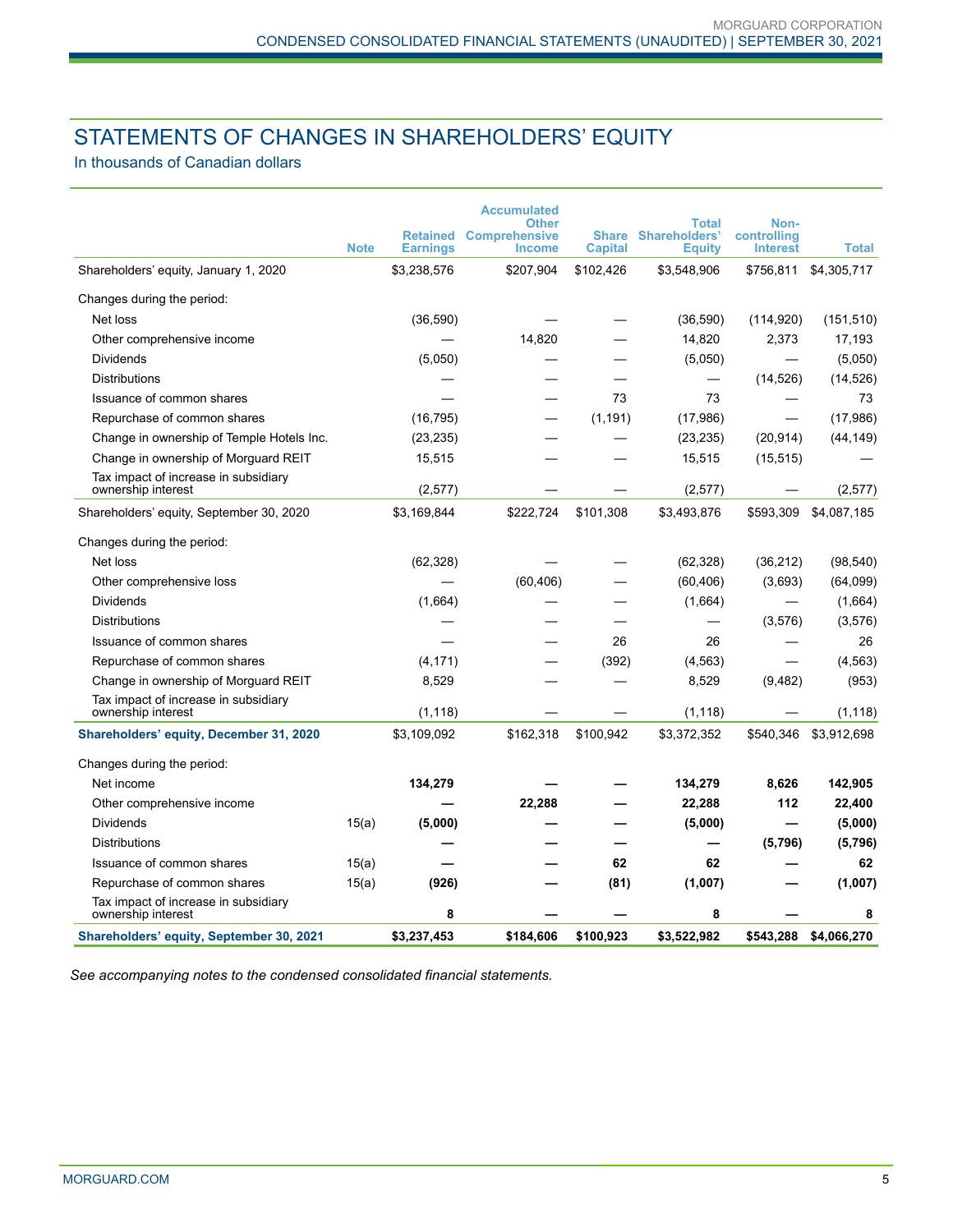# STATEMENTS OF CASH FLOWS

In thousands of Canadian dollars

|                                                                |             | <b>Three months ended</b><br><b>September 30</b> |            | <b>Nine months ended</b><br><b>September 30</b> |             |  |
|----------------------------------------------------------------|-------------|--------------------------------------------------|------------|-------------------------------------------------|-------------|--|
|                                                                | <b>Note</b> | 2021                                             | 2020       | 2021                                            | 2020        |  |
| <b>OPERATING ACTIVITIES</b>                                    |             |                                                  |            |                                                 |             |  |
| Net income (loss) for the period                               |             | \$108,776                                        | (\$37,602) | \$142,905                                       | (\$151,510) |  |
| Add items not affecting cash                                   | 23(a)       | (36, 456)                                        | 93,256     | 34,847                                          | 328,937     |  |
| Distributions from equity-accounted investments                | 6           | 728                                              | 1,021      | 2,599                                           | 12,874      |  |
| Additions to tenant incentives and leasing commissions         | 4           | (2, 459)                                         | (1,509)    | (6, 566)                                        | (4, 561)    |  |
| Net change in operating assets and liabilities                 | 23(b)       | (14, 245)                                        | (1, 107)   | (16, 760)                                       | (51,040)    |  |
| Cash provided by operating activities                          |             | 56,344                                           | 54,059     | 157,025                                         | 134,700     |  |
| <b>INVESTING ACTIVITIES</b>                                    |             |                                                  |            |                                                 |             |  |
| Additions to real estate properties and tenant improvements    | 4           | (15, 699)                                        | (12, 420)  | (34, 311)                                       | (36,930)    |  |
| Additions to hotel properties                                  | 5           | (2,629)                                          | (933)      | (7, 593)                                        | (3,773)     |  |
| Additions to capital and intangible assets                     |             | (22)                                             | (375)      | (283)                                           | (1,997)     |  |
| Proceeds from the sale of real estate properties, net          | 4           | 14,500                                           | 6,800      | 14,500                                          | 34,879      |  |
| Proceeds from the sale of hotel properties, net                | 5           | 21,377                                           | 2,973      | 21,377                                          | 2,973       |  |
| Investment in properties under development                     | 4           | (2, 411)                                         | (6,041)    | (5,970)                                         | (24, 799)   |  |
| Proceeds from disposition of marketable securities             | 7           | 14,200                                           |            | 14,200                                          |             |  |
| Investment in equity-accounted and other fund investments, net | 6           | (931)                                            | (1,984)    | (1,784)                                         | (13, 218)   |  |
| Cash provided by (used in) investing activities                |             | 28,385                                           | (11,980)   | 136                                             | (42, 865)   |  |
| <b>FINANCING ACTIVITIES</b>                                    |             |                                                  |            |                                                 |             |  |
| Proceeds from new mortgages                                    |             | 108,412                                          | 120,368    | 392,387                                         | 283,737     |  |
| Financing costs on new mortgages                               |             | (1,994)                                          | (647)      | (3,256)                                         | (2, 155)    |  |
| Repayment of mortgages                                         |             |                                                  |            |                                                 |             |  |
| Principal instalment repayments                                |             | (31, 226)                                        | (26,960)   | (90, 862)                                       | (82, 794)   |  |
| Repayments on maturity                                         |             | (48, 320)                                        | (48, 977)  | (203, 698)                                      | (78, 395)   |  |
| Repayments due to mortgage extinguishments                     |             |                                                  |            |                                                 | (111, 774)  |  |
| Principal payment of lease liabilities                         |             | (504)                                            | (306)      | (1, 377)                                        | (1,284)     |  |
| Proceeds from bank indebtedness                                |             | 980                                              | 12,959     | 214,976                                         | 298,854     |  |
| Repayment of bank indebtedness                                 |             | (149, 275)                                       | (135, 103) | (314, 901)                                      | (350, 059)  |  |
| Proceeds from issuance of debentures payable, net of costs     | 10(a)       |                                                  | 174,303    |                                                 | 174,303     |  |
| Redemption of debentures payable                               | 10(a)       |                                                  |            | (200,000)                                       |             |  |
| Proceeds from (repayments of) loans payable, net               |             | 28,000                                           | (22,001)   | 50,000                                          | (35, 234)   |  |
| Dividends paid                                                 |             | (1,644)                                          | (1,650)    | (4,928)                                         | (4, 977)    |  |
| Distributions to non-controlling interest, net                 |             | (1,640)                                          | (3, 177)   | (5,289)                                         | (13,071)    |  |
| Common shares repurchased for cancellation                     | 15(a)       |                                                  | (9,328)    | (1,007)                                         | (17, 986)   |  |
| Investment in subsidiaries                                     | 15(b)       |                                                  |            |                                                 | (44, 149)   |  |
| Decrease (increase) in restricted cash                         |             | 1,199                                            | 1,640      | (602)                                           | 1,263       |  |
| Cash provided by (used in) financing activities                |             | (96, 012)                                        | 61,121     | (168, 557)                                      | 16,279      |  |
| Net increase (decrease) in cash during the period              |             | (11, 283)                                        | 103,200    | (11, 396)                                       | 108,114     |  |
| Net effect of foreign currency translation on cash balance     |             | 439                                              | (9,504)    | (1, 357)                                        | (1, 137)    |  |
| Cash, beginning of period                                      |             | 140,179                                          | 136,449    | 142,088                                         | 123,168     |  |
| Cash, end of period                                            |             | \$129,335                                        | \$230,145  | \$129,335                                       | \$230,145   |  |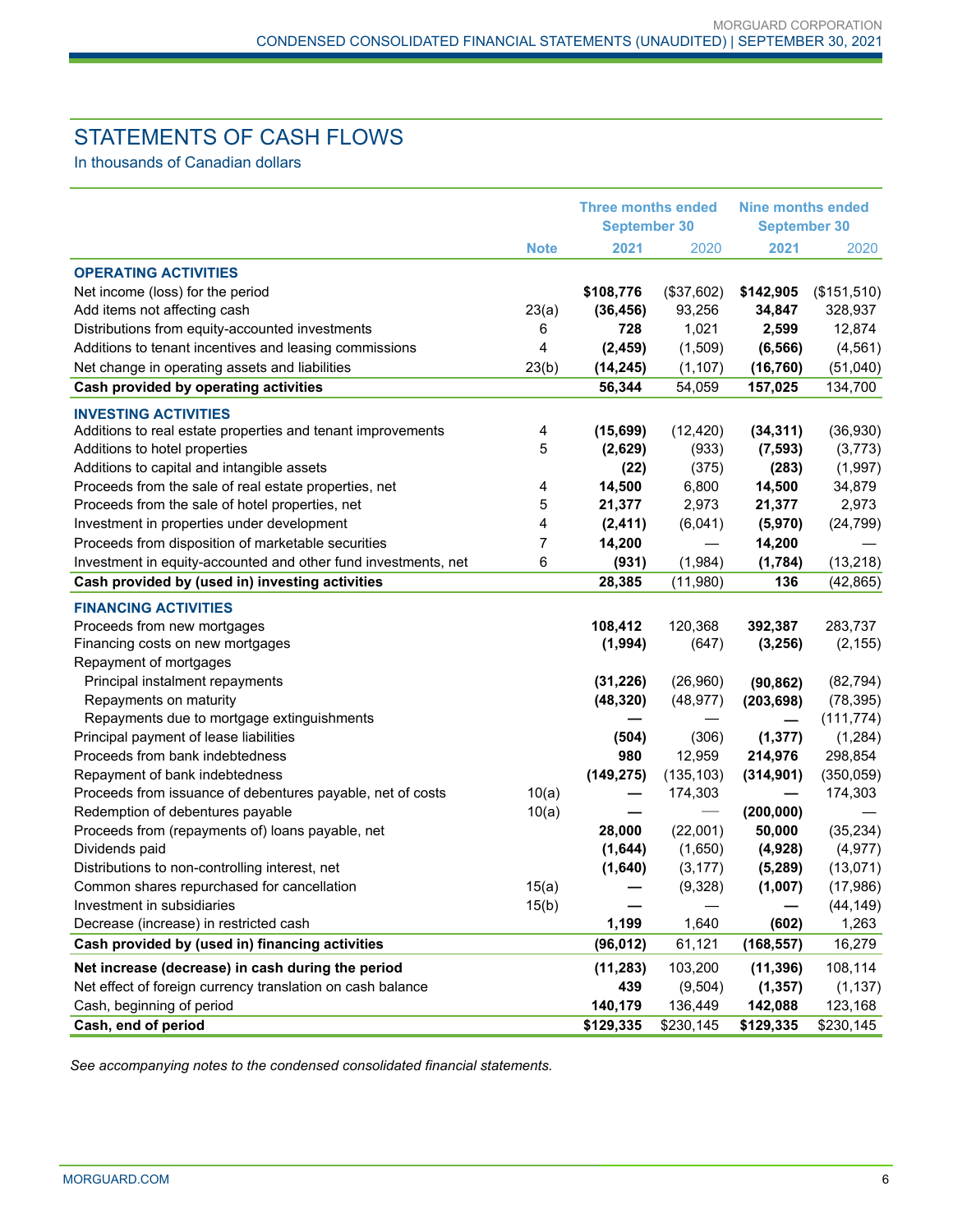## **NOTES**

For the three and nine months ended September 30, 2021 and 2020

In thousands of Canadian dollars, except per common share and unit amounts and unless otherwise noted

# NOTE 1

## **NATURE AND DESCRIPTION OF COMPANY**

Morguard Corporation (the "Company" or "Morguard") is a real estate investment and management corporation formed under the laws of Canada. Morguard's principal activities include property ownership, development and investment advisory services. Property ownership encompasses interests in multi-suite residential, commercial and hotel properties. The common shares of the Company trade on the Toronto Stock Exchange ("TSX") under the symbol "MRC." The Company owns a diverse portfolio of properties in Canada and the United States. The Company's head office is located at 55 City Centre Drive, Suite 1000, Mississauga, Ontario, L5B 1M3.

## NOTE 2

#### **STATEMENT OF COMPLIANCE AND SIGNIFICANT ACCOUNTING POLICIES**

These condensed consolidated financial statements have been prepared in accordance with International Financial Reporting Standards ("IFRS") IAS 34, Interim Financial Reporting, as issued by the International Accounting Standards Board ("IASB") and thus do not contain all the disclosures applicable to the annual audited consolidated financial statements.

The condensed consolidated financial statements were approved and authorized for issue by the Board of Directors on November 4, 2021.

These condensed consolidated financial statements use the same accounting policies and methods of their application as the most recent annual audited consolidated financial statements and should be read in conjunction with the most recent annual audited consolidated financial statements which include the significant accounting policies most affected by estimates and judgments.

At this time, the duration and impact of the outbreak of the novel strain of coronavirus, specifically identified as "COVID-19" is unknown as is the effectiveness of the government and central bank interventions. Any estimate of the length and severity of these measures are therefore subject to significant uncertainty and, accordingly, estimates of the extent to which the COVID-19 pandemic may, directly or indirectly, materially and adversely affect the Company's operations, financial results and condition in future periods are also subject to significant uncertainty. Management believes it is currently not possible to estimate the long-term impacts the outbreak of COVID-19 will have in determining estimates of fair market value for the Company's real estate properties, investments in joint arrangements and the valuation of financial instruments. In a long-term scenario, the significant assumptions used in the assessment of fair value and impairment, including estimates of future operating cash flows, the time period over which they will occur, an appropriate discount and capitalization rate and stabilized net operating income (which is primarily influenced by revenue growth, vacancy rates, inflation rates and operating costs), could potentially be impacted, which ultimately impact the underlying valuation of the Company's real estate properties and equityaccounted investments.

The foreign exchange rates for the current and prior reporting periods are as follows:

|                                                         | 2021     | 2020     |
|---------------------------------------------------------|----------|----------|
| Canadian dollar to United States dollar exchange rates: |          |          |
| - As at September 30                                    | \$0.7849 | \$0.7497 |
| - As at December 31                                     |          | 0.7854   |
| - Average for the three months ended September 30       | 0.7937   | 0.7507   |
| - Average for the nine months ended September 30        | 0.7992   | 0.7385   |
| United States dollar to Canadian dollar exchange rates: |          |          |
| - As at September 30                                    | 1.2741   | 1.3339   |
| - As at December 31                                     |          | 1.2732   |
| - Average for the three months ended September 30       | 1.2600   | 1.3321   |
| - Average for the nine months ended September 30        | 1.2513   | 1.3541   |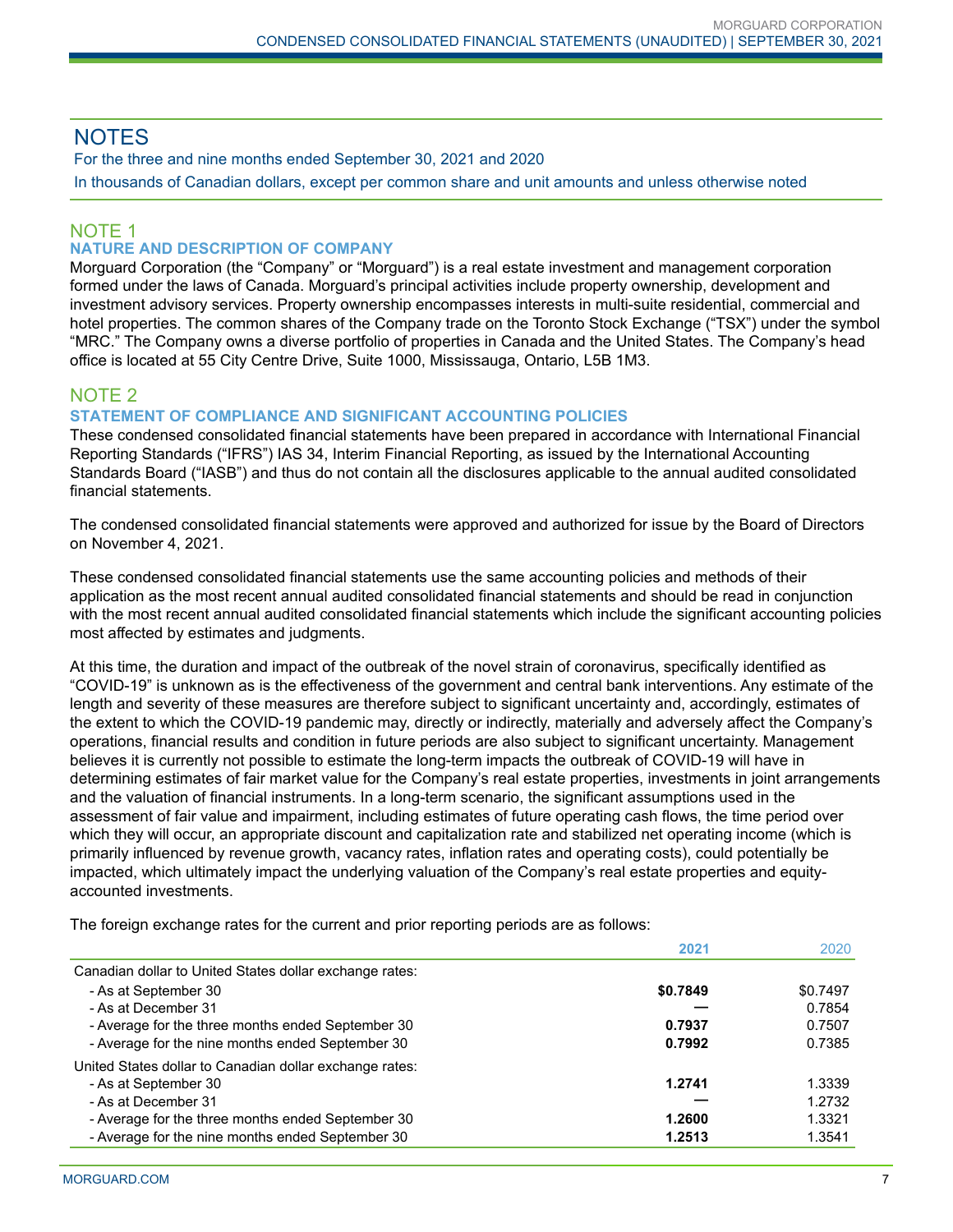#### NOTE 3 **SUBSIDIARIES WITH NON-CONTROLLING INTEREST**

**Morguard North American Residential Real Estate Investment Trust ("Morguard Residential REIT" or "MRG")** As at September 30, 2021, and December 31, 2020, the Company owned a 44.7% effective interest in Morguard Residential REIT through its ownership of 7,944,166 units and 17,223,090 Class B LP units. The Company continues

to consolidate its investment in Morguard Residential REIT on the basis of *de facto* control in accordance with IFRS 10, Consolidated Financial Statements ("IFRS 10"). Refer to the Company's most recent annual audited consolidated financial statements for the factors that continue to support the conclusion that the Company has *de facto* control of Morguard Residential REIT.

During the three months ended September 30, 2021, Morguard Residential REIT recorded distributions of \$6,829, or \$0.1749 per unit (2020 - \$6,822, or \$0.1749 per unit), of which \$1,389 was paid to the Company (2020 - \$1,388) and \$5,440 was paid to the remaining unitholders (2020 - \$5,434). In addition, during the three months ended September 30, 2021, Morguard Residential REIT paid distributions to the Company on the Class B LP units of \$3,012 (2020 - \$3,012).

During the nine months ended September 30, 2021, Morguard Residential REIT recorded distributions of \$20,483, or \$0.5247 per unit (2020 - \$20,461, or \$0.5247 per unit), of which \$4,168 was paid to the Company (2020 - \$4,168) and \$16,315 was paid to the remaining unitholders (2020 - \$16,293). In addition, during the nine months ended September 30, 2021, Morguard Residential REIT paid distributions to the Company on the Class B LP units of \$9,037 (2020 - \$9,037).

#### **Morguard Real Estate Investment Trust ("Morguard REIT" or "MRT")**

As at September 30, 2021, and December 31, 2020, the Company owned 39,040,641 units of Morguard REIT, which represents a 60.9% ownership interest.

During the three months ended September 30, 2021, Morguard REIT recorded distributions of \$3,848 or \$0.06 per unit (2020 - \$7,492, or \$0.12 per unit), of which \$2,342 (2020 - \$4,500) was paid to the Company or received through MRT's distribution reinvestment program ("MRT DRIP") and \$1,506 was paid to the remaining unitholders (2020 - \$2,992).

During the nine months ended September 30, 2021, Morguard REIT recorded distributions of \$12,829 or \$0.20 per unit (2020 - \$31,953, or \$0.52 per unit), of which \$7,808 (2020 - \$18,853) was paid to or received through MRT DRIP and \$5,021 was paid to the remaining unitholders (2020 - \$13,100).

The following summarizes the results of Morguard REIT and Morguard Residential REIT before any intercompany eliminations and the corresponding non-controlling interest in the equity of Morguard REIT and Morguard Residential REIT. The units issued by Morguard Residential REIT that are not held by the Company are presented as equity on Morguard Residential REIT's balance sheet, but are classified as a liability on the Company's consolidated balance sheets (Note 11).

| As at                      |             | <b>September 30, 2021</b> | December 31, 2020 |             |  |
|----------------------------|-------------|---------------------------|-------------------|-------------|--|
|                            | <b>MRT</b>  | <b>MRG</b>                | <b>MRT</b>        | <b>MRG</b>  |  |
| Non-current assets         | \$2,474,236 | \$3,215,718               | \$2,519,270       | \$3,034,246 |  |
| Current assets             | 35,021      | 46,697                    | 36,958            | 50,112      |  |
| <b>Total assets</b>        | \$2,509,257 | \$3,262,415               | \$2,556,228       | \$3,084,358 |  |
| Non-current liabilities    | \$1,000,528 | \$1,608,597               | \$934,873         | \$1,580,870 |  |
| <b>Current liabilities</b> | 363,860     | 190,341                   | 471,904           | 155,869     |  |
| <b>Total liabilities</b>   | \$1,364,388 | \$1,798,938               | \$1,406,777       | \$1,736,739 |  |
| <b>Equity</b>              | \$1,144,869 | \$1,463,477               | \$1,149,451       | \$1,347,619 |  |
| Non-controlling interest   | \$450,005   | \$809,010                 | \$451,716         | \$744,559   |  |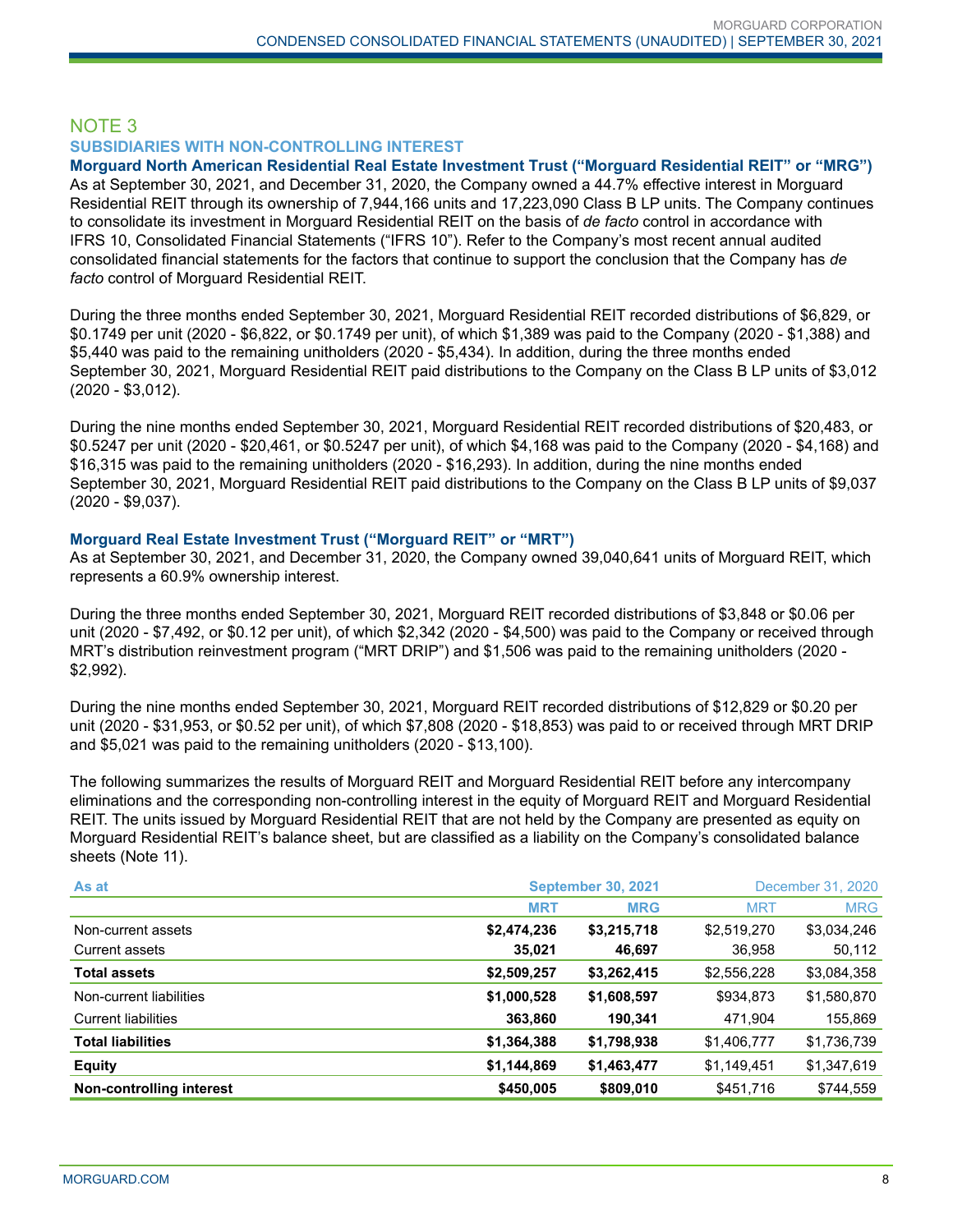The following summarizes the results of the operations and cash flows for the following periods as presented in Morguard REIT's and Morguard Residential REIT's financial statements before any intercompany eliminations and the corresponding non-controlling interest in their net income (loss):

| For the three months ended September 30               |            | 2021       |             | 2020       |
|-------------------------------------------------------|------------|------------|-------------|------------|
|                                                       | <b>MRT</b> | <b>MRG</b> | <b>MRT</b>  | <b>MRG</b> |
| Revenue                                               | \$58,760   | \$61,955   | \$60,596    | \$62,159   |
| Expenses                                              | (43, 952)  | (66, 616)  | (46, 017)   | (51, 378)  |
| Fair value gain (loss) on real estate properties, net | (7, 382)   | 96,310     | (101, 415)  | 41,141     |
| Fair value gain (loss) on Class B LP Units            |            | (4,995)    |             | 1,550      |
| Net income (loss) for the period                      | \$7,426    | \$86,654   | (\$86, 836) | \$53,472   |
| <b>Non-controlling interest</b>                       | \$2,907    | \$47,907   | (\$34,754)  | \$29,538   |
| For the three months ended September 30               |            | 2021       |             | 2020       |
|                                                       | <b>MRT</b> | <b>MRG</b> | <b>MRT</b>  | <b>MRG</b> |
| Cash provided by operating activities                 | \$18,196   | \$11,326   | \$15,481    | \$11,681   |
| Cash provided by (used in) investing activities       | 8,853      | (7,987)    | 917         | (6, 762)   |
| Cash used in financing activities                     | (25, 375)  | (1,055)    | (13, 817)   | (1, 550)   |
| Net increase in cash during the period                | \$1,674    | \$2,284    | \$2,581     | \$3,369    |
| For the nine months ended September 30                |            | 2021       |             | 2020       |
|                                                       | <b>MRT</b> | <b>MRG</b> | <b>MRT</b>  | <b>MRG</b> |
| Revenue                                               | \$178,205  | \$182,091  | \$186,269   | \$187,658  |
| <b>Expenses</b>                                       | (127, 426) | (183, 905) | (137, 733)  | (160, 710) |
| Fair value gain (loss) on real estate properties, net | (42, 668)  | 155,767    | (333,962)   | 74,228     |
| Fair value gain (loss) on Class B LP units            |            | (19, 635)  |             | 68,720     |
| Net income (loss) for the period                      | \$8,111    | \$134,318  | (\$285,426) | \$169,896  |
| <b>Non-controlling interest</b>                       | \$3,174    | \$74,251   | (\$116,270) | \$93,851   |
| For the nine months ended September 30                |            | 2021       |             | 2020       |
|                                                       | <b>MRT</b> | <b>MRG</b> | <b>MRT</b>  | <b>MRG</b> |
| Cash provided by operating activities                 | \$56,400   | \$46,250   | \$29,705    | \$40,952   |
| Cash provided by (used in) investing activities       | 2,889      | (20, 159)  | (18, 317)   | (20, 613)  |
| Cash used in financing activities                     | (57,097)   | (32, 871)  | (8, 333)    | (3, 193)   |
| Net increase (decrease) in cash during the period     | \$2,192    | (\$6,780)  | \$3,055     | \$17,146   |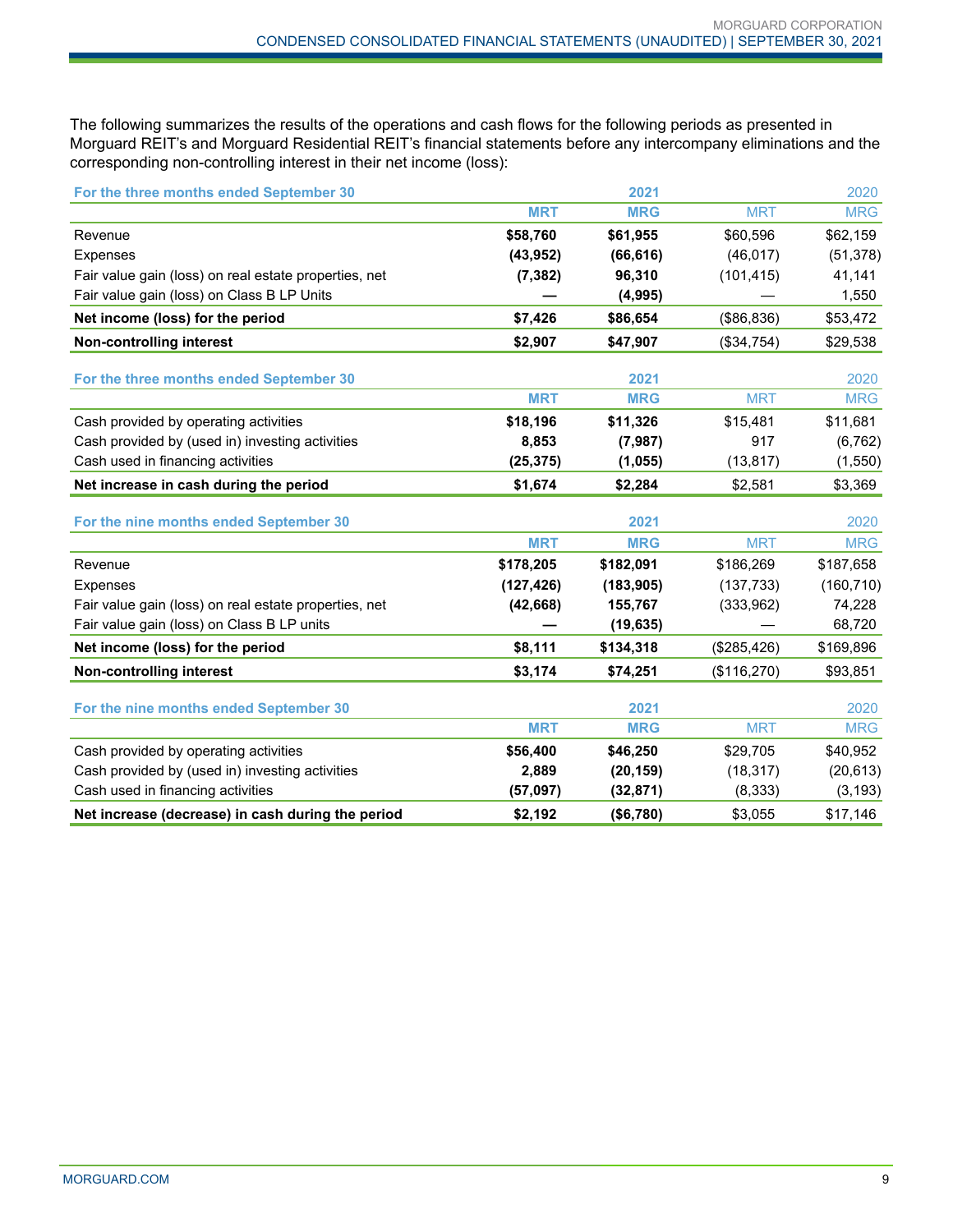#### NOTE 4 **REAL ESTATE PROPERTIES**

Real estate properties consist of the following:

| As at                        | <b>September 30, 2021</b> | December 31, 2020 |
|------------------------------|---------------------------|-------------------|
| Income producing properties  | \$9,769,206               | \$9.568.219       |
| Properties under development | 11.218                    | 25.416            |
| Land held for development    | 90.770                    | 86.773            |
|                              | \$9.871.194               | \$9.680.408       |

Reconciliation of the carrying amounts for real estate properties at the beginning and end of the current period and prior financial year are set out below:

|                                                            | <b>Income</b><br><b>Producing</b><br><b>Properties</b> | <b>Properties</b><br><b>Under</b><br><b>Development</b> | Land<br><b>Held for</b><br><b>Development</b> | <b>Total</b> |
|------------------------------------------------------------|--------------------------------------------------------|---------------------------------------------------------|-----------------------------------------------|--------------|
| Balance as at December 31, 2020                            | \$9,568,219                                            | \$25,416                                                | \$86,773                                      | \$9,680,408  |
| Additions:                                                 |                                                        |                                                         |                                               |              |
| Acquisitions                                               | 395                                                    |                                                         |                                               | 395          |
| Capital expenditures                                       | 25,764                                                 | 4,261                                                   |                                               | 30,025       |
| Development expenditures                                   | 4,284                                                  | 1,360                                                   | 326                                           | 5,970        |
| Tenant improvements, incentives and leasing<br>commissions | 10,457                                                 |                                                         |                                               | 10,457       |
| <b>Transfers</b>                                           | 19,819                                                 | (19, 819)                                               |                                               |              |
| <b>Dispositions</b>                                        | (14, 500)                                              |                                                         |                                               | (14,500)     |
| Fair value gain, net                                       | 151,107                                                |                                                         | 3,656                                         | 154,763      |
| Foreign currency translation                               | 4,484                                                  |                                                         | 15                                            | 4,499        |
| Other                                                      | (823)                                                  |                                                         |                                               | (823)        |
| Balance as at September 30, 2021                           | \$9,769,206                                            | \$11,218                                                | \$90,770                                      | \$9,871,194  |

#### **Transactions completed during the nine months ended September 30, 2021**

#### **Acquisitions**

During the nine months ended September 30, 2021, the Company completed no material acquisitions.

#### **Dispositions**

On September 29, 2021, the Company sold an unenclosed retail property located in London, Ontario, for gross proceeds of \$15,000.

Reconciliation of the carrying amounts for real estate properties for the year ended December 31, 2020, is set out below:

|                                                            | Income                         | <b>Properties</b>           | Land                                  |              |
|------------------------------------------------------------|--------------------------------|-----------------------------|---------------------------------------|--------------|
|                                                            | Producing<br><b>Properties</b> | Under<br><b>Development</b> | <b>Held for</b><br><b>Development</b> | Total        |
| Balance as at December 31, 2019                            | \$10,074,175                   | \$43.650                    | \$83.458                              | \$10,201,283 |
| Additions:                                                 |                                |                             |                                       |              |
| Acquisitions                                               | 2.848                          |                             |                                       | 2,848        |
| Capital expenditures                                       | 40.845                         |                             |                                       | 40,845       |
| Development expenditures                                   |                                | 29,310                      | 346                                   | 29,656       |
| Tenant improvements, incentives and leasing<br>commissions | 16,718                         |                             |                                       | 16,718       |
| <b>Transfers</b>                                           | 42.079                         | (48,079)                    | 6,000                                 |              |
| <b>Dispositions</b>                                        | (40, 185)                      |                             | (5, 192)                              | (45, 377)    |
| Fair value gain (loss), net                                | (513, 895)                     |                             | 2,423                                 | (511, 472)   |
| Foreign currency translation                               | (57, 508)                      | 535                         | (262)                                 | (57, 235)    |
| Other                                                      | 3,142                          |                             |                                       | 3,142        |
| Balance as at December 31, 2020                            | \$9.568.219                    | \$25,416                    | \$86,773                              | \$9,680,408  |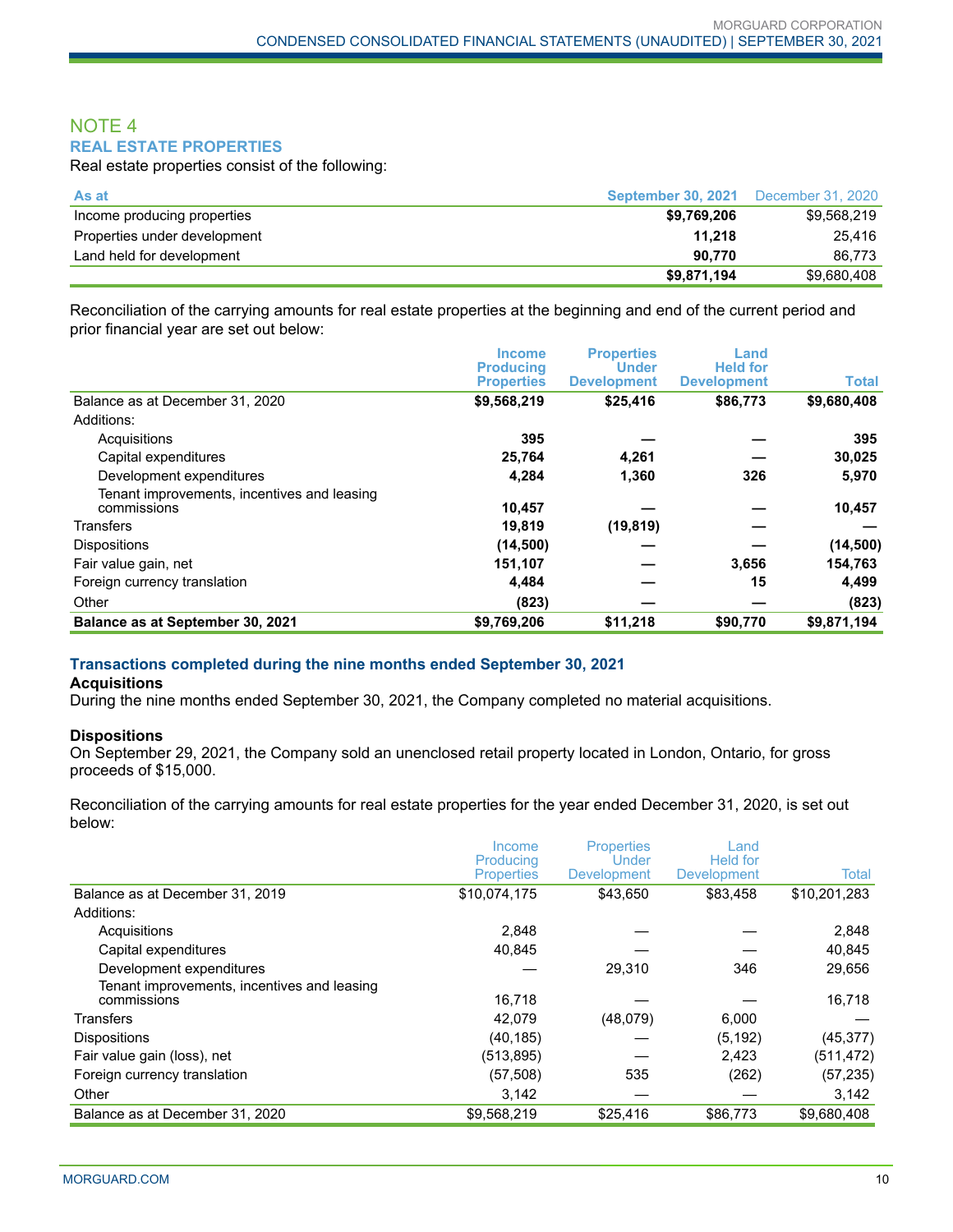#### **Transactions completed during the year ended December 31, 2020**

#### **Acquisitions**

During the year ended December 31, 2020, the Company completed no material acquisitions.

#### **Dispositions**

On March 25, 2020, the Company sold its 50% interest in an industrial property, comprising 284,000 square feet located in Puslinch, Ontario, for gross proceeds of \$38,577, including closing costs, and the purchaser assumed the mortgage secured by the property in the amount of \$10,498. In addition, the Company's equity-accounted investment, MIL Industrial Fund II LP, sold its interest in the property.

On August 18, 2020, the Company sold a retail property and an adjacent parcel of land classified as held for development located in Ottawa, Ontario, comprising 10,000 square feet, for net proceeds of \$6,800, including closing costs.

#### **Capitalization Rates**

As at September 30, 2021, and December 31, 2020, the Company had its portfolio internally appraised. In addition, the Company's U.S. portfolio is appraised by independent U.S. real estate appraisal firms on a three-year cycle.

The Company determined the fair value of each income producing property based upon, among other things, rental income from current leases and assumptions about rental income from future leases reflecting market conditions at the applicable consolidated balance sheet dates, less future cash outflow pertaining to the respective leases. The Company's multi-suite residential properties are appraised using the direct capitalization of income method. The retail, office and industrial properties are appraised using a number of approaches that typically include a discounted cash flow analysis, a direct capitalization of income method and a direct comparison approach. The discounted cash flow analysis is primarily based on discounting the expected future cash flows, generally over a term of 10 years, including a terminal value based on the application of a capitalization rate to estimated year 11 cash flows.

As at September 30, 2021, the duration and impact of the COVID-19 pandemic is unknown. The impact of COVID-19 on estimating fair values for the Company's properties at September 30, 2021, required judgment based on evolving facts and available information, particularly for the retail properties, which have experienced significantly lower collections and higher tenant failure rates. In addition, it is not possible to estimate the long-term impacts COVID-19 will have on the Company's valuation of income producing properties as the length and severity of these developments are subject to significant uncertainty.

As at September 30, 2021, using the direct capitalization approach, the multi-suite residential, retail, office and industrial properties were valued using capitalization rates in the range of 3.3% to 9.8% (December 31, 2020 - 3.3% to 9.8%), resulting in an overall weighted average capitalization rate of 5.4% (December 31, 2020 - 5.4%).

|                         | <b>September 30, 2021</b> |                                  |      |                                       |                                   | December 31, 2020         |       |                                |      |                     |
|-------------------------|---------------------------|----------------------------------|------|---------------------------------------|-----------------------------------|---------------------------|-------|--------------------------------|------|---------------------|
| As at                   |                           | <b>Occupancy</b><br><b>Rates</b> |      | <b>Capitalization</b><br><b>Rates</b> |                                   | Occupancy<br><b>Rates</b> |       | Capitalization<br><b>Rates</b> |      |                     |
|                         | Max.                      | Min.                             | Max. | Min.                                  | <b>Weighted</b><br><b>Average</b> | Max.                      | Min.  | Max.                           | Min. | Weighted<br>Average |
| Multi-suite residential | 98.0%                     | 92.0%                            | 6.8% | 3.3%                                  | 4.3%                              | 98.0%                     | 92.0% | 6.8%                           | 3.3% | 4.3%                |
| Retail                  | 99.0%                     | 85.0%                            | 9.8% | 5.3%                                  | 7.0%                              | 99.0%                     | 85.0% | 9.8%                           | 5.3% | 6.9%                |
| Office                  | 100.0%                    | $90.0\%$                         | 7.8% | 4.3%                                  | 6.2%                              | 100.0%                    | 90.0% | 8.5%                           | 4.3% | 6.2%                |
| Industrial              | 100.0%                    | 95.0%                            | 6.0% | 4.3%                                  | 5.1%                              | 100.0%                    | 95.0% | 6.8%                           | 4.8% | 5.3%                |

The stabilized capitalization rates by asset type are set out in the following table: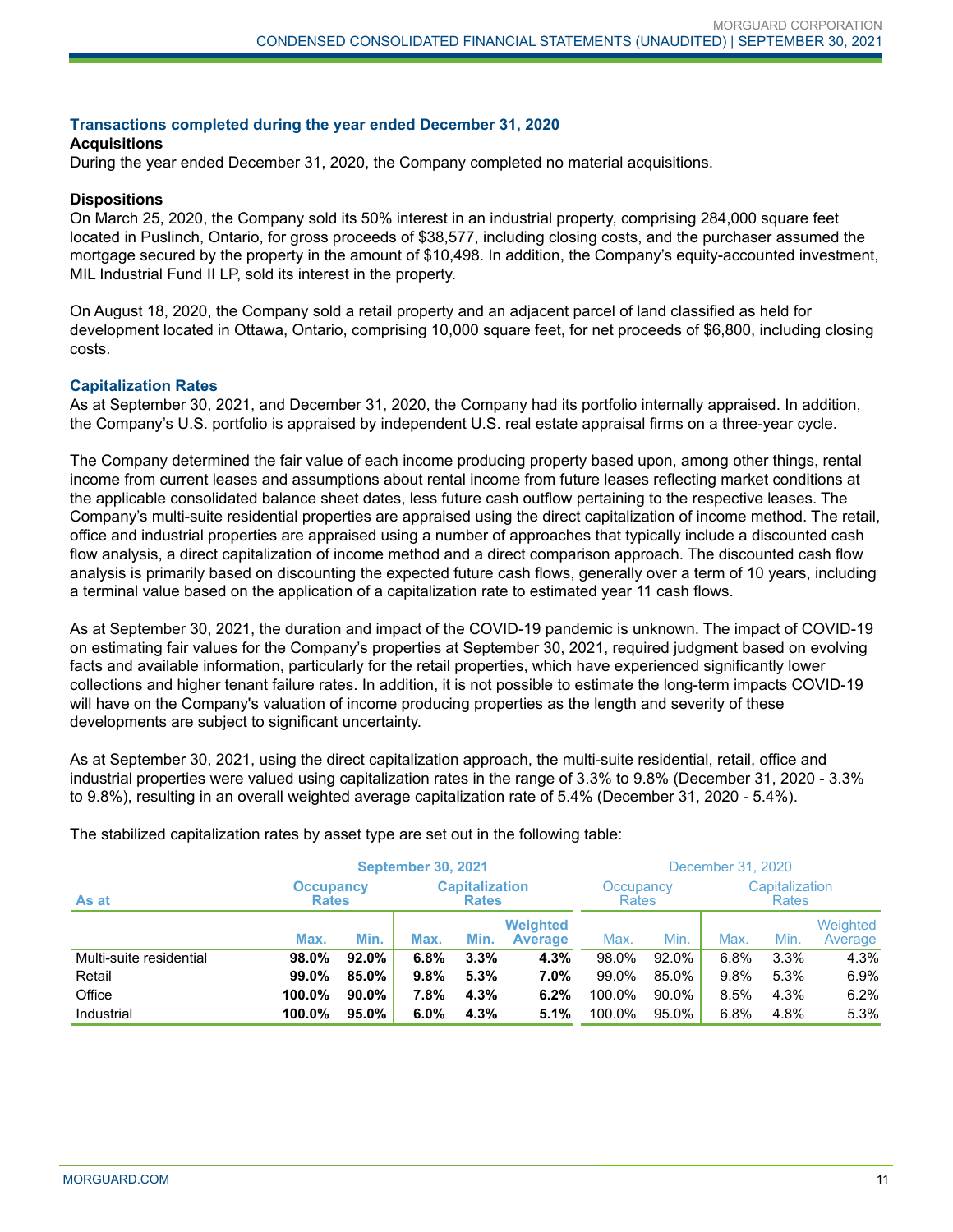The key valuation metrics used in the discounted cash flow method for the retail, office and industrial properties are set out in the following table:

| As at             | <b>September 30, 2021</b> |                |                                   | December 31, 2020 |                |                     |  |
|-------------------|---------------------------|----------------|-----------------------------------|-------------------|----------------|---------------------|--|
|                   | <b>Maximum</b>            | <b>Minimum</b> | <b>Weighted</b><br><b>Average</b> | Maximum           | <b>Minimum</b> | Weighted<br>Average |  |
| <b>Retail</b>     |                           |                |                                   |                   |                |                     |  |
| Discount rate     | 10.5%                     | $6.0\%$        | 7.3%                              | 10.5%             | 6.0%           | $7.3\%$             |  |
| Terminal cap rate | 9.5%                      | 5.3%           | 6.2%                              | 9.5%              | 5.3%           | 6.2%                |  |
| <b>Office</b>     |                           |                |                                   |                   |                |                     |  |
| Discount rate     | 8.0%                      | 5.3%           | 6.4%                              | 8.0%              | 5.3%           | 6.4%                |  |
| Terminal cap rate | 7.5%                      | 4.3%           | 5.6%                              | 7.5%              | 4.3%           | 5.7%                |  |
| <b>Industrial</b> |                           |                |                                   |                   |                |                     |  |
| Discount rate     | 6.8%                      | 5.8%           | 6.0%                              | 6.5%              | 6.0%           | 6.1%                |  |
| Terminal cap rate | 6.5%                      | 5.0%           | 5.3%                              | 6.0%              | 5.0%           | 5.4%                |  |

Fair values are most sensitive to changes in discount rates, capitalization rates and stabilized or forecast net operating income. Generally, an increase in stabilized net operating income will result in an increase in the fair value of the income producing properties, and an increase in capitalization rates will result in a decrease in the fair value of the properties. The capitalization rate magnifies the effect of a change in stabilized net operating income, with a lower capitalization rate resulting in a greater impact on the fair value of the property than a higher capitalization rate. If the weighted average stabilized capitalization rates were to increase or decrease by 25 basis points (assuming no change in stabilized net operating income), the value of the income producing properties as at September 30, 2021, would decrease by \$433,681 and increase by \$479,895, respectively.

The sensitivity of the fair values of the Company's income producing properties as at September 30, 2021, and December 31, 2020, is set out in the table below:

| As at                                 | <b>September 30, 2021</b> | December 31, 2020 |             |           |
|---------------------------------------|---------------------------|-------------------|-------------|-----------|
| <b>Change in capitalization rate:</b> | 0.25%                     | (0.25%)           | $0.25\%$    | (0.25%)   |
| Multi-suite residential               | (\$271,418)               | \$304,478         | (\$255,541) | \$285,352 |
| Retail                                | (69, 147)                 | 74.345            | (70,078)    | 75.329    |
| Office                                | (85, 649)                 | 92.830            | (88,986)    | 96.443    |
| Industrial                            | (7, 467)                  | 8.242             | (5,988)     | 6,578     |
|                                       | $($ \$433,681)            | \$479.895         | (\$420,593) | \$463,702 |

#### NOTE 5 **HOTEL PROPERTIES**

Hotel properties consist of the following:

| As at September 30, 2021                 | Cost      | <b>Accumulated</b><br><b>Impairment</b><br><b>Provision</b> | <b>Accumulated</b><br><b>Amortization</b> | <b>Net Book</b><br><b>Value</b> |
|------------------------------------------|-----------|-------------------------------------------------------------|-------------------------------------------|---------------------------------|
| Land                                     | \$86,001  | (\$2,276)                                                   | s—                                        | \$83,725                        |
| <b>Buildings</b>                         | 513.697   | (103, 683)                                                  | (61, 820)                                 | 348,194                         |
| Furniture, fixtures, equipment and other | 108.912   | (10.027)                                                    | (65,094)                                  | 33,791                          |
| Right-of-use asset - land lease          | 1.596     |                                                             | (159)                                     | 1.437                           |
|                                          | \$710,206 | (\$115,986)                                                 | (\$127,073)                               | \$467,147                       |

| As at December 31, 2020                  | Cost      | Accumulated<br>Impairment<br>Provision | Accumulated<br>Amortization | Net Book<br>Value |
|------------------------------------------|-----------|----------------------------------------|-----------------------------|-------------------|
| ∟and                                     | \$93,251  | (\$2,407)                              | $S-$                        | \$90.844          |
| <b>Buildings</b>                         | 559.221   | (89,312)                               | (57, 315)                   | 412,594           |
| Furniture, fixtures, equipment and other | 106.948   | (8,940)                                | (57, 885)                   | 40,123            |
| Right-of-use asset - land lease          | 1.596     |                                        | (116)                       | 1.480             |
|                                          | \$761,016 | (\$100,659)                            | (\$115,316)                 | \$545,041         |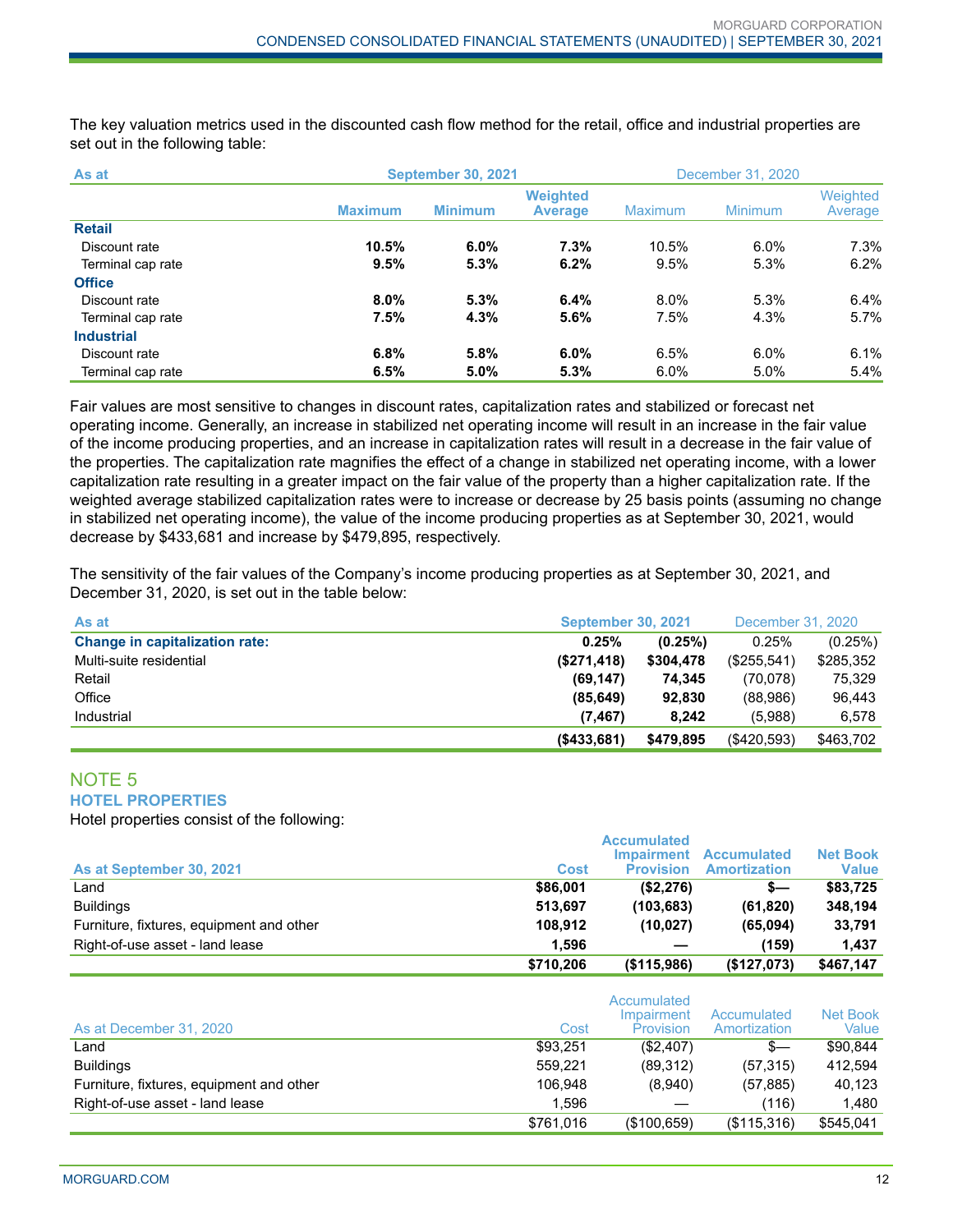**As at September 30, 2021 Opening Net Book Value Additions Impairment Provision Dispositions Amortization Closing**

| As at September 30, 2021                 | <b>UNGHIN</b><br><b>Net Book</b><br>Value | <b>Additions</b> | <b>Impairment</b><br><b>Provision</b> |            | <b>Dispositions Amortization</b> | <b>UIUSIIIU</b><br><b>Net Book</b><br>Value |
|------------------------------------------|-------------------------------------------|------------------|---------------------------------------|------------|----------------------------------|---------------------------------------------|
| Land                                     | \$90.844                                  | s—               |                                       | (S7.119)   | s—                               | \$83.725                                    |
| <b>Buildings</b>                         | 412.594                                   | 890              | (42.797)                              | (13.730)   | (8,763)                          | 348.194                                     |
| Furniture, fixtures, equipment and other | 40.123                                    | 6.703            | (2, 492)                              | (651)      | (9.892)                          | 33,791                                      |
| Right-of-use asset - land lease          | 1.480                                     |                  |                                       |            | (43)                             | 1.437                                       |
|                                          | \$545,041                                 | \$7,593          | ( \$45, 289)                          | (\$21,500) | (\$18,698)                       | \$467,147                                   |

Transactions in hotel properties for the nine months ended September 30, 2021, are summarized as follows:

#### **Transactions completed during the nine months ended September 30, 2021**

#### **Dispositions**

On July 14, 2021, the Company sold three hotels, one located in Yellowknife, Northwest Territories and two located in Fort McMurray, Alberta for gross proceeds of \$17,500, resulting in aggregate net cash proceeds of \$17,404 after deducting working capital adjustments and closing costs.

On September 29, 2021, the Company sold a hotel property located in Fort McMurray, Alberta for gross proceeds of \$4,000, resulting in aggregate net cash proceeds of \$3,973 after deducting working capital adjustments and closing costs.

Transactions in hotel properties for the year ended December 31, 2020, are summarized as follows:

| As at December 31, 2020                  | Opening<br>Net Book<br>Value | <b>Additions</b> | Impairment<br>Provision | <b>Dispositions</b> | Amortization | Closing<br><b>Net Book</b><br>Value |
|------------------------------------------|------------------------------|------------------|-------------------------|---------------------|--------------|-------------------------------------|
| ∟and                                     | \$94.704                     | s—               | $s-$                    | ( \$3,860)          | S—           | \$90.844                            |
| <b>Buildings</b>                         | 476.360                      | 1.754            | (33, 892)               | (18.967)            | (12,661)     | 412.594                             |
| Furniture, fixtures, equipment and other | 56,181                       | 5.388            | (3, 149)                | (3,683)             | (14.614)     | 40,123                              |
| Right-of-use asset - land lease          | 1.538                        |                  |                         |                     | (58)         | 1.480                               |
|                                          | \$628,783                    | \$7.142          | (\$37,041)              | (\$26,510)          | (\$27,333)   | \$545,041                           |

## **Transactions completed during the year ended December 31, 2020**

#### **Dispositions**

On July 6, 2020, the Company sold a hotel located in Sydney, Nova Scotia, for gross proceeds of \$10,763 (including a promissory note receivable of \$500), resulting in aggregate net cash proceeds of \$2,973 after deducting the repayment of first mortgage loan of \$6,666 and working capital adjustments. On disposition the recoverable amount exceeded the carrying value of the property of \$8,072, resulting in a gain of \$2,067, including closing costs.

On November 2, 2020, the Company sold a hotel located in Red Deer, Alberta, for gross proceeds of \$18,533 (including a promissory note receivable of \$14,500), resulting in aggregate net cash proceeds of \$3,938 after deducting working capital adjustments. On disposition the carrying value of the property of \$19,011 exceeded net proceeds including closing costs, resulting in a provision for impairment of \$573.

#### **Impairment Provision**

The Company identified each hotel property as a cash-generating unit for impairment purposes. The recoverable amounts of the hotel properties have been estimated using the value-in-use method or fair value less costs to sell. Under these calculations, discount rates are applied to the forecasted cash flows reflecting the assumptions for hotel activity. The key assumptions are the first year net operating income and the discount rate applied over the useful life of the hotel property. IFRS permits an impairment provision to be reversed in the subsequent accounting periods if recoverability analysis at that time supports reversal.

During the nine months ended September 30, 2021, impairment indicators were identified and a recoverability analysis was completed in accordance with the procedures specified by IFRS, which indicated that an impairment provision of \$45,289 should be recorded at 14 hotels. The table below provide details of first year net operating income and the discount rates used for valuing the hotel properties.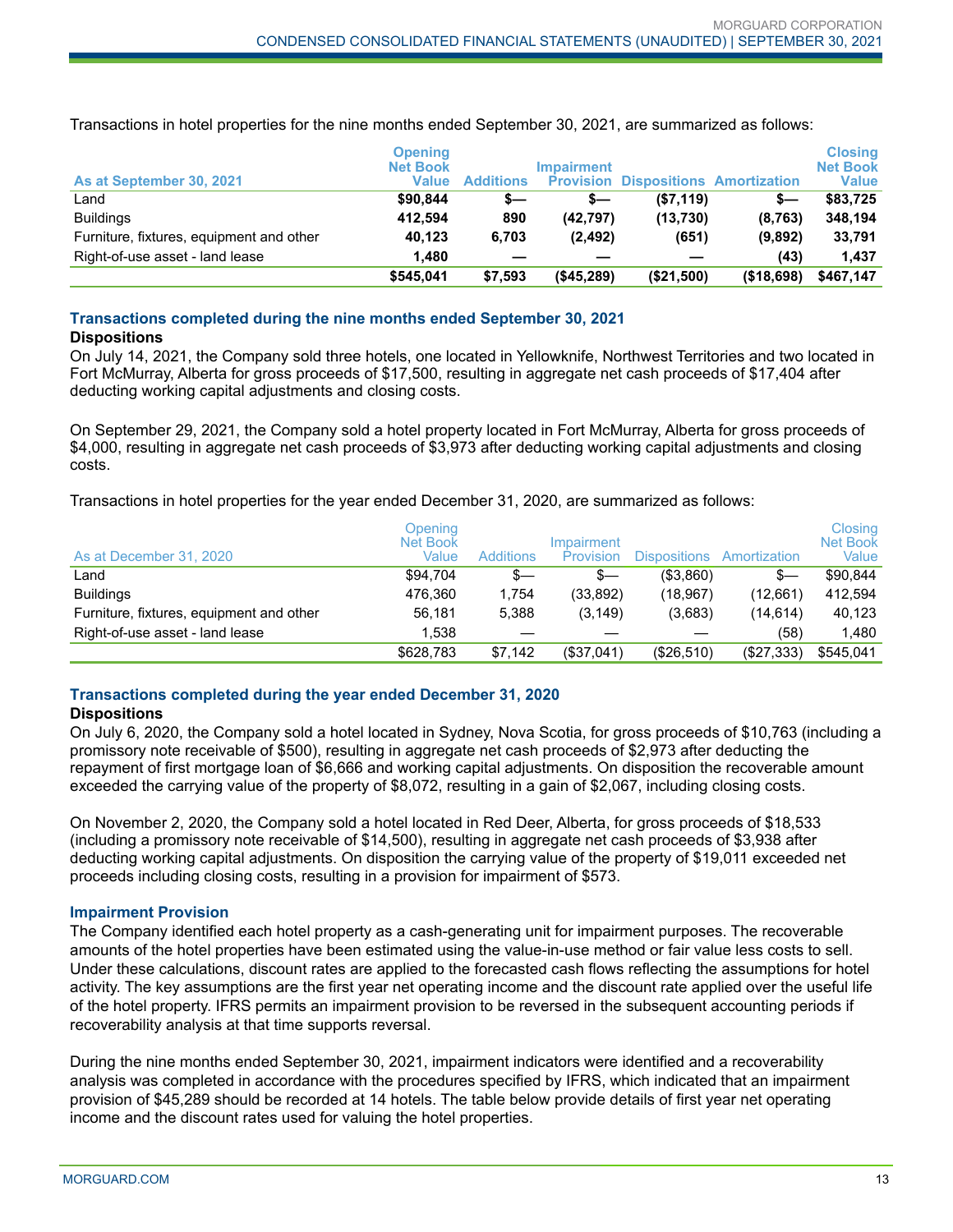|                                                  | <b>Northwest</b><br><b>Territories</b> |                  | Alberta Saskatchewan | Manitoba | Nova Scotia |
|--------------------------------------------------|----------------------------------------|------------------|----------------------|----------|-------------|
| Recoverable amount                               | \$18,000                               | \$37.375         | \$5,000              | \$12,000 | \$40,000    |
| Impairment provision                             | \$6.059                                | \$21.002         | \$12.247             | \$2.376  | \$3,605     |
| Cumulative impairment provision                  | \$7.610                                | \$51.101         | \$31.084             | \$2.376  | \$7,346     |
| Projected first year net operating income (loss) | \$1.476                                | (\$237)          | \$294                | \$296    | \$1,750     |
| Discount rate (range)                            | $10.8\%$                               | $9.3\% - 12.3\%$ | 12.3%                | 10.3%    | 9.3%        |

During the year ended December 31, 2020, impairment indicators were identified including interruptions to business operations at certain hotel properties resulting from emergency measures enacted to combat COVID-19. A recoverability analysis was completed in accordance with the procedures specified by IFRS, which indicated that an impairment provision of \$37,041 should be recorded. The table below provide details of first year net operating income (loss) and the discount rates used for valuing the hotel properties.

|                                         | <b>Northwest</b><br><b>Territories</b> |                 | Alberta Saskatchewan | Ontario         | Nova Scotia       |
|-----------------------------------------|----------------------------------------|-----------------|----------------------|-----------------|-------------------|
| Recoverable amount                      | \$8,800                                | \$60,700        | \$51.500             | \$38,850        | \$69,800          |
| Impairment provision                    | \$1.550                                | \$15.521        | \$8.407              | \$4,024         | \$6.966           |
| Cumulative impairment provision         | \$1.550                                | \$48.088        | \$35.937             | \$4,024         | \$6,966           |
| Projected first year net operating loss | $(\$248)$                              | (S2.846)        | (\$2,097)            | (\$1,172)       | ( \$830)          |
| Discount rate (range)                   | $9.3\%$                                | $9.3\%$ - 12.8% | $9.8\% - 10.8\%$     | $7.3\% - 8.8\%$ | $9.3\%$ - $9.8\%$ |

## NOTE 6 **EQUITY-ACCOUNTED AND OTHER FUND INVESTMENTS**

#### **(a) Equity-accounted and Other Real Estate Fund Investments consist of the following:**

| As at                                       | <b>September 30, 2021</b> | December 31, 2020 |
|---------------------------------------------|---------------------------|-------------------|
| Joint ventures                              | \$37.555                  | \$44,474          |
| Associates                                  | 110.455                   | 83.105            |
| Equity-accounted investments                | 148.010                   | 127.579           |
| Other real estate fund investments          | 81.702                    | 88.699            |
| Equity-accounted and other fund investments | \$229,712                 | \$216,278         |

The following are the Company's significant equity-accounted investments as at September 30, 2021, and December 31, 2020:

|                                          |                                       |                           |                      | <b>Company's Ownership</b> |                      | <b>Carrying Value</b> |                      |
|------------------------------------------|---------------------------------------|---------------------------|----------------------|----------------------------|----------------------|-----------------------|----------------------|
| <b>Property/Investment</b>               | <b>Principal Place</b><br>of Business | <b>Investment</b><br>Type | <b>Asset</b><br>Type | September 30.<br>2021      | December 31.<br>2020 | September 30.<br>2021 | December 31.<br>2020 |
| Petroleum Plaza                          | Edmonton, AB                          | Joint Venture             | Office               | 50.0%                      | 50.0%                | \$18,618              | \$20,496             |
| Quinte Courthouse                        | Belleville, ON                        | Joint Venture             | Office               | 50.0%                      | 50.0%                | 2.867                 | 2,896                |
| Greypoint Capital L.P. II                | Toronto, ON                           | Joint Venture             | Other                | 15.6%                      | 22.4%                | 7.268                 | 10.064               |
| Courtyard by Marriott                    | Ottawa, ON                            | Joint Venture             | Hotel                | 50.0%                      | 50.0%                | 4.777                 | 7.295                |
| Marriott Residence Inn                   | London, ON                            | Joint Venture             | Hotel                | 50.0%                      | 50.0%                | 4.025                 | 3.723                |
| Lumina Hollywood                         | Los Angeles, CA                       | Associate                 | Residential          | 59.1%                      | 59.1%                | 88.939                | 64,180               |
| MIL Industrial Fund II LP <sup>(1)</sup> | Various                               | Associate                 | Industrial           | 18.8%                      | 18.8%                | 21,516                | 18,925               |
|                                          |                                       |                           |                      |                            |                      | \$148,010             | \$127.579            |

 $<sup>(1)</sup>$  The Company accounts for its investment using the equity method since the Company has the ability to exercise significant influence as a result</sup> of its role as general partner; however, it does not control the fund.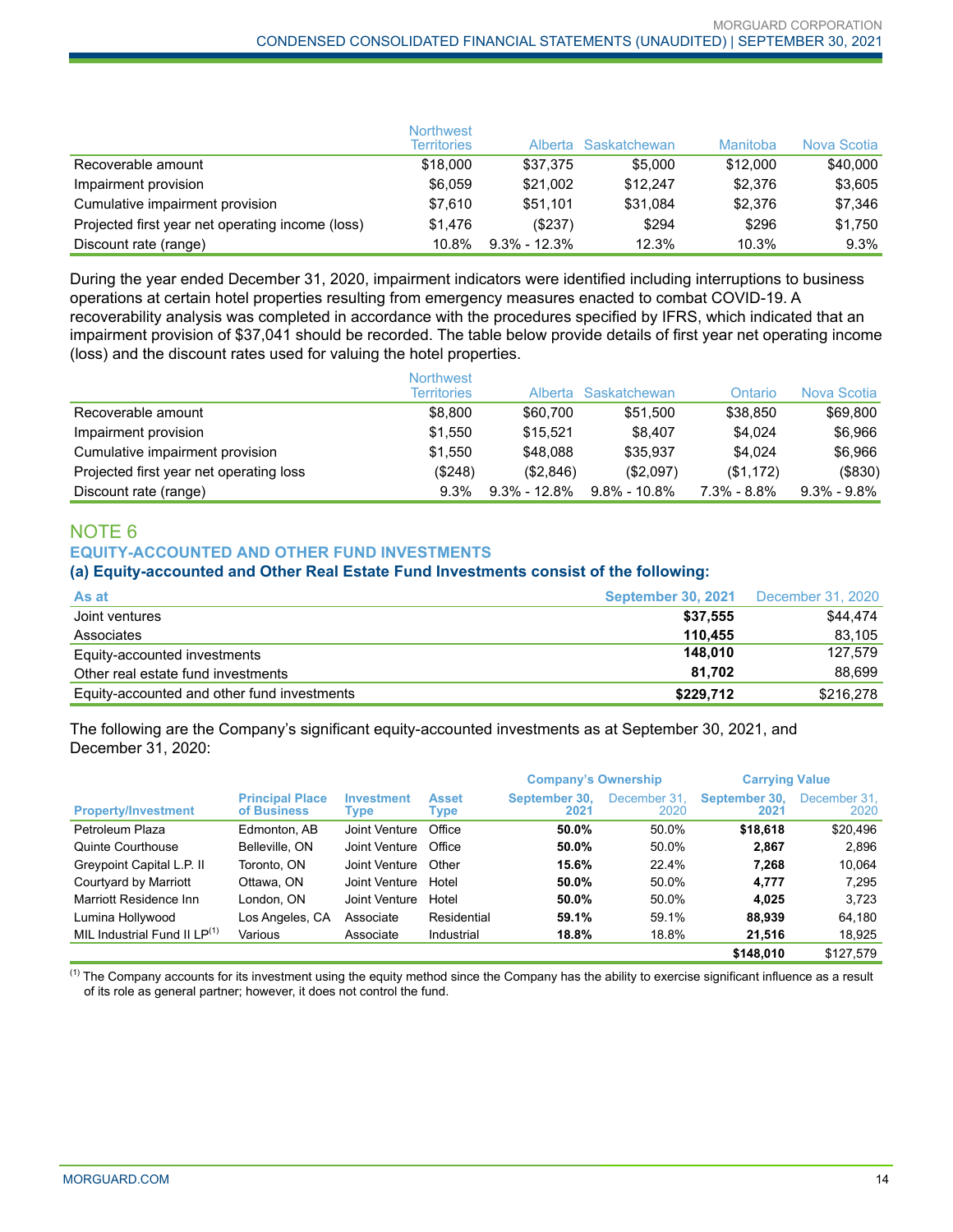#### **Equity-accounted investments**

The following table presents the change in the balance of equity-accounted investments:

| As at                        | <b>September 30, 2021</b> | December 31, 2020 |
|------------------------------|---------------------------|-------------------|
| Balance, beginning of period | \$127,579                 | \$138,953         |
| Additions                    | 1.784                     | 15,532            |
| Share of net income (loss)   | 20.236                    | (7, 470)          |
| Distributions received       | (2,599)                   | (18, 115)         |
| Foreign exchange gain (loss) | 1.010                     | (1,321)           |
| Balance, end of period       | \$148,010                 | \$127,579         |

The following tables present the financial results of the Company's equity-accounted investments on a 100% basis:

| As at                               | <b>September 30, 2021</b><br>December 31, 2020 |                  |              |                         |           |           |
|-------------------------------------|------------------------------------------------|------------------|--------------|-------------------------|-----------|-----------|
|                                     | <b>Joint</b><br><b>Venture</b>                 | <b>Associate</b> | <b>Total</b> | <b>Joint</b><br>Venture | Associate | Total     |
| Non-current assets                  | \$162,568                                      | \$409,147        | \$571,715    | \$174,935               | \$352,959 | \$527,894 |
| Current assets                      | 50,795                                         | 5.598            | 56,393       | 59,828                  | 9.491     | 69,319    |
| <b>Total assets</b>                 | \$213,363                                      | \$414,745        | \$628,108    | \$234,763               | \$362,450 | \$597,213 |
| Non-current liabilities             | \$61,285                                       | \$26,570         | \$87,855     | \$111,007               | \$42,984  | \$153,991 |
| <b>Current liabilities</b>          | 54,445                                         | 124,179          | 178,624      | 4,261                   | 111,687   | 115,948   |
| <b>Total liabilities</b>            | \$115,730                                      | \$150,749        | \$266,479    | \$115,268               | \$154,671 | \$269,939 |
| <b>Net assets</b>                   | \$97,633                                       | \$263,996        | \$361,629    | \$119,495               | \$207,779 | \$327,274 |
| <b>Equity-accounted investments</b> | \$37,555                                       | \$110.455        | \$148,010    | \$44,474                | \$83,105  | \$127.579 |

| For the three months ended September 30               |                         |                  | 2021      |                         |           | 2020         |
|-------------------------------------------------------|-------------------------|------------------|-----------|-------------------------|-----------|--------------|
|                                                       | <b>Joint</b><br>Venture | <b>Associate</b> | Total     | <b>Joint</b><br>Venture | Associate | <b>Total</b> |
| Revenue                                               | \$7.889                 | \$2.914          | \$10,803  | \$7,006                 | \$2.217   | \$9.223      |
| Expenses                                              | (4,662)                 | (6,991)          | (11, 653) | (4,327)                 | (1,214)   | (5, 541)     |
| Fair value gain (loss) on real estate properties, net | (5,052)                 | 2.967            | (2,085)   | (2, 156)                | (4, 914)  | (7,070)      |
| Net income (loss) for the period                      | (\$1,825)               | (\$1,110)        | (\$2,935) | \$523                   | (\$3,911) | (\$3,388)    |
| Loss in equity-accounted investments                  | (\$1,266)               | (\$1,263)        | (\$2,529) | (\$68)                  | (\$2,566) | (\$2,634)    |

| For the nine months ended September 30                |                                |                  | 2021      |                  |           | 2020         |
|-------------------------------------------------------|--------------------------------|------------------|-----------|------------------|-----------|--------------|
|                                                       | <b>Joint</b><br><b>Venture</b> | <b>Associate</b> | Total     | Joint<br>Venture | Associate | <b>Total</b> |
| Revenue                                               | \$19.283                       | \$7.460          | \$26.743  | \$21.943         | \$7.102   | \$29,045     |
| Expenses                                              | (17, 142)                      | (12, 168)        | (29, 310) | (14, 165)        | (3,639)   | (17, 804)    |
| Fair value gain (loss) on real estate properties, net | (5,282)                        | 53,181           | 47.899    | (6,058)          | (10, 709) | (16, 767)    |
| Net income (loss) for the period                      | ( \$3,141)                     | \$48,473         | \$45,332  | \$1,720          | (\$7,246) | (\$5,526)    |
| Income (loss) in equity-accounted investments         | (\$1,977)                      | \$22.213         | \$20,236  | (\$157)          | (\$8,155) | (\$8,312)    |

#### **(b) Income Recognized from Other Fund Investments:**

#### **Other Real Estate Fund Investments**

|                                                       | <b>Three months ended</b><br><b>September 30</b> |          | Nine months ended<br><b>September 30</b> |           |
|-------------------------------------------------------|--------------------------------------------------|----------|------------------------------------------|-----------|
|                                                       | 2021                                             | 2020     | 2021                                     | 2020      |
| Distribution income                                   | \$305                                            | \$135    | \$648                                    | \$237     |
| Fair value gain (loss) for the period (Note 18)       | 260                                              | (4.690)  | (6.940)                                  | (4,698)   |
| Income (loss) from other real estate fund investments | \$565                                            | (S4.555) | ( \$6,292)                               | (\$4,461) |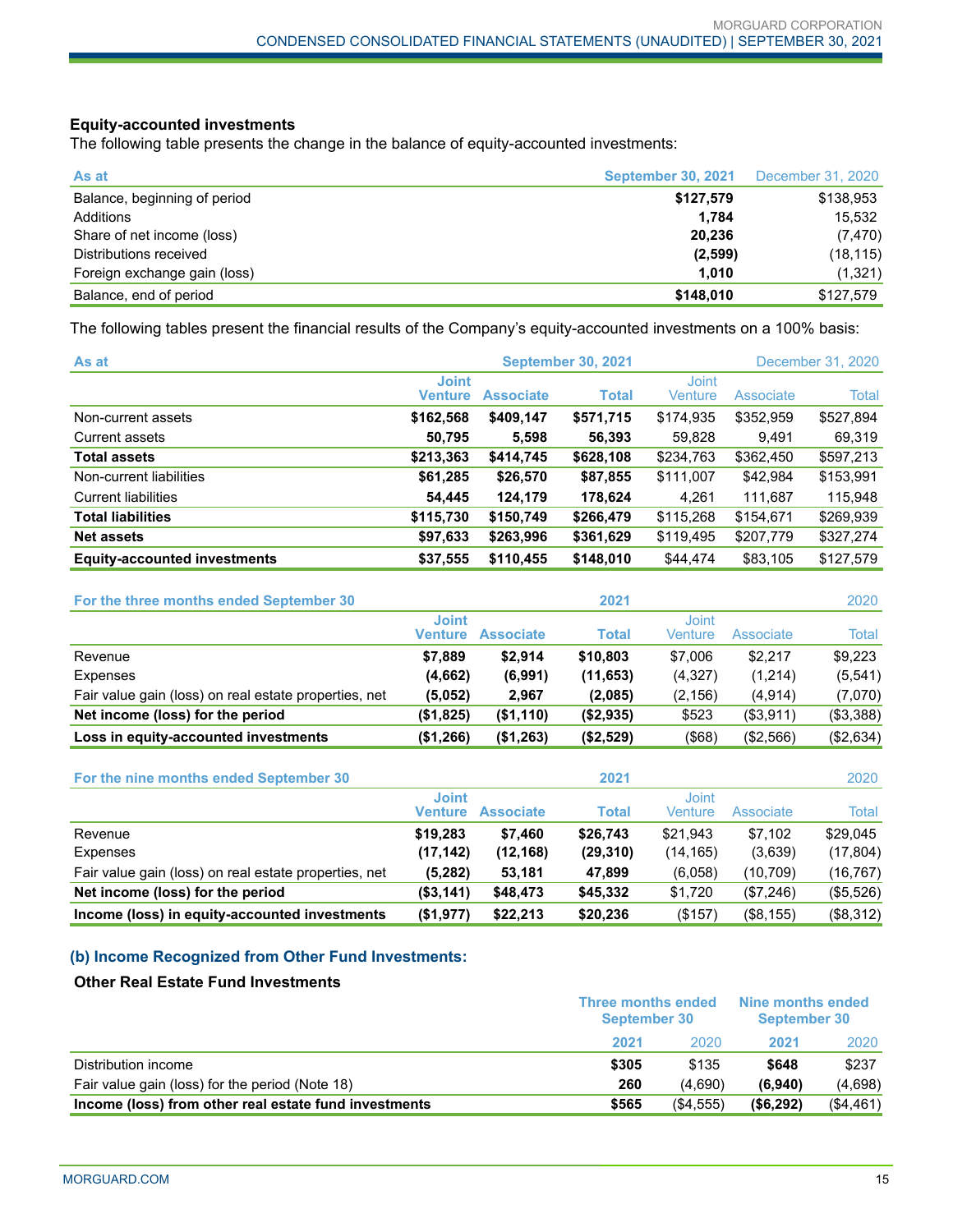The Company's two fund investments hold multi-suite residential, retail and office investment properties located in the U.S. The funds are classified and measured at FVTPL. Gains or losses arise from the change in the fair value of the underlying real estate properties held by the funds (Level 3) and from foreign exchange currency translation. Distributions received from these funds are recorded in other income (expense) on the consolidated statements of income (loss).

#### NOTE 7 **OTHER ASSETS**

Other assets consist of the following:

| As at                               | <b>September 30, 2021</b> | December 31, 2020 |
|-------------------------------------|---------------------------|-------------------|
| Investment in marketable securities | \$108,674                 | \$115,823         |
| Accrued pension benefit asset       | 79.937                    | 55,186            |
| Finance lease receivable            | 57,629                    | 57,185            |
| Intangible assets, net              | 27,130                    | 32,195            |
| Restricted cash                     | 26.770                    | 26,159            |
| Goodwill                            | 24,488                    | 24,488            |
| Capital assets, net                 | 19.017                    | 19,626            |
| Inventory                           | 2,444                     | 2,922             |
| Right-of-use asset - office lease   | 1,419                     | 1.926             |
| Other                               | 2.285                     | 2,616             |
|                                     | \$349,793                 | \$338,126         |

During the three months ended September 30, 2021, interest and other income includes a one-time special cash dividend from one of its investments in marketable securities amounting to \$8,490.

During the three months ended September 30, 2021, the Company disposed of a portion of its investment in marketable securities at fair market value to the Company's pension plan, a related party, amounting to \$14,200.

## NOTE 8 **AMOUNTS RECEIVABLE**

Amounts receivable consist of the following:

| As at                                         | <b>September 30, 2021</b> | December 31, 2020 |
|-----------------------------------------------|---------------------------|-------------------|
| Tenant receivables                            | \$40,040                  | \$48,951          |
| Unbilled other tenant receivables             | 5.542                     | 10,399            |
| Receivables from related parties (Note 20(c)) | 5,426                     | 5,502             |
| Income taxes receivable                       | 7,565                     | 8,131             |
| Other receivables                             | 36.108                    | 30,705            |
| Allowance for expected credit loss            | (13,212)                  | (16, 702)         |
|                                               | 81,469                    | 86,986            |
| Canada Emergency Wage Subsidy ("CEWS")        | 8,354                     | 5,937             |
|                                               | \$89,823                  | \$92,923          |

#### **Government grants**

#### **(a) Canada Emergency Wage Subsidy**

On April 11, 2020, the Canada Emergency Wage Subsidy was enacted, which provides a subsidy for each employee employed between March 15 to June 6, 2020. Subsequently, the Government of Canada extended CEWS to October 23, 2021. The subsidy varies depending on the decline in revenue for each claim period. A company, or a group of companies under common control, will become eligible for the program if they've experienced a reduction in revenue during the qualification period.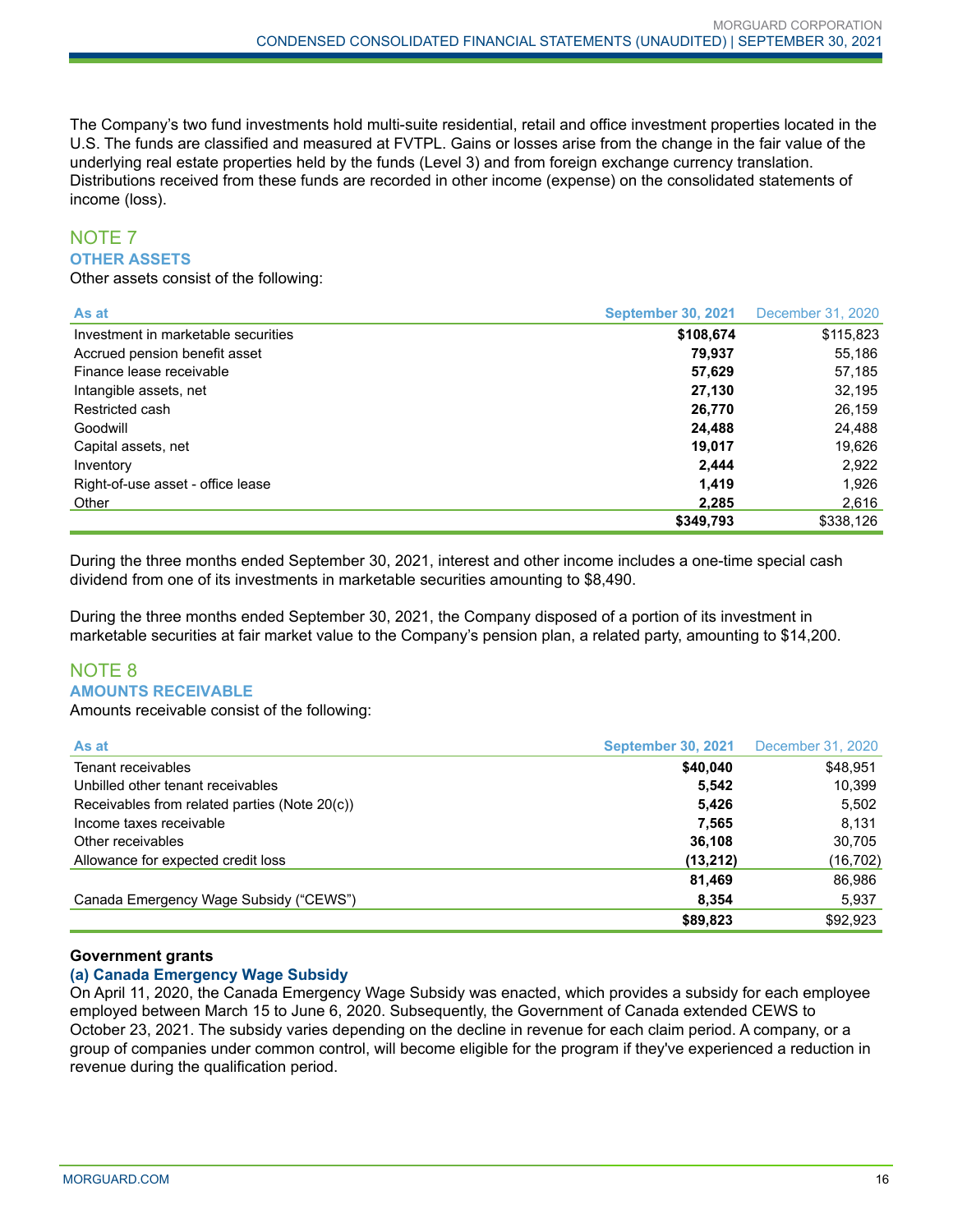The Company and associated related party group under common control with the Company, including Morguard's parent company, Paros Enterprises Limited, have satisfied certain eligibility criteria, including (among others) a significant decline in revenue due to the temporary closures of non-essential services. The Company will continue to assess its eligibility for subsequent claim periods.

For the three months ended September 30, 2021, the Company recorded \$3,702 (2020 - \$7,526) as a deduction of the related expense, of which \$461 (2020 - \$713), \$2,595 (2020 - \$5,148), and \$646 (2020 - \$1,665) are a deduction of property operating costs, hotel operating expenses and property management and corporate expenses, respectively.

For the nine months ended September 30, 2021, the Company recorded \$16,670 (2020 - \$20,946) as a deduction of the related expense, of which \$1,561 (2020 - \$4,837), \$12,491 (2020 - \$9,603) and \$2,618 (2020 - \$6,506) are a deduction of property operating costs, hotel operating expenses and property management and corporate expenses, respectively.

#### **(b) Canada Emergency Commercial Rent Assistance**

During 2020, the Government of Canada partnered with the provincial governments to deliver the CECRA program. The program intended to provide relief for small businesses and commercial landlords who experienced financial difficulties during the COVID-19 pandemic.

Over the course of the program, property owners reduced rent by at least 75% for the months of April through September 2020 for their small business tenants. The Government of Canada, via a forgivable loan, covered 50% of the rent, with the tenant paying up to 25% and the landlord forgiving at least 25%. The interest-free loans were forgiven on December 31, 2020, if the property owner agreed to terms, including reducing the small business tenants' rent by at least 75% under a rent reduction agreement and the landlord followed the terms and conditions of the loan, including complying with the rent reduction agreement and ensuring the attestation and application (including supporting documentation) was accurate and truthful. The Company finalized and received all applications under the CECRA program.

During 2020, the Company filed CECRA applications for 634 tenants, comprising the landlord's portion and the Government of Canada's loan forgiveness portion. The loan amount forgiven was recorded as a deduction or offset to bad debt expense within property operating costs, representing approximately 50% of rent payable by eligible small business tenants during the months of April through September 2020.

|                                        | <b>Three months ended</b><br><b>September 30</b> |         | Nine months ended<br><b>September 30</b> |           |
|----------------------------------------|--------------------------------------------------|---------|------------------------------------------|-----------|
|                                        | 2021                                             | 2020    | 2021                                     | 2020      |
| Total CECRA applications               |                                                  | \$8.544 |                                          | \$15,150  |
| Government of Canada Ioan forgiveness  |                                                  | (5.696) |                                          | (10, 100) |
| Landlord portion, net bad debt expense |                                                  | \$2,848 | $s-$                                     | \$5,050   |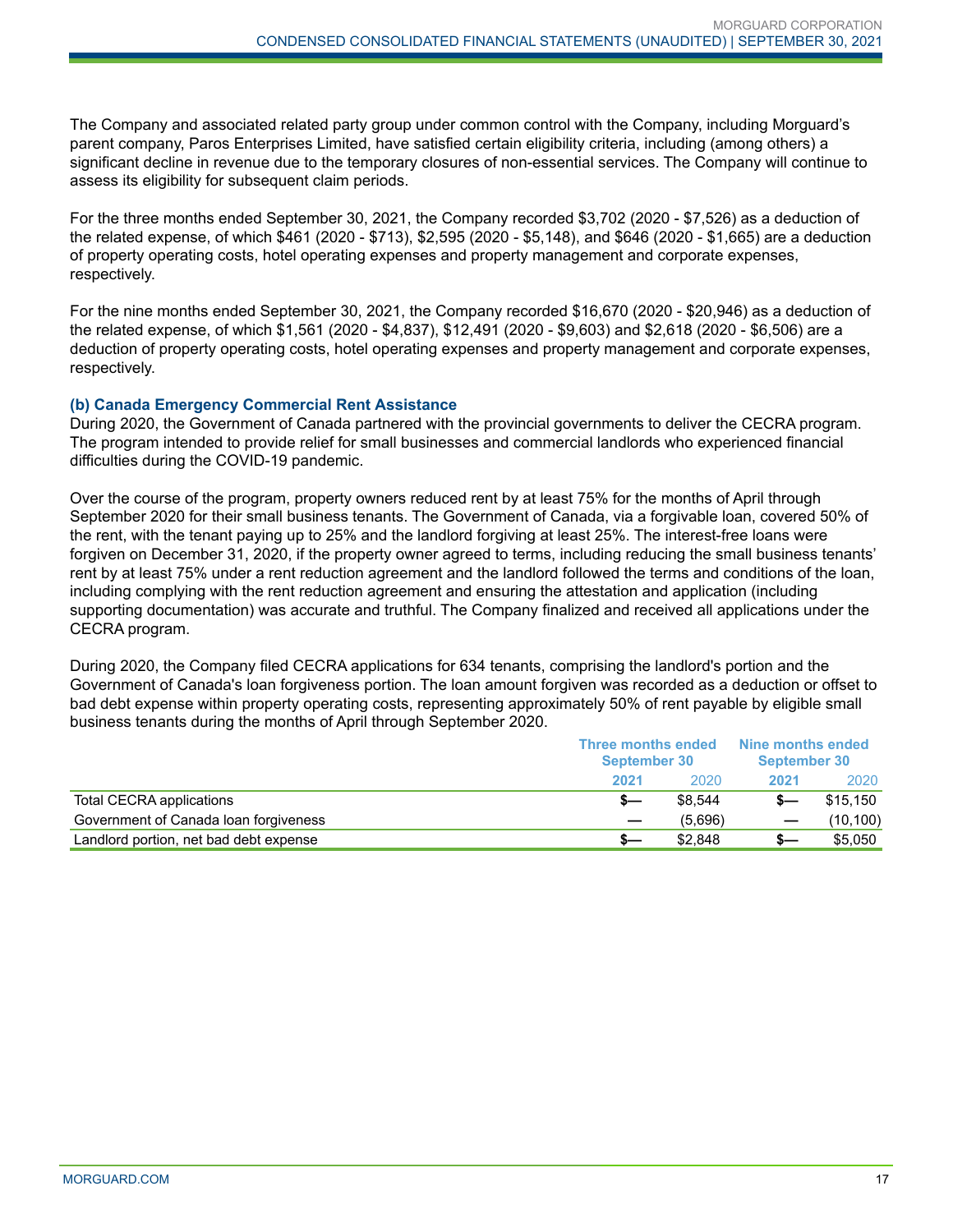#### NOTE 9 **MORTGAGES PAYABLE**

Mortgages payable consist of the following:

| As at                                      | <b>September 30, 2021</b> | December 31, 2020 |
|--------------------------------------------|---------------------------|-------------------|
| Mortgages payable                          | \$4,380,991               | \$4,282,087       |
| Mark-to-market adjustments, net            | 5,314                     | 7,396             |
| Deferred financing costs                   | (19, 729)                 | (20, 109)         |
|                                            | \$4,366,576               | \$4,269,374       |
| Current                                    | \$418,756                 | \$480,340         |
| Non-current                                | 3,947,820                 | 3,789,034         |
|                                            | \$4,366,576               | \$4,269,374       |
| Range of interest rates                    | $2.03 - 7.08%$            | $2.03 - 7.08\%$   |
| Weighted average contractual interest rate | 3.49%                     | 3.58%             |
| Estimated fair value of mortgages payable  | \$4,531,687               | \$4,552,081       |

As at September 30, 2021, approximately 93% of the Company's real estate and hotel properties, and related rental revenue, have been pledged as collateral for the mortgages payable.

The aggregate principal repayments and balances maturing of the mortgages payable as at September 30, 2021, together with the weighted average contractual interest rate on debt maturing in the next five years and thereafter, are as follows:

|                          | <b>Principal</b><br><b>Instalment</b><br><b>Repayments</b> | <b>Balances</b><br><b>Maturing</b> | <b>Total</b> | <b>Weighted</b><br><b>Average</b><br><b>Contractual</b><br><b>Interest Rate</b> |
|--------------------------|------------------------------------------------------------|------------------------------------|--------------|---------------------------------------------------------------------------------|
| 2021 (remainder of year) | \$31,269                                                   | \$209,783                          | \$241,052    | 4.14%                                                                           |
| 2022                     | 121.373                                                    | 428,848                            | 550.221      | 3.47%                                                                           |
| 2023                     | 98.059                                                     | 743.583                            | 841.642      | 3.57%                                                                           |
| 2024                     | 85,089                                                     | 406,985                            | 492.074      | 3.60%                                                                           |
| 2025                     | 68.413                                                     | 475,226                            | 543.639      | 3.13%                                                                           |
| Thereafter               | 196,318                                                    | 1,516,045                          | 1,712,363    | 3.42%                                                                           |
|                          | \$600.521                                                  | \$3.780.470                        | \$4,380,991  | 3.49%                                                                           |

The Company's first mortgages are registered against specific real estate assets and hotel properties. As at September 30, 2021, mortgages payable mature between 2021 and 2058 and have a weighted average term to maturity of 4.5 years (December 31, 2020 - 4.8 years) and approximately 98% of the Company's mortgages have fixed interest rates.

Some of the Company's mortgages payable require it to maintain annual debt service coverage ratios and/or debt to equity ratios and/or debt to appraised value ratios and arrange for capital expenditures in accordance with predetermined limits. As at September 30, 2021, the Company was not in compliance with one (December 31, 2020 three) debt ratio covenants affecting one (December 31, 2020 - four) mortgage loan, all of which are secured by hotel properties amounting to \$10,301 (December 31, 2020 - \$102,081). None of the lenders have demanded payment of the mortgage loans. However, IFRS requires that the loan balance of mortgages payable in breach of debt covenants be included in the current portion of mortgages payable. The Company's one mortgage loan in breach of its debt ratio covenant is contractually scheduled to mature within one year and is included in the current portion of mortgages payable.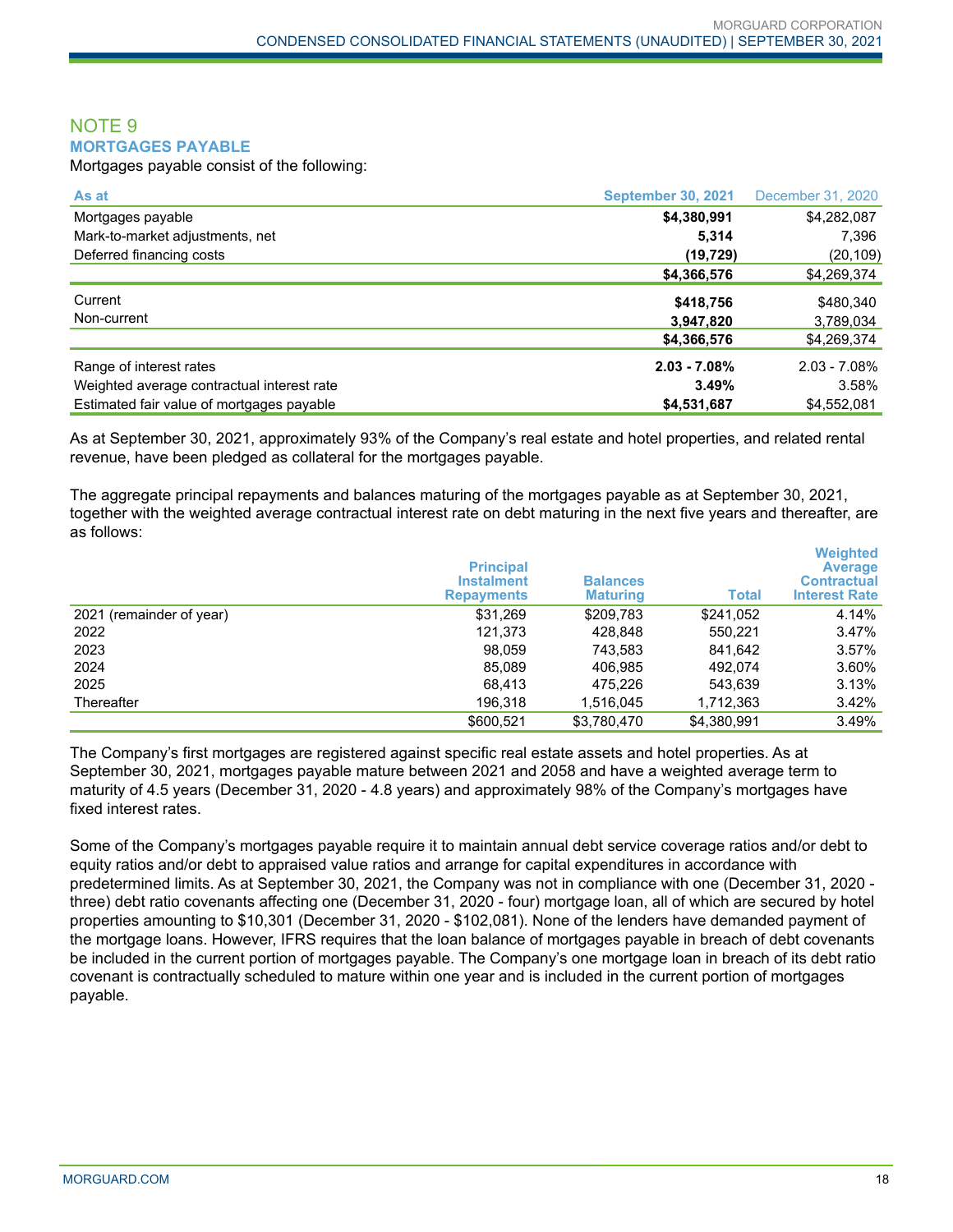#### NOTE 10 **DEBENTURES PAYABLE**

The Company's debentures consist of the following:

| As at                  | <b>September 30, 2021</b> | December 31, 2020 |
|------------------------|---------------------------|-------------------|
| Unsecured debentures   | \$823,016                 | \$1,022,152       |
| Convertible debentures | 196.667                   | 194.322           |
|                        | \$1,019,683               | \$1,216,474       |
| Current                | \$315,579                 | \$314,010         |
| Non-current            | 704.104                   | 902.464           |
|                        | \$1,019,683               | \$1,216,474       |

#### **(a) Unsecured debentures**

The Company's senior unsecured debentures ("Unsecured Debentures") consist of the following:

| As at                                | <b>Maturity Date</b> | <b>Coupon</b><br><b>Interest Rate</b> | <b>September 30, 2021</b> | December 31, 2020 |
|--------------------------------------|----------------------|---------------------------------------|---------------------------|-------------------|
| Series C senior unsecured debentures | September 15, 2022   | 4.333%                                | \$200,000                 | \$200,000         |
| Series D senior unsecured debentures | May 14, 2021         | 4.085%                                |                           | 200,000           |
| Series E senior unsecured debentures | January 25, 2024     | 4.715%                                | 225.000                   | 225,000           |
| Series F senior unsecured debentures | November 27, 2024    | 4.204%                                | 225,000                   | 225,000           |
| Series G senior unsecured debentures | September 28, 2023   | 4.402%                                | 175,000                   | 175,000           |
| Unamortized financing costs          |                      |                                       | (1,984)                   | (2,848)           |
|                                      |                      |                                       | \$823,016                 | \$1,022,152       |
| Current                              |                      |                                       | \$199,770                 | \$199,853         |
| Non-current                          |                      |                                       | 623,246                   | 822,299           |
|                                      |                      |                                       | \$823,016                 | \$1,022,152       |

On November 18, 2016, the Company issued \$200,000 (net proceeds including issuance costs - \$199,198) of Series B senior unsecured debentures due on November 18, 2020. On November 18, 2020, the Series B unsecured debentures were fully repaid on maturity.

On September 15, 2017, the Company issued \$200,000 (net proceeds including issuance costs - \$198,800) of Series C senior unsecured debentures due on September 15, 2022. Interest on the Series C senior unsecured debentures is payable semi-annually, not in advance, on March 15 and September 15 of each year. The Company has the option to redeem the Series C senior unsecured debentures at a redemption price equal to the greater of the Canada Yield Price or par plus any accrued and unpaid interest. The Canada Yield Price is defined as the amount that would return a yield on investment for the remaining term to maturity equal to the Canada Bond Yield with an equal term to maturity plus a spread of 0.635%.

On May 14, 2018, the Company issued \$200,000 (net proceeds including issuance costs - \$198,805) of Series D senior unsecured debentures due on May 14, 2021. On May 14, 2021, the Series D unsecured debentures were fully repaid on maturity.

On January 25, 2019, the Company issued \$225,000 (net proceeds including issuance costs - \$223,575) of Series E senior unsecured debentures due on January 25, 2024. Interest on the Series E senior unsecured debentures is payable semi-annually, not in advance, on January 25 and July 25 of each year. Paros Enterprises Limited, a related party, acquired \$12,500 aggregate principal amount of the Series E senior unsecured debentures. The Company has the option to redeem the Series E senior unsecured debentures at a redemption price equal to the greater of the Canada Yield Price or par plus any accrued and unpaid interest. The Canada Yield Price is defined as the amount that would return a yield on investment for the remaining term to maturity equal to the Canada Bond Yield with an equal term to maturity plus a spread of 0.70%.

On November 27, 2019, the Company issued \$225,000 (net proceeds including issuance costs - \$224,000) of Series F senior unsecured debentures due on November 27, 2024. Interest on the Series F senior unsecured debentures is payable semi-annually, not in advance, on May 27 and November 27 of each year. The Company has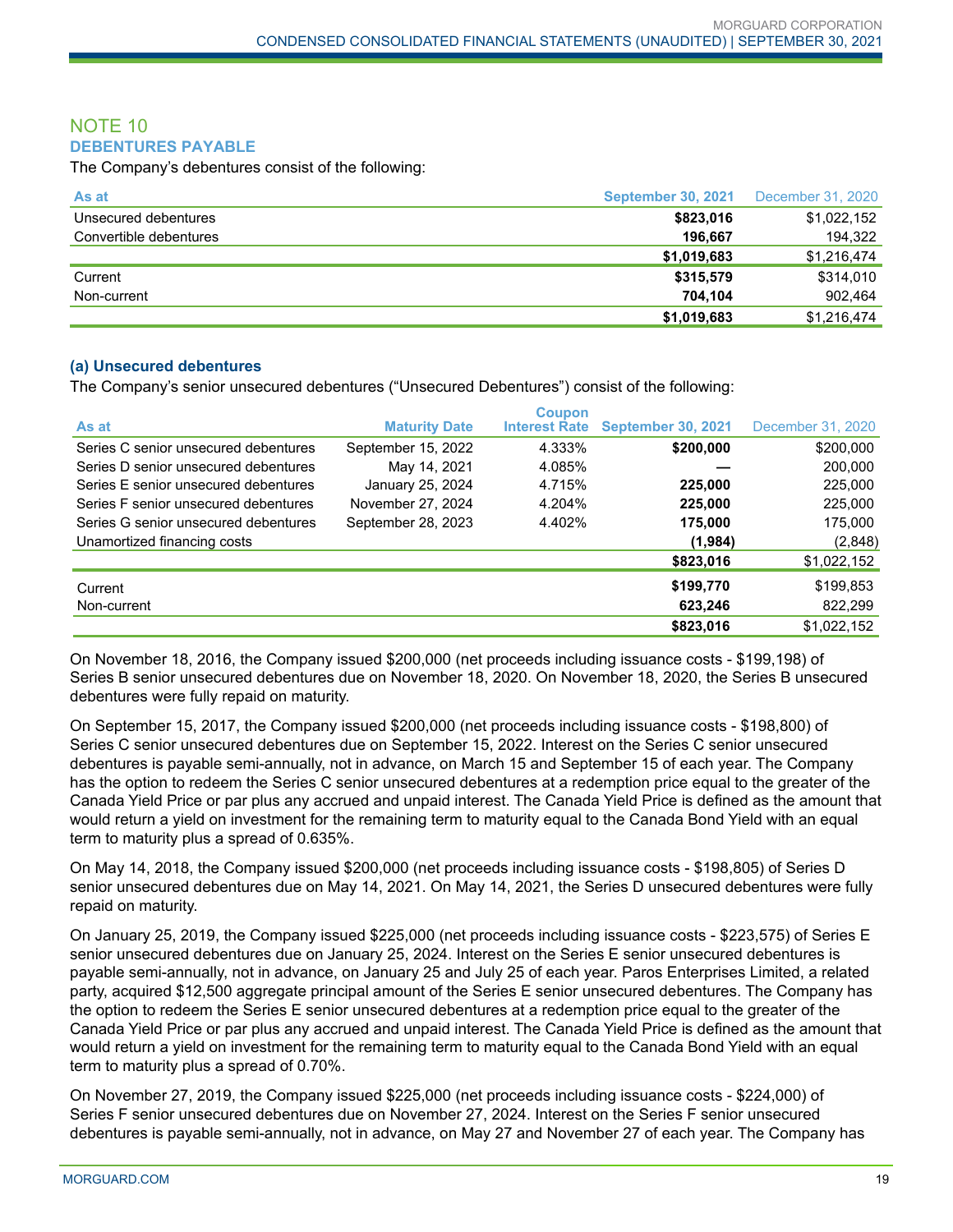the option to redeem the Series F senior unsecured debentures at a redemption price equal to the greater of the Canada Yield Price or par plus any accrued and unpaid interest. The Canada Yield Price is defined as the amount that would return a yield on investment for the remaining term to maturity equal to the Canada Bond Yield with an equal term to maturity plus a spread of 0.675%.

On September 28, 2020, the Company issued \$175,000 (net proceeds including issuance costs - \$174,303) of Series G senior unsecured debentures due on September 28, 2023. Interest on the Series G senior unsecured debentures is payable semi-annually, not in advance, on March 28 and September 28 of each year, commencing on March 28, 2021. The Company has the option to redeem the Series G senior unsecured debentures at a redemption price equal to the greater of the Canada Yield Price or par plus any accrued and unpaid interest. The Canada Yield Price is defined as the amount that would return a yield on investment for the remaining term to maturity equal to the Canada Bond Yield with an equal term to maturity plus a spread of 1.03%.

For the three and nine months ended September 30, 2021, interest on the Unsecured Debentures of \$9,184 (2020 - \$11,357) and \$30,252 (2020 - \$33,699), respectively, is included in interest expense (Note 17).

#### **(b) Convertible debentures**

Convertible debentures consist of the following:

| As at                                    | <b>Maturity Date</b> | <b>Conversion</b><br><b>Price</b> | <b>Coupon</b><br><b>Interest</b><br><b>Rate</b> | <b>Principal</b> | <b>Principal</b><br><b>Owned</b><br>by the<br><b>Balance Company</b> | <b>September 30, December 31,</b><br>2021 | 2020      |
|------------------------------------------|----------------------|-----------------------------------|-------------------------------------------------|------------------|----------------------------------------------------------------------|-------------------------------------------|-----------|
| Morguard REIT                            | December 31, 2021    | \$20.40                           | 4.50%                                           | \$175,000        | \$60,000                                                             | \$115,809                                 | \$114,157 |
| Morguard Residential REIT <sup>(1)</sup> | March 31, 2023       | \$20.20                           | 4.50%                                           | \$85,500         | \$5,000                                                              | 80,858                                    | 80,165    |
|                                          |                      |                                   |                                                 |                  |                                                                      | \$196,667                                 | \$194,322 |
| Current                                  |                      |                                   |                                                 |                  |                                                                      | \$115,809                                 | \$114,157 |
| Non-current                              |                      |                                   |                                                 |                  |                                                                      | 80.858                                    | 80,165    |
|                                          |                      |                                   |                                                 |                  |                                                                      | \$196,667                                 | \$194,322 |

 $<sup>(1)</sup>$  As at September 30, 2021, the liability includes the fair value of the conversion option of \$1,752 (December 31, 2020 - \$1,577).</sup>

#### **Morguard REIT**

On December 30, 2016, Morguard REIT issued \$175,000 principal amount of 4.50% convertible unsecured subordinated debentures, and incurred issue costs of \$5,137 for net proceeds of \$169,863. Interest is payable semiannually, not in advance, on June 30 and December 31 of each year. The convertible debentures, with the exception of \$3,242, the value assigned to the holder's conversion option, have been recorded as debt on the consolidated balance sheets. Morguard owns \$60,000 aggregate principal amount of the 4.50% convertible unsecured subordinated debentures.

#### **Morguard Residential REIT**

On February 13, 2018, Morguard Residential REIT issued \$75,000 principal amount of 4.50% convertible unsecured subordinated debentures maturing on March 31, 2023. On February 21, 2018, an additional principal amount of \$10,500 was issued pursuant to the exercise of the over-allotment option. Interest is payable semi-annually, not in advance, on March 31 and September 30 of each year. The underwriter's commission attributable to the debentures in the amount of \$3,375 has been capitalized and is being amortized over the term to maturity. Morguard owns \$5,000 aggregate principal amount of the 4.50% convertible unsecured subordinated debentures.

For the three and nine months ended September 30, 2021, interest on convertible debentures net of accretion of \$2,491 (2020 - \$2,461) and \$7,385 (2020 - \$7,332), respectively, is included in interest expense (Note 17).

## NOTE 11

#### **MORGUARD RESIDENTIAL REIT UNITS**

The units issued by Morguard Residential REIT that are not held by the Company are classified as equity on Morguard Residential REIT's balance sheet but are classified as a liability on the Company's consolidated balance sheets. Morguard Residential REIT units are redeemable at any time, in whole or in part, on demand by the holders. Upon receipt of the redemption notice by Morguard Residential REIT, all rights to and under the units tendered for redemption shall be surrendered, and the holder shall be entitled to receive a price per unit equal to the lesser of: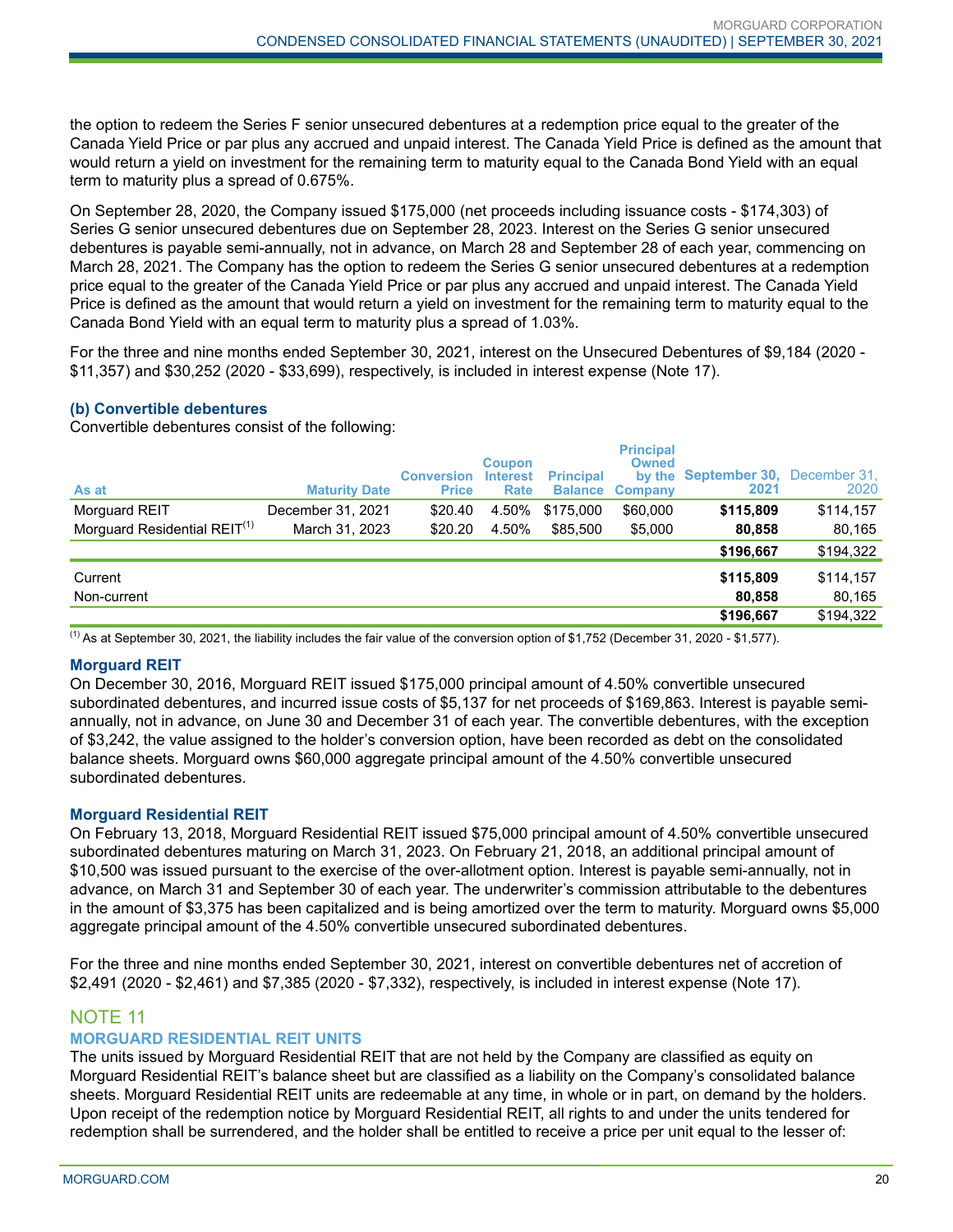(i) 90% of the market price of the units on the principal exchange market on which the units are listed or quoted for trading during the 10 consecutive trading days ending immediately prior to the date on which the units were surrendered for redemption; or (ii) 100% of the closing market price on the principal exchange market on which the units are listed or quoted for trading on the redemption date.

As at September 30, 2021, the Company valued the non-controlling interest in the Morguard Residential REIT units at \$478,488 (December 31, 2020 - \$446,091) and classified the units as a liability on the consolidated balance sheets. Due to the change in the market value of the units and the distributions paid to external unitholders, the Company recorded a fair value loss for the three months ended September 30, 2021 of \$13,530 (2020 - \$2,897) and for the nine months ended September 30, 2021 of \$48,161 (2020 - gain of \$95,234), in the consolidated statements of income (loss) (Note 18).

The components of the fair value gain (loss) on Morguard Residential REIT units are as follows:

|                                                           | <b>Three months ended</b><br><b>September 30</b> |           | Nine months ended<br><b>September 30</b> |           |
|-----------------------------------------------------------|--------------------------------------------------|-----------|------------------------------------------|-----------|
|                                                           | 2021                                             | 2020      | 2021                                     | 2020      |
| Fair value gain (loss) on Morguard Residential REIT units | ( \$8,090)                                       | \$2,537   | $($ \$31,846)                            | \$111,527 |
| Distributions to external unitholders (Note 3)            | (5.440)                                          | (5.434)   | (16.315)                                 | (16, 293) |
| Fair value gain (loss) on Morguard Residential REIT units | (\$13,530)                                       | (\$2,897) | ( \$48, 161)                             | \$95,234  |

#### NOTE 12 **LEASE LIABILITIES**

The following table presents the change in the balance of lease liabilities:

| As at                                   | <b>September 30, 2021</b> | December 31, 2020 |
|-----------------------------------------|---------------------------|-------------------|
| Balance, beginning of period            | \$164,255                 | \$166,144         |
| Interest on lease liabilities (Note 17) | 7,173                     | 9,440             |
| Payments                                | (8, 550)                  | (11, 162)         |
| Foreign exchange gain (loss)            | 27                        | (167)             |
| Balance, end of period                  | \$162,905                 | \$164,255         |
| Current (Note 13)                       | \$1,776                   | \$1,799           |
| Non-current                             | 161,129                   | 162,456           |
|                                         | \$162,905                 | \$164,255         |

Future minimum lease payments under lease liabilities are as follows:

| As at                                   | <b>September 30, 2021</b> December 31, 2020 |            |
|-----------------------------------------|---------------------------------------------|------------|
| Within 12 months                        | \$11,015                                    | \$11,120   |
| 2 to 5 years                            | 42.095                                      | 42.585     |
| Over 5 years                            | 345.843                                     | 353,577    |
| Total minimum lease payments            | \$398,953                                   | \$407,282  |
| Less: future interest costs             | (236, 048)                                  | (243, 027) |
| Present value of minimum lease payments | \$162,905                                   | \$164,255  |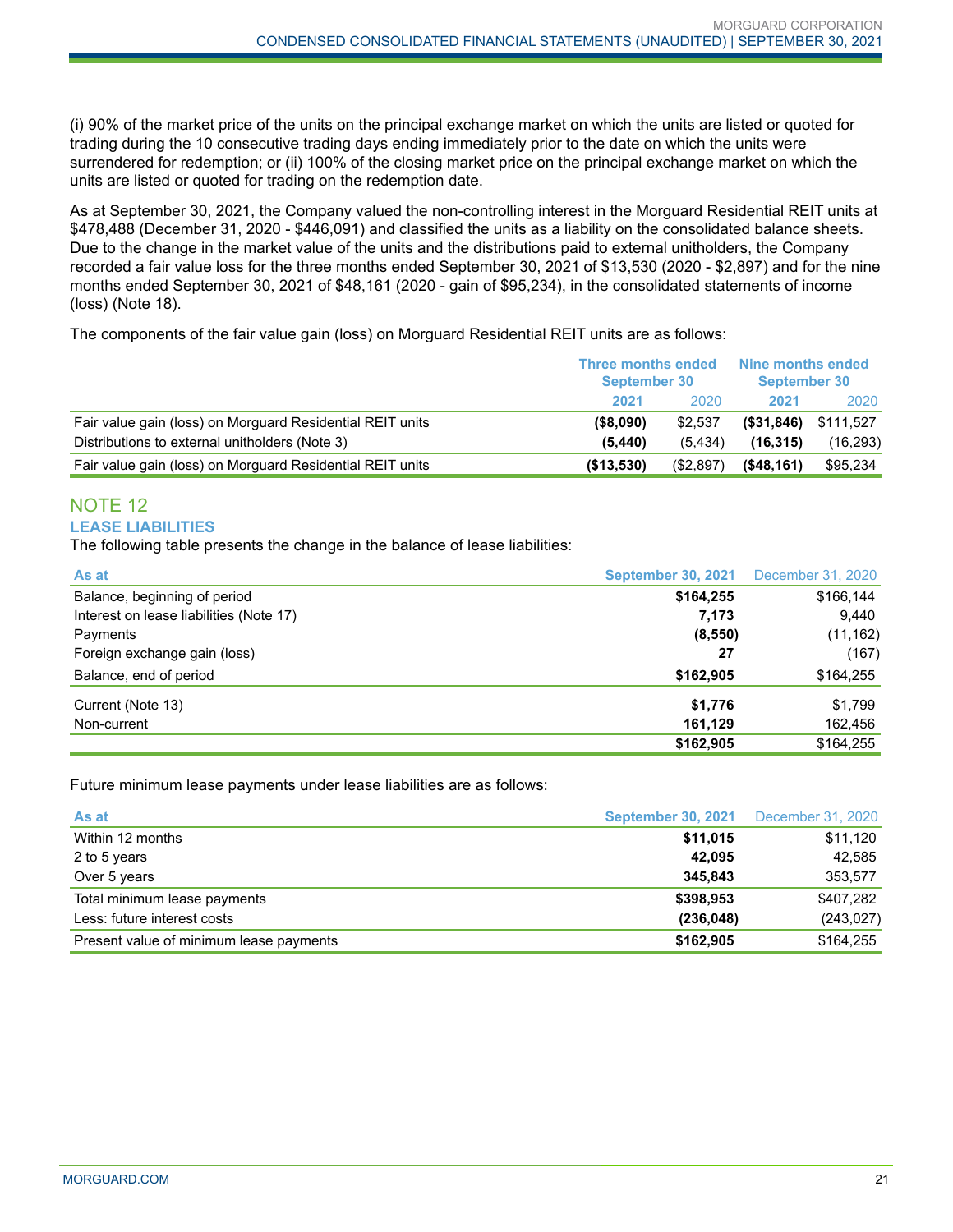## NOTE 13 **ACCOUNTS PAYABLE AND ACCRUED LIABILITIES**

Accounts payable and accrued liabilities consist of the following:

| As at                                        | <b>September 30, 2021</b> December 31, 2020 |           |
|----------------------------------------------|---------------------------------------------|-----------|
| Accounts payable and accrued liabilities     | \$190,986                                   | \$178,828 |
| Tenant deposits                              | 27.653                                      | 27.931    |
| Stock appreciation rights ("SARs") liability | 14.109                                      | 10.779    |
| Lease liability (Note 12)                    | 1.776                                       | 1.799     |
| Other                                        | 3.171                                       | 1.231     |
|                                              | \$237,695                                   | \$220,568 |

#### NOTE 14 **BANK INDEBTEDNESS**

As at September 30, 2021, the Company has operating lines of credit totalling \$493,500 (December 31, 2020 - \$593,500), the majority of which can be borrowed in either Canadian or United States dollars and are subject to floating interest rates based on bankers' acceptance or LIBOR rates. As at September 30, 2021, the maximum amount that can be borrowed on the operating lines of credit is \$404,292 (December 31, 2020 - \$578,554), which includes deducting issued letters of credit in the amount of \$8,856 (December 31, 2020 - \$8,742) related to these facilities. The Company's investments in Morguard REIT and Morguard Residential REIT, marketable securities, amounts receivable, inventory, capital assets and a fixed-charge security on specific properties have been pledged as collateral on these operating lines of credit. As at September 30, 2021, the Company had borrowed \$56,877 (December 31, 2020 - \$156,802) on its operating lines of credit.

During the year ended December 31, 2020, the Company amended its existing credit facilities to provide for an additional availability of \$142,500 (of which \$100,000 expired during the second quarter of 2021) and where applicable to allow for a higher margin calculation (margin calculations reverted back to historical amounts during the second quarter of 2021). In addition, the Company entered into a revolving credit facility allowing a maximum of \$77,000 that can be borrowed and is secured by specific hotel properties.

The bank credit agreements include certain restrictive undertakings by the Company. As at September 30, 2021, the Company is in compliance with all undertakings.

## NOTE 15 **SHAREHOLDERS' EQUITY**

#### **(a) Share Capital Authorized**

Unlimited common shares, no par value. Unlimited preference shares, no par value, issuable in series.

| <b>Issued and Fully Paid Common Shares</b>           | <b>Number</b><br>(000s) | <b>Amount</b> |
|------------------------------------------------------|-------------------------|---------------|
| Balance, December 31, 2019                           | 11.283                  | \$102.426     |
| Common shares repurchased through the Company's NCIB | (174)                   | (1,583)       |
| Dividend reinvestment plan                           |                         | 99            |
| Balance, December 31, 2020                           | 11.109                  | \$100.942     |
| Common shares repurchased through the Company's NCIB | (9)                     | (81)          |
| Dividend reinvestment plan                           |                         | 62            |
| Balance, September 30, 2021                          | 11,100                  | \$100,923     |

The Company had the approval of the TSX under its normal course issuer bid ("NCIB") to purchase up to 557,812 common shares. The program expired on September 21, 2021. On September 17, 2021, the Company obtained the approval of the TSX under its NCIB to purchase up to 555,024 common shares, being approximately 5% of the issued and outstanding common shares, and the program expires on September 21, 2022. The daily repurchase restriction for the common shares is 2,088. During the nine months ended September 30, 2021, 8,870 common shares were purchased for cash consideration of \$1,007 at a weighted average price of \$113.53 per common share.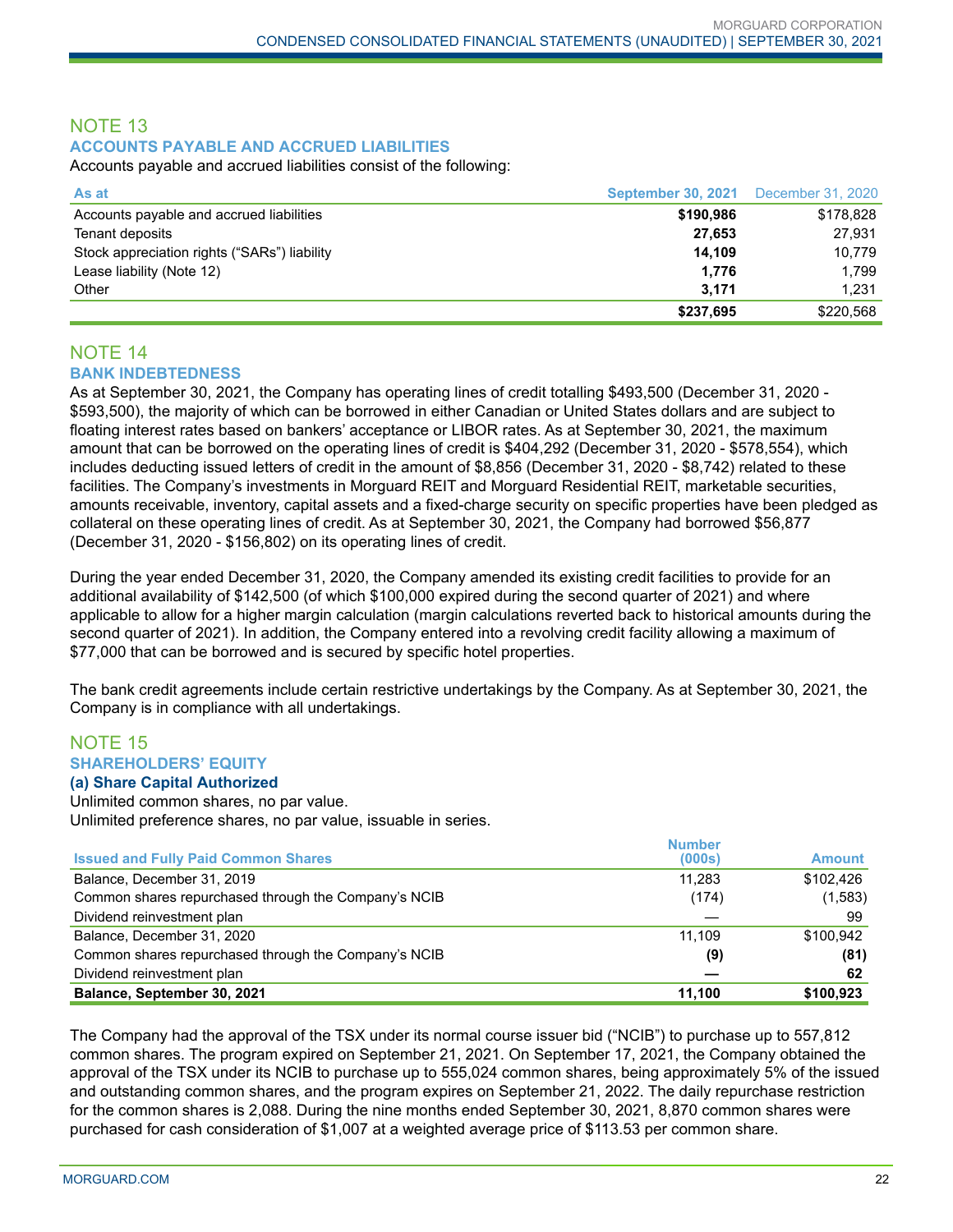Total dividends declared during the three and nine months ended September 30, 2021, amounted to \$1,651, or \$0.15 per common share (2020 - \$1,676, or \$0.15 per common share) and \$5,000, or \$0.45 per share (2020 - \$5,050, or \$0.45 per common share, respectively. On November 4, 2021, the Company declared a common share dividend of \$0.15 per common share to be paid in the fourth quarter of 2021.

#### **(b) Contributed Surplus**

During the nine months ended September 30, 2020, the Company acquired 20,668,856 common shares of Temple Hotels Inc. for cash consideration of \$44,149. The difference between the cash consideration and the carrying value of the non-controlling interest acquired for the nine months ended September 30, 2020, amounted to \$23,235 and the amount has been recorded within retained earnings.

#### **(c) Stock Appreciation Rights Plan**

The SARs granted vest equally over 10 years subject to restrictions.

|  |  | As at September 30, 2021 |  |
|--|--|--------------------------|--|
|  |  |                          |  |

| Date of Grant    | <b>Exercise Price</b> | <b>Issued</b> | <b>Redeemed</b> | <b>Cancelled</b> | <b>Outstanding</b> |
|------------------|-----------------------|---------------|-----------------|------------------|--------------------|
| March 20, 2008   | \$30.74               | 200,000       | (66,000)        | (61,500)         | 72,500             |
| November 2, 2010 | \$43.39               | 55,000        | (6,500)         | (8,500)          | 40,000             |
| May 13, 2014     | \$137.90              | 25,000        | (2,000)         | (8,000)          | 15,000             |
| May 13, 2015     | \$153.82              | 10,000        |                 |                  | 10,000             |
| January 11, 2017 | \$179.95              | 90.000        | (1,500)         | (3,500)          | 85,000             |
| May 18, 2018     | \$163.59              | 125.000       |                 |                  | 125,000            |
| August 8, 2018   | \$168.00              | 20,000        |                 |                  | 20,000             |
| November 8, 2018 | \$184.00              | 10.000        |                 |                  | 10,000             |
| Total            |                       | 535,000       | (76,000)        | (81,500)         | 377,500            |

During the three and nine months ended September 30, 2021, the Company recorded a fair value adjustment to reduce compensation expense of \$1,195 (2020 - \$3,073) and increase compensation expense of \$3,330 (2020 reduce compensation expense of \$13,993), respectively. The fair value adjustment is included in property management and corporate expenses in the consolidated statements of income (loss), and the liability is classified as accounts payable and accrued liabilities (Note 13).

The fair value for the SARs was calculated using the Black-Scholes option pricing model. In determining the fair value of the SARs, management is required to make assumptions that could have a material impact on the valuation. The following are the assumptions that were used in determining the fair value as at September 30, 2021: a dividend yield of 0.45% (2020 - 0.57%), expected volatility of approximately 30.26% (2020 - 28.99%) and the 10-year Bank of Canada Bond Yield of 1.51% (2020 - 0.57%).

#### **(d) Accumulated Other Comprehensive Income**

As at September 30, 2021, and December 31, 2020, accumulated other comprehensive income consists of the following amounts:

| <b>As at</b>                                    | September 30, 2021 | December 31, 2020 |
|-------------------------------------------------|--------------------|-------------------|
| Actuarial gain on defined benefit pension plans | \$48.094           | \$28.882          |
| Unrealized foreign currency translation gain    | 136.512            | 133.436           |
|                                                 | \$184,606          | \$162.318         |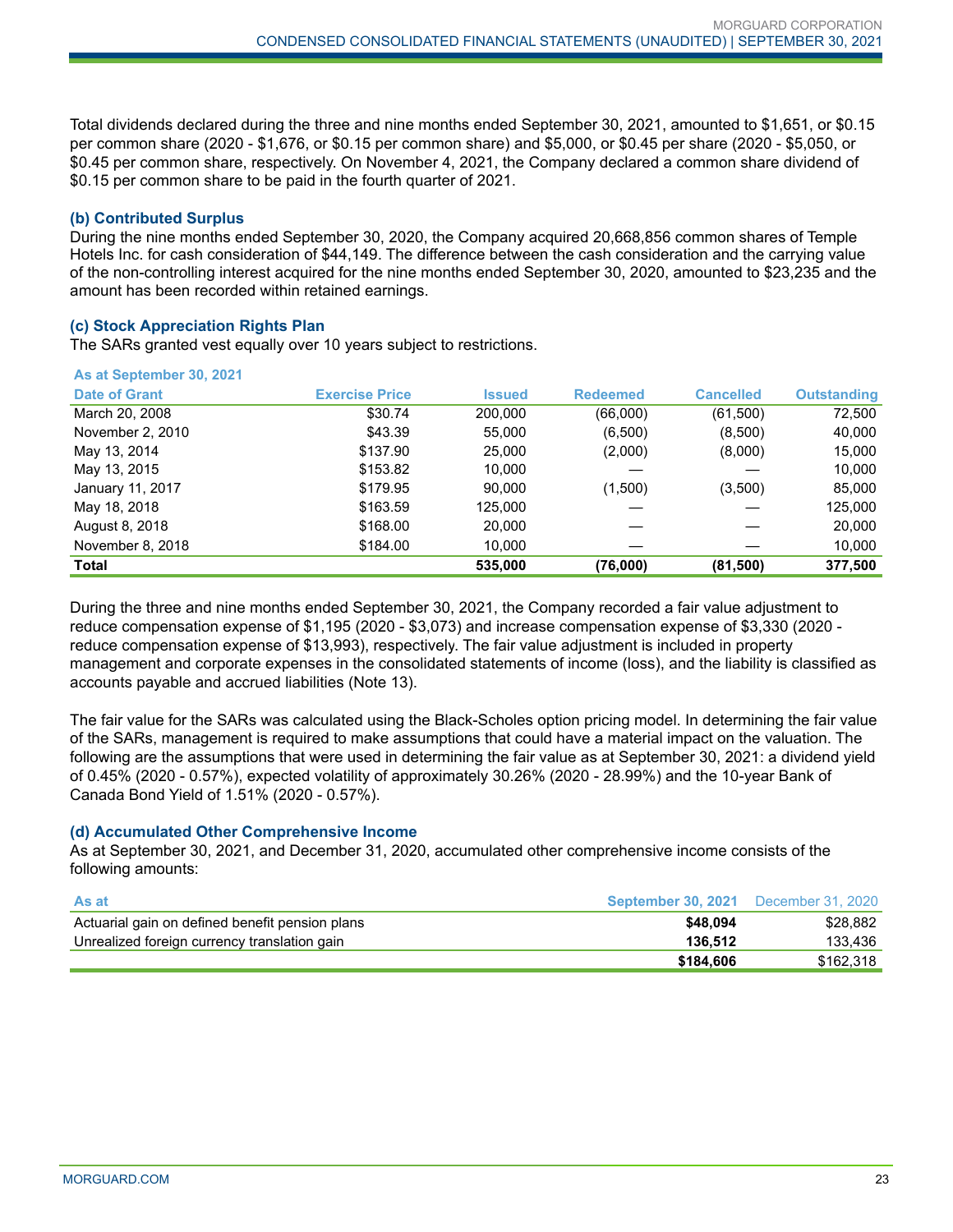#### NOTE 16 **REVENUE**

The components of revenue from real estate properties are as follows:

|                                          | Three months ended<br>September 30 |           | Nine months ended<br><b>September 30</b> |           |
|------------------------------------------|------------------------------------|-----------|------------------------------------------|-----------|
|                                          | 2021                               | 2020      | 2021                                     | 2020      |
| Rental income                            | \$117,333                          | \$121.577 | \$352,014                                | \$375,060 |
| Realty taxes and insurance               | 34.108                             | 35.190    | 102.551                                  | 106.719   |
| Common area maintenance recoveries       | 21.756                             | 21.506    | 63.763                                   | 68,858    |
| Property management and ancillary income | 37.360                             | 38.433    | 112.284                                  | 112.812   |
|                                          | \$210.557                          | \$216,706 | \$630,612                                | \$663,449 |

The components of revenue from hotel properties are as follows:

|                     |          | Three months ended<br>September 30 |          | Nine months ended<br>September 30 |
|---------------------|----------|------------------------------------|----------|-----------------------------------|
|                     | 2021     | 2020                               | 2021     | 2020                              |
| Room revenue        | \$30,477 | \$17.777                           | \$67.268 | \$59.494                          |
| Other hotel revenue | 8.246    | 4.003                              | 23.719   | 18.922                            |
|                     | \$38,723 | \$21.780                           | \$90.987 | \$78.416                          |

The components of management and advisory fees are as follows:

|                                    | <b>Three months ended</b><br><b>September 30</b> |         | Nine months ended<br><b>September 30</b> |          |
|------------------------------------|--------------------------------------------------|---------|------------------------------------------|----------|
|                                    | 2021                                             | 2020    | 2021                                     | 2020     |
| Property and asset management fees | \$8.281                                          | \$8,039 | \$25.085                                 | \$25,737 |
| Other fees                         | 2.143                                            | 1.303   | 6.965                                    | 5.883    |
|                                    | \$10.424                                         | \$9.342 | \$32,050                                 | \$31,620 |

## NOTE 17 **INTEREST EXPENSE**

The components of interest expense are as follows:

|                                                              | <b>Three months ended</b><br><b>September 30</b> |          | Nine months ended<br><b>September 30</b> |           |
|--------------------------------------------------------------|--------------------------------------------------|----------|------------------------------------------|-----------|
|                                                              | 2021                                             | 2020     | 2021                                     | 2020      |
| Interest on mortgages                                        | \$38,066                                         | \$40,613 | \$113.460                                | \$122,599 |
| Interest on debentures payable, net of accretion (Note 10)   | 11,675                                           | 13.818   | 37,637                                   | 41,031    |
| Interest on bank indebtedness                                | 1,031                                            | 1,028    | 3,163                                    | 4,396     |
| Interest on loans payable and other                          | 577                                              | 301      | 1.296                                    | 1,405     |
| Interest on lease liabilities (Note 12)                      | 2,389                                            | 2,356    | 7,173                                    | 7,093     |
| Amortization of mark-to-market adjustments on mortgages, net | (637)                                            | (1, 148) | (2,082)                                  | (3,633)   |
| Amortization of deferred financing costs                     | 1.871                                            | 1.916    | 5.751                                    | 6,642     |
|                                                              | 54.972                                           | 58.884   | 166.398                                  | 179,533   |
| Less: Interest capitalized to properties under development   | (63)                                             | (164)    | (276)                                    | (489)     |
|                                                              | \$54.909                                         | \$58,720 | \$166.122                                | \$179.044 |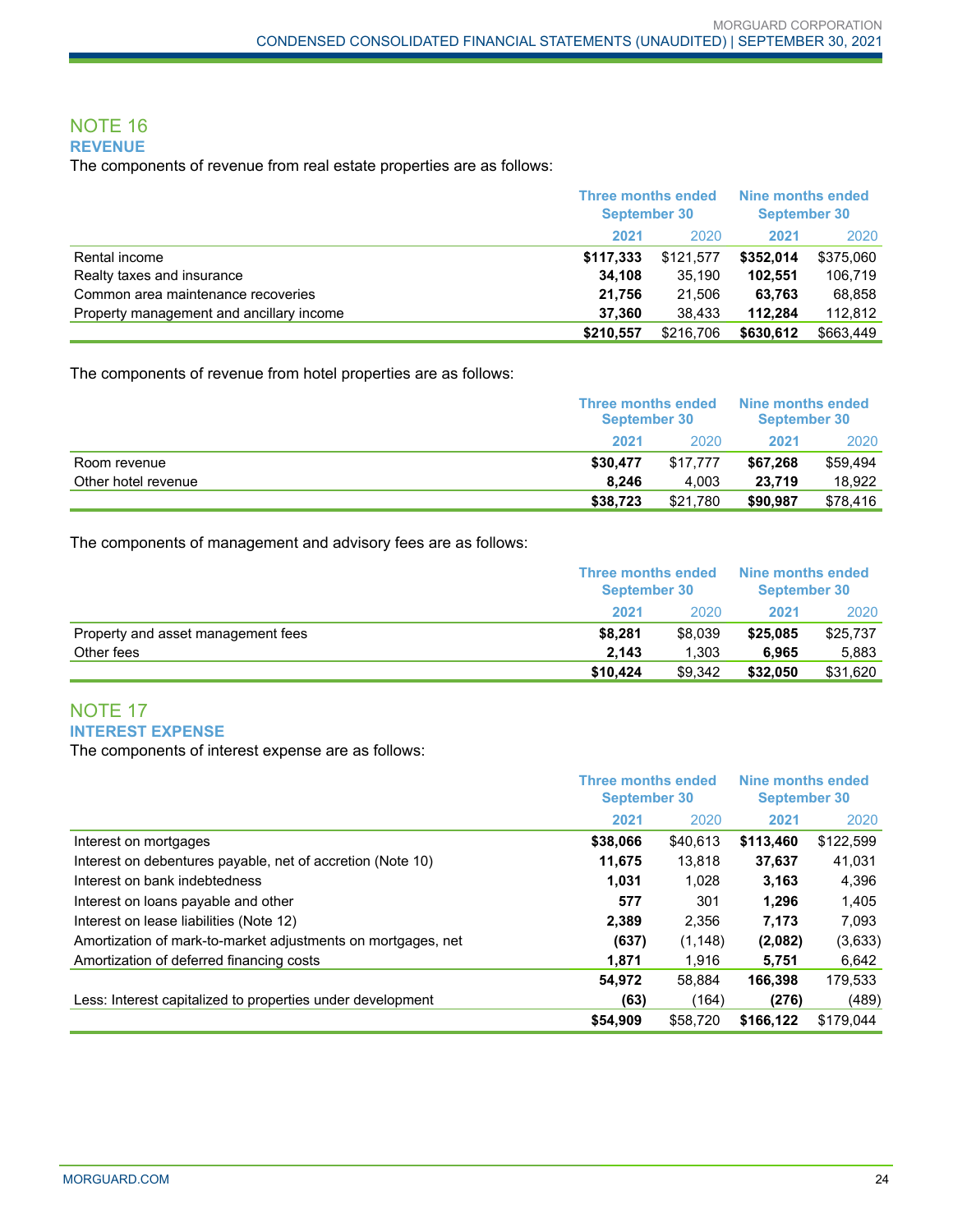## NOTE 18 **FAIR VALUE GAIN (LOSS), NET**

The components of fair value gain (loss) are as follows:

|                                                                                        | <b>Three months ended</b><br><b>September 30</b> |             | Nine months ended<br><b>September 30</b> |                |
|----------------------------------------------------------------------------------------|--------------------------------------------------|-------------|------------------------------------------|----------------|
|                                                                                        | 2021                                             | 2020        | 2021                                     | 2020           |
| Fair value gain (loss) on real estate properties, net (Note 4)                         | \$108,219                                        | (\$95,300)  | \$154,763                                | $($ \$359,161) |
| Financial assets (liabilities):                                                        |                                                  |             |                                          |                |
| Fair value gain (loss) on conversion option of MRG convertible debentures<br>(Note 10) | 20                                               | 194         | (175)                                    | 2,662          |
| Fair value gain (loss) on MRG units (Note 11)                                          | (13,530)                                         | (2,897)     | (48, 161)                                | 95,234         |
| Fair value gain (loss) on other real estate fund investments (Note $6(b)$ )            | 260                                              | (4,690)     | (6,940)                                  | (4,698)        |
| Fair value gain (loss) on investment in marketable securities                          | (7,896)                                          | 307         | 7,138                                    | (47, 747)      |
| Total fair value gain (loss), net                                                      | \$87,073                                         | (\$102,386) | \$106,625                                | (\$313,710)    |

#### NOTE 19 **OTHER INCOME**

The components of other income are as follows:

|                                | <b>Three months ended</b><br><b>September 30</b> |         | Nine months ended<br><b>September 30</b> |          |
|--------------------------------|--------------------------------------------------|---------|------------------------------------------|----------|
|                                | 2021                                             | 2020    | 2021                                     | 2020     |
| Foreign exchange gain          | \$12                                             | \$492   | \$1.382                                  | \$474    |
| Gain on sale of hotel property | $\hspace{0.05cm}$                                | 2.067   |                                          | 2.067    |
| Other income (expense)         | 172                                              | (306)   | 2.969                                    | (1, 423) |
|                                | \$184                                            | \$2,253 | \$4.351                                  | \$1,118  |

## NOTE 20 **RELATED PARTY TRANSACTIONS**

In addition to the related party transactions disclosed in Notes 6 and 10(a), related party transactions also include the following:

#### **(a) Paros Enterprises Limited ("Paros")**

Paros is the majority shareholder and ultimate parent of the Company. Paros is owned by the Company's Chairman and Chief Executive Officer, Mr. K. Rai Sahi. The Company entered into a demand loan agreement with Paros that provides for the Company to borrow up to \$50,000. During the three months ended September 30, 2021, the Company increased its existing demand loan by \$28,000. The total loan payable as at September 30, 2021 was \$50,000 (December 31, 2020 - \$nil). During the three and nine months ended September 30, 2021, the Company incurred net interest expense of \$319 (2020 - \$nil) and \$525 (2020 - \$nil), respectively.

#### **(b) TWC Enterprises Limited ("TWC")**

The Company provides TWC with managerial and consulting services for its business and the business of its subsidiaries. Mr. K. Rai Sahi is Chairman and Chief Executive Officer and the majority shareholder of TWC through his personal holding companies, which include Paros. Pursuant to contractual agreements between the Company and TWC, for the three and nine months ended September 30, 2021, the Company received a management fee of \$319 (2020 - \$327) and \$953 (2020 - \$988), respectively, and paid rent and operating expenses of \$133 (2020 - \$168) and \$477 (2020 - \$496), respectively.

The Company has a revolving demand loan agreement with TWC that provides for either party to borrow up to \$50,000 at either the prime rate or the bankers' acceptance rate plus applicable stamping fees. The total loan payable as at September 30, 2021 was \$20,000 (December 31, 2020 - \$20,000). During the three and nine months ended September 30, 2021, the Company paid net interest of \$112 (2020 - \$96) and \$332 (2020 - \$408), respectively.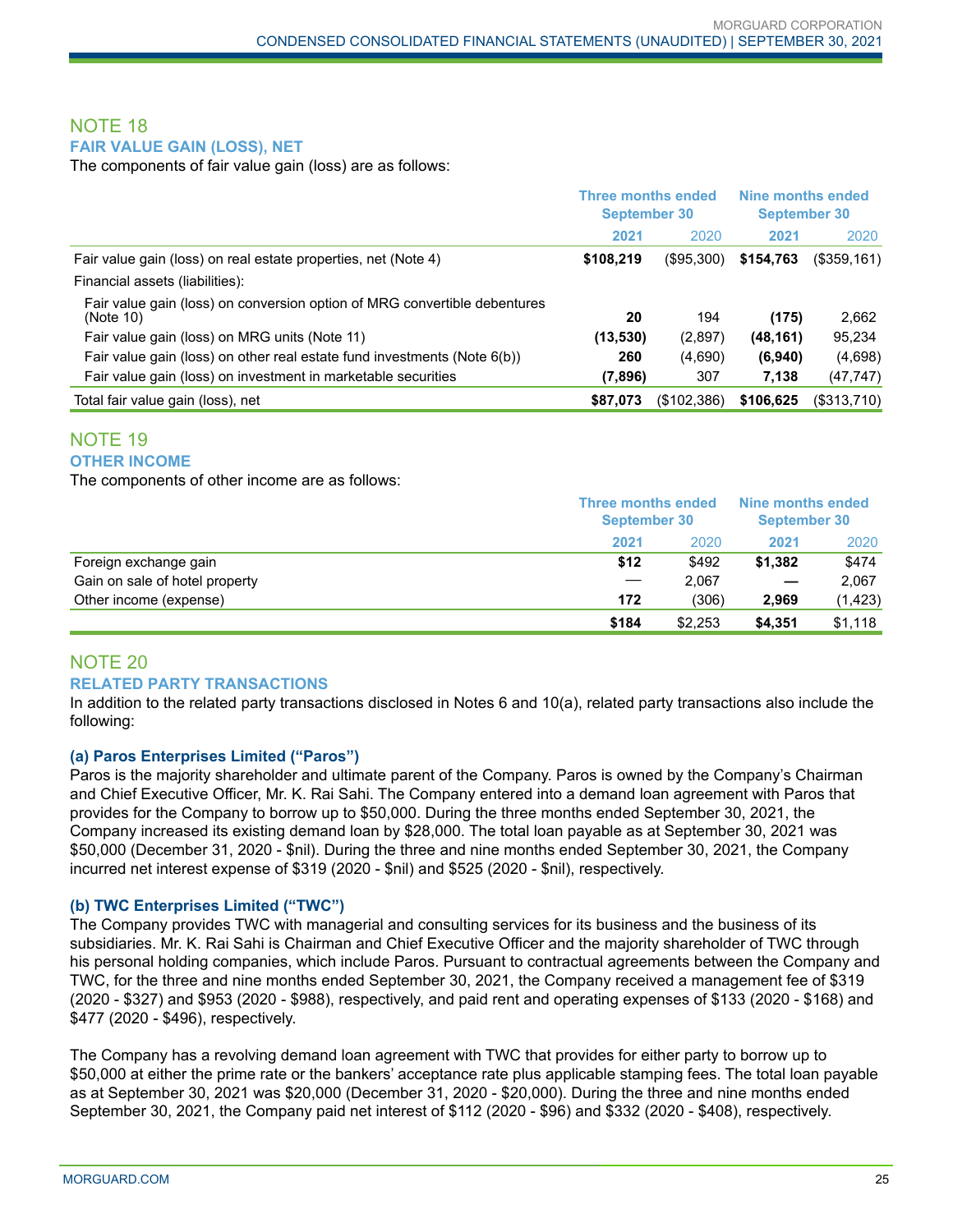#### **(c) Share/unit Purchase and Other Loans**

As at September 30, 2021, share/unit purchase and other loans to officers and employees of the Company and its subsidiaries of \$5,426 (December 31, 2020 - \$5,502) are outstanding. The loans are collateralized by their common shares of the Company, units of Morguard REIT and units of Morguard Residential REIT and are interest-bearing computed at the Canadian prime interest rate and are due on January 13, 2026. Other loans are secured against the underlying asset. The loans are classified as amounts receivable in the consolidated balance sheets. As at September 30, 2021, the fair market value of the common shares/units held as collateral is \$67,709.

#### NOTE 21 **INCOME TAXES**

#### **(a) Tax Provision**

For the three and nine months ended September 30, 2021, the Company recorded income tax expense of \$36,880 (2020 - recovery of \$10,801) and \$99,092 (2020 - recovery of \$39,230), respectively. The effective tax rate of the current and the prior period was impacted by the tax rate differential.

#### **(b) Unrecognized Deductible Temporary Differences**

As at September 30, 2021, the Company's U.S. subsidiaries have total net operating losses of approximately US\$66,519 (December 31, 2020 - US\$66,736) of which no deferred tax assets were recognized as it is not probable that taxable income will be available against which the deductible temporary difference can be utilized. The net operating losses expire in varying years commencing 2030.

As at September 30, 2021, the Company's Canadian subsidiaries have total net operating losses of approximately \$252,904 (December 31, 2020 - \$234,422) of which no deferred tax assets were recognized as it is not probable that taxable income will be available against which they can be utilized. These losses expire in various years commencing 2022. As at September 30, 2021, the Company has other Canadian temporary differences for which no deferred tax asset was recognized for approximately \$84,246 (December 31, 2020 - \$63,928). These other temporary differences have no expiration date.

#### **(c) Recognized Deductible Temporary Differences**

As at September 30, 2021, the Company's U.S. subsidiaries have total net operating losses of US\$31,236 (December 31, 2020 - US\$26,808) of which deferred tax assets were recognized. These net operating losses have no expiration date.

As at September 30, 2021, the Company's U.S. subsidiaries have total unutilized interest expense deductions of US\$12,260 (December 31, 2020 - US\$5,046) of which deferred tax assets were recognized.

## NOTE 22 **NET INCOME (LOSS) PER COMMON SHARE**

|                                                        | <b>Three months ended</b><br><b>September 30</b> |             | Nine months ended<br><b>September 30</b> |            |
|--------------------------------------------------------|--------------------------------------------------|-------------|------------------------------------------|------------|
|                                                        | 2021                                             | 2020        | 2021                                     | 2020       |
| Net income (loss) attributable to common shareholders  | \$102.626                                        |             | $($4,606)$ \$134,279                     | (\$36,590) |
| Weighted average number of common shares               |                                                  |             |                                          |            |
| outstanding (000s) - basic and diluted                 | 11.100                                           | 11.203      | 11.100                                   | 11,236     |
| Net income (loss) per common share - basic and diluted | \$9.25                                           | $($ \$0.42) | \$12.10                                  | (\$3.26)   |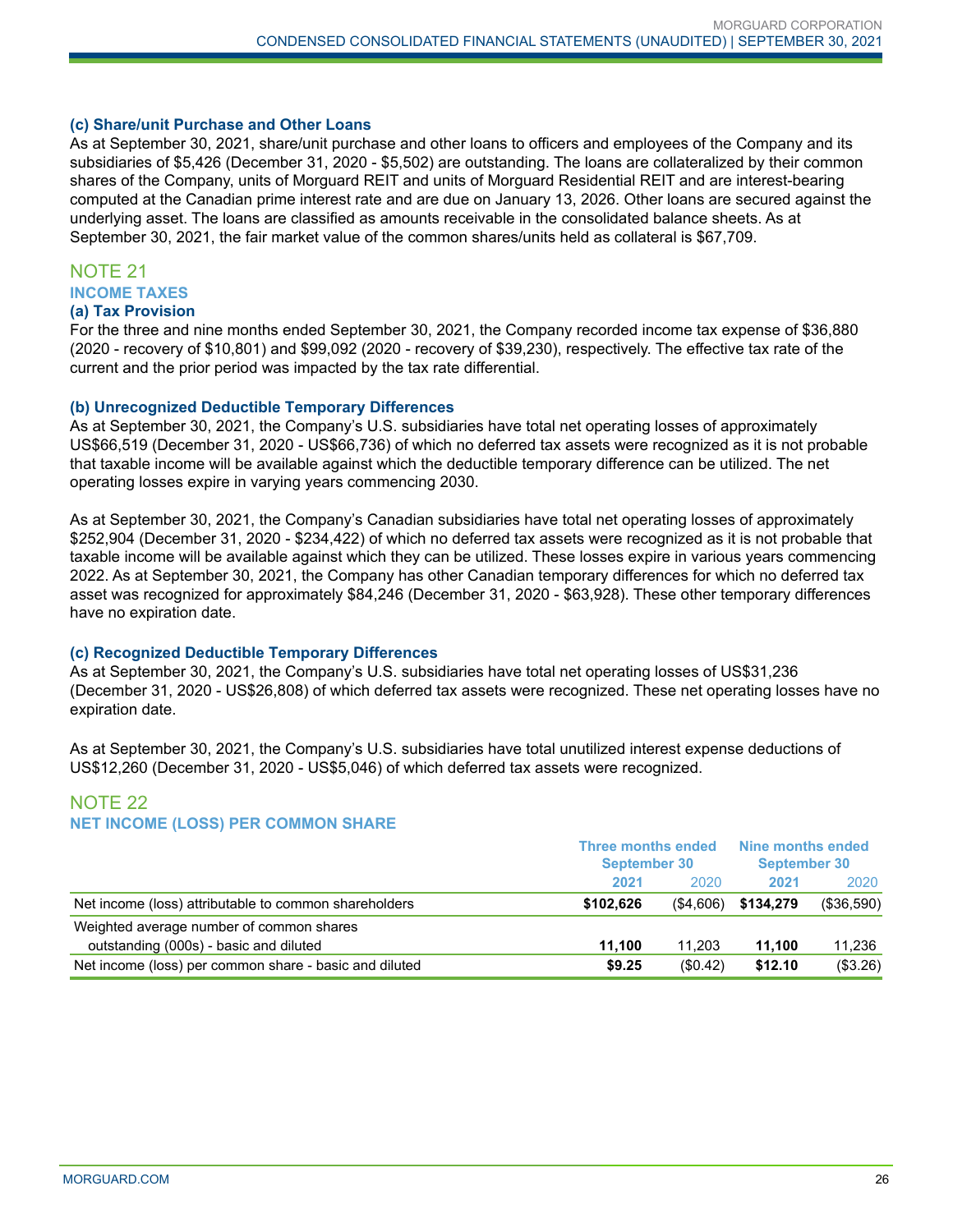#### NOTE 23 **CONSOLIDATED STATEMENTS OF CASH FLOWS (a) Items Not Affecting Cash**

|                                                                                        | <b>Three months ended</b><br><b>September 30</b> |           | Nine months ended<br><b>September 30</b> |            |
|----------------------------------------------------------------------------------------|--------------------------------------------------|-----------|------------------------------------------|------------|
|                                                                                        | 2021                                             | 2020      | 2021                                     | 2020       |
| Fair value loss (gain) on real estate properties, net                                  | (\$118,481)                                      | \$84,864  | (\$144, 112)                             | \$370,243  |
| Fair value loss (gain) on conversion option of MRG convertible debentures<br>(Note 18) | (20)                                             | (194)     | 175                                      | (2,662)    |
| Fair value loss (gain) on MRG units (Note 11)                                          | 8,090                                            | (2,537)   | 31,846                                   | (111, 527) |
| Fair value loss (gain) on other real estate investment funds (Note 18)                 | (260)                                            | 4,690     | 6,940                                    | 4,698      |
| Fair value loss (gain) on investment in marketable securities (Note 18)                | 7,896                                            | (307)     | (7, 138)                                 | 47,747     |
| Equity loss (income) from investments                                                  | 2,529                                            | 2,634     | (20, 236)                                | 8,312      |
| Amortization of hotel properties and other                                             | 7,995                                            | 8,574     | 24,653                                   | 26,564     |
| Amortization of deferred financing costs (Note 17)                                     | 1,871                                            | 1,916     | 5,751                                    | 6,642      |
| Amortization of mark-to-market adjustments on mortgages, net (Note 17)                 | (637)                                            | (1, 148)  | (2,082)                                  | (3,633)    |
| Amortization of tenant incentive                                                       | 1,110                                            | 674       | 2,600                                    | 1,951      |
| Stepped rent - adjustment for straight-line method                                     | 608                                              | (522)     | (1,745)                                  | (258)      |
| Deferred income taxes                                                                  | 35,343                                           | (11, 155) | 92,102                                   | (49,306)   |
| Accretion of convertible debentures                                                    | 267                                              | 246       | 804                                      | 754        |
| Gain on sale of hotel property (Note 19)                                               |                                                  | (2,067)   |                                          | (2,067)    |
| Provision for impairment                                                               | 17,233                                           | 7,588     | 45,289                                   | 31,479     |
|                                                                                        | (\$36,456)                                       | \$93,256  | \$34,847                                 | \$328,937  |

#### **(b) Net Change in Operating Assets and Liabilities**

|                                                |            | Three months ended<br><b>September 30</b> |            | Nine months ended<br><b>September 30</b> |  |
|------------------------------------------------|------------|-------------------------------------------|------------|------------------------------------------|--|
|                                                | 2021       | 2020                                      | 2021       | 2020                                     |  |
| Amounts receivable                             | $($ \$391) | (\$10,103)                                | \$3.273    | ( \$44,655)                              |  |
| Prepaid expenses and other                     | (16,880)   | (6,953)                                   | (27, 282)  | (19, 188)                                |  |
| Accounts payable and accrued liabilities       | 3.026      | 15.949                                    | 7.249      | 12,803                                   |  |
| Net change in operating assets and liabilities | (\$14,245) | (\$1,107)                                 | (\$16,760) | (\$51,040)                               |  |

#### **(c) Supplemental Cash Flow Information**

|                   | Three months ended<br>September 30 |          | Nine months ended<br>September 30 |           |
|-------------------|------------------------------------|----------|-----------------------------------|-----------|
|                   | 2021                               | 2020     | 2021                              | 2020      |
| Interest paid     | \$56.124                           | \$54,417 | \$161.342                         | \$169,958 |
| Interest received | 112                                | 622      | 431                               | 1.578     |
| Income taxes paid | 460                                | 2.496    | 7.488                             | 7.475     |

During the three and nine months ended September 30, 2021, the Company issued non-cash dividends under the distribution reinvestment plan of \$16 (2020 - \$26) and \$62 (2020 - \$73).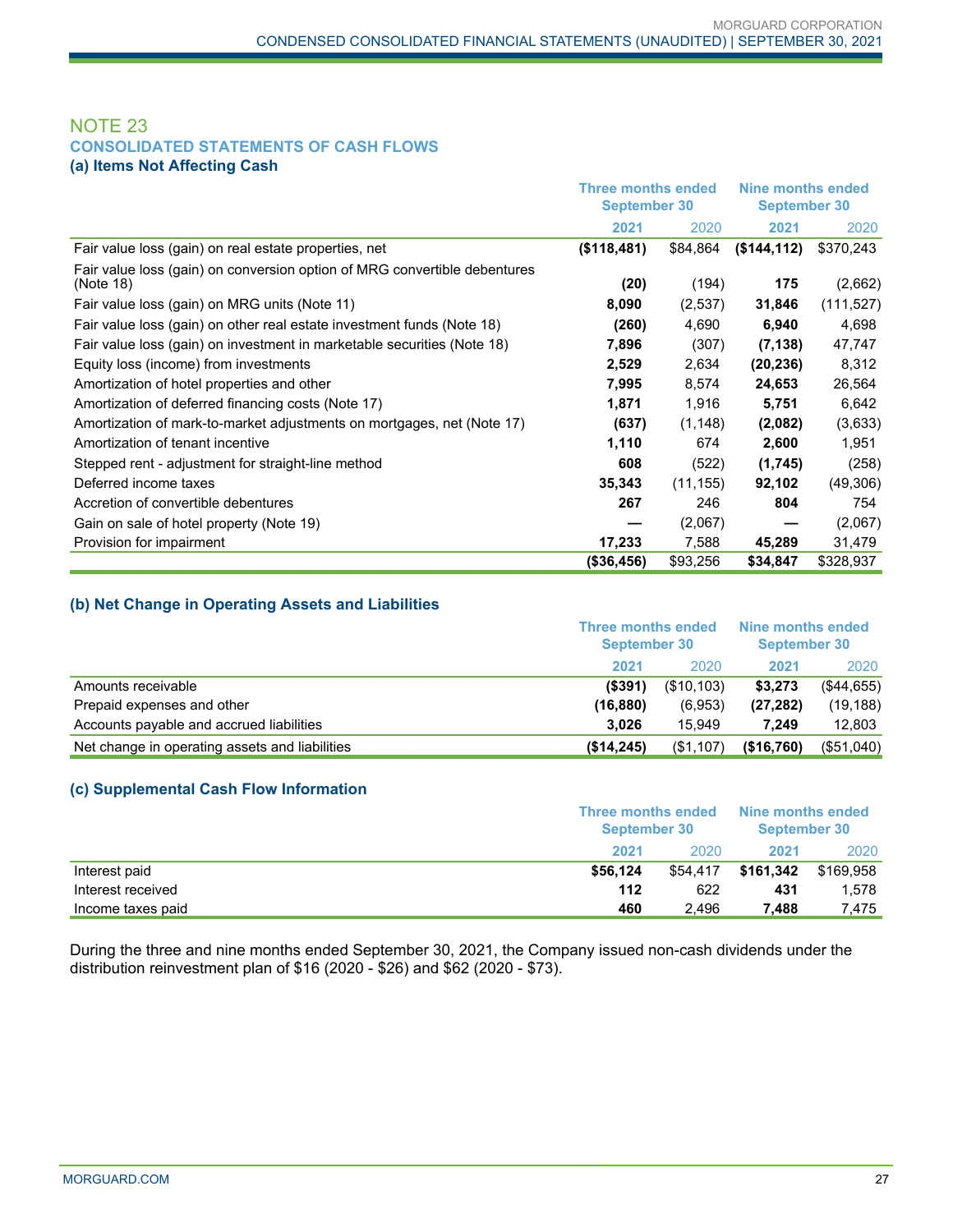#### **(d) Reconciliation of Liabilities Arising from Financing Activities**

The following provides a reconciliation of liabilities arising from financing activities:

|                              | <b>Mortgages</b><br>pavable | <b>Unsecured</b><br>debentures | <b>Convertible</b><br><b>debentures</b> | <b>Lease</b><br><b>liabilities</b> | Loans    | <b>Bank</b><br>payable indebtedness | <b>Total</b> |
|------------------------------|-----------------------------|--------------------------------|-----------------------------------------|------------------------------------|----------|-------------------------------------|--------------|
| Balance, beginning of period | \$4.269.374                 | \$1.022.152                    | \$194.322                               | \$164.255                          | \$20,000 | \$156.802                           | \$5.826.905  |
| Repayments                   | (90, 862)                   |                                |                                         | (1,377)                            |          | (314, 901)                          | (407, 140)   |
| New financing, net           | 389,131                     |                                |                                         |                                    | 50,000   | 214.976                             | 654,107      |
| Lump-sum repayments          | (203, 698)                  | (200,000)                      |                                         |                                    |          |                                     | (403, 698)   |
| Non-cash changes             | 1.439                       | 864                            | 2.345                                   |                                    |          |                                     | 4,648        |
| Foreign exchange             | 1.192                       |                                |                                         | 27                                 |          |                                     | 1,219        |
| Balance, September 30, 2021  | \$4,366,576                 | \$823.016                      | \$196.667                               | \$162,905                          | \$70,000 | \$56,877                            | \$5,676,041  |

#### NOTE 24 **CONTINGENCIES**

The Company is contingently liable with respect to litigation, claims and environmental matters that arise from time to time, including those that could result in mandatory damages or other relief, which could result in significant expenditures. While the final outcome of these matters cannot be predicted with certainty, in the opinion of management, any uninsured liability that may arise from such contingencies would not have a material adverse effect on the financial position or results of operations of the Company. Any settlement of claims in excess of amounts recorded will be charged to operations as and when such determination is made.

## NOTE 25

#### **MANAGEMENT OF CAPITAL**

Refer to the Company's annual audited consolidated financial statements as at and for the year ended December 31, 2020, for an explanation of the Company's capital management policy.

The total managed capital for the Company as at September 30, 2021, and December 31, 2020, is summarized below:

| As at                                     | <b>September 30, 2021</b> | December 31, 2020 |
|-------------------------------------------|---------------------------|-------------------|
| Mortgages payable, principal balance      | \$4,380,991               | \$4,282,087       |
| Unsecured Debentures, principal balance   | 825,000                   | 1,025,000         |
| Convertible debentures, principal balance | 195.500                   | 195,500           |
| Loans payable                             | 70.000                    | 20,000            |
| <b>Bank indebtedness</b>                  | 56.877                    | 156,802           |
| Lease liabilities                         | 162.905                   | 164.255           |
| Shareholders' equity                      | 3,522,982                 | 3,372,352         |
|                                           | \$9,214,255               | \$9,215,996       |

The Company monitors its capital structure based on an interest coverage ratio and a debt to gross book value ratio. These ratios are used by the Company to manage an acceptable level of leverage and are calculated in accordance with the terms of the specific agreements with creditors and are not considered measures in accordance with IFRS, nor is there an equivalent IFRS measure.

The Company's Unsecured Debentures contain covenants that are calculated on a non-consolidated basis, which represents the Company's consolidated results prepared in accordance with IFRS as shown on the Company's most recently published annual audited consolidated financial statements, adjusted, as required, to account for the Company's public entity investments in Morguard Residential REIT and Morguard REIT using the equity method. The covenants that the Company must maintain are a non-consolidated interest coverage ratio above 1.65 times, a nonconsolidated debt to gross book value ratio not to exceed 65% and a minimum non-consolidated equity requirement of at least \$300,000. If the Company does not meet these covenants, the Unsecured Debentures will become immediately due and payable unless the Company is able to remedy the default or obtain a waiver from debenture holders. The Company is in compliance with all Unsecured Debenture covenants.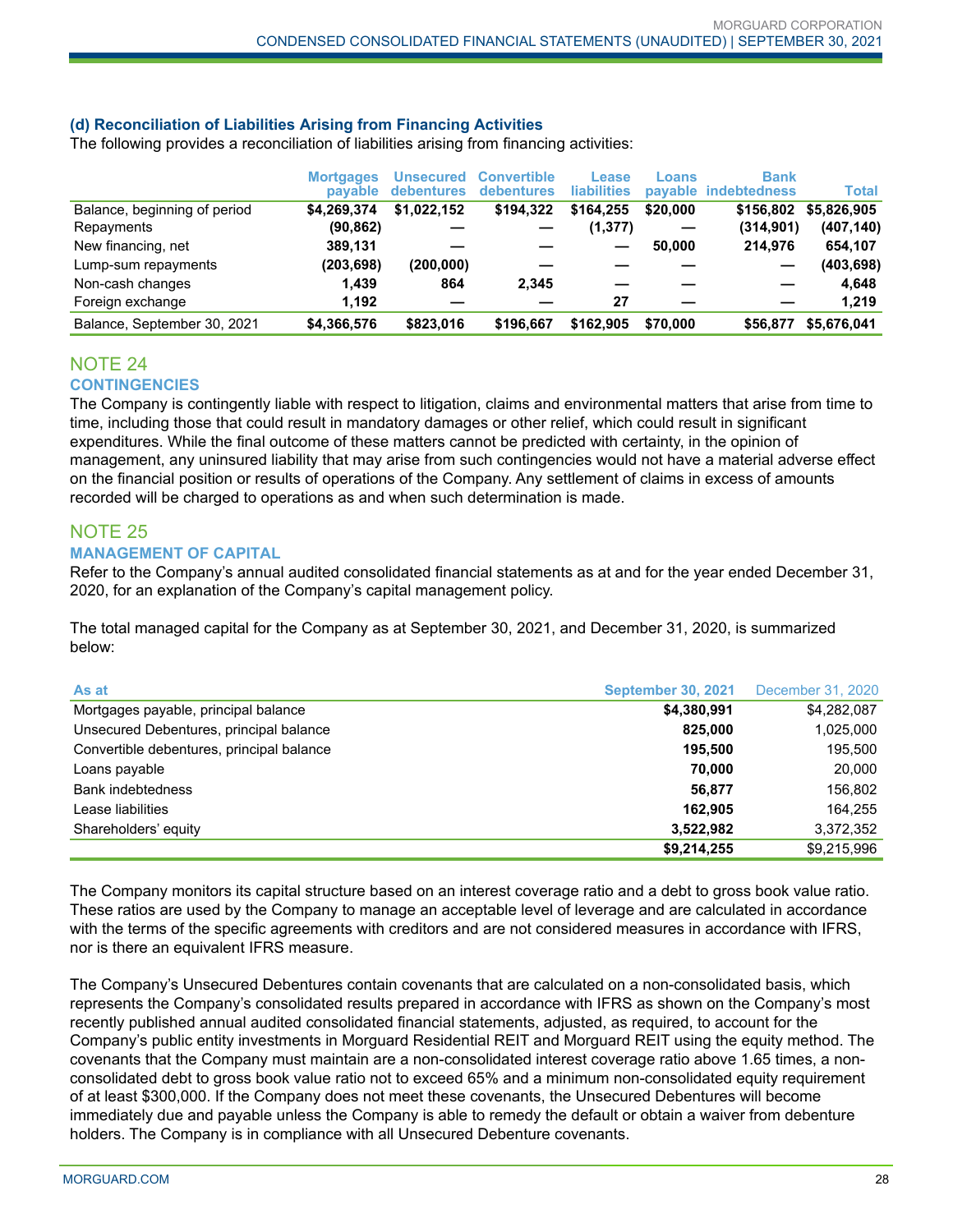## NOTE 26

#### **FINANCIAL INSTRUMENTS AND RISK MANAGEMENT**

Refer to the Company's annual audited consolidated financial statements as at and for the year ended December 31, 2020, for an explanation of the Company's risk management policy as it relates to financial instruments.

#### **Fair Value of Financial Assets and Financial Liabilities**

The fair values of cash, restricted cash, amounts receivable, accounts payable and accrued liabilities and bank indebtedness approximate their carrying values due to the short-term maturity of those instruments. The fair values of mortgages and loans receivable are based on the current market conditions for financing loans with similar terms and risks. The loans payable are reflected at fair value since they are based on a floating interest rate and reflect the terms of current market conditions.

Mortgages payable, Unsecured Debentures, convertible debentures, lease liabilities and finance lease receivable are carried at amortized cost using the effective interest rate method of amortization. The estimated fair values of longterm borrowings have been determined based on market information, where available, or by discounting future payments of interest and principal at estimated interest rates expected to be available to the Company.

The fair value of the mortgages payable has been determined by discounting the cash flows of these financial obligations using September 30, 2021, market rates for debts of similar terms (Level 2). Based on these assumptions, the fair value as at September 30, 2021, of the mortgages payable before deferred financing costs and mark-tomarket adjustments is estimated at \$4,531,687 (December 31, 2020 - \$4,552,081), compared with the carrying value of \$4,380,991 (December 31, 2020 - \$4,282,087). The fair value of the mortgages payable varies from the carrying value due to fluctuations in interest rates since their issue.

The fair value of the Unsecured Debentures liability is based on its closing bid price (Level 1). As at September 30, 2021, the fair value of the Unsecured Debentures has been estimated at \$839,871 (December 31, 2020 - \$1,039,322) compared with the carrying value of \$825,000 (December 31, 2020 - \$1,025,000).

The fair value of the convertible debentures liability is based on their market trading prices (Level 1). As at September 30, 2021, the fair value of the convertible debentures before deferred financing costs has been estimated at \$199,012 (December 31, 2020 - \$196,539), compared with the carrying value of \$195,500 (December 31, 2020 - \$195,500).

The fair value of the finance lease receivable is determined by discounting the cash flows of the finance lease receivable using September 30, 2021, market rates for debt on similar terms (Level 3). Based on these assumptions, as at September 30, 2021, the fair value of the finance lease receivable has been estimated at \$57,629 (December 31, 2020 - \$57,185).

The fair value hierarchy of financial instruments and real estate properties measured at fair value in the consolidated balance sheets is as follows:

|                                                 |         | <b>September 30, 2021</b> |             | December 31, 2020 |         |             |  |
|-------------------------------------------------|---------|---------------------------|-------------|-------------------|---------|-------------|--|
| As at                                           | Level 1 | Level 2                   | Level 3     | Level 1           | Level 2 | Level 3     |  |
| <b>Assets:</b>                                  |         |                           |             |                   |         |             |  |
| Real estate properties                          | $s-$    | s—                        | \$9,871,194 | s—                | s—      | \$9,680,408 |  |
| Investments in marketable securities            | 108,674 |                           |             | 115,823           |         |             |  |
| Investments in real estate funds                |         |                           | 81.702      |                   |         | 88.699      |  |
| <b>Financial liabilities:</b>                   |         |                           |             |                   |         |             |  |
| Morguard Residential REIT units                 |         | 478.488                   |             |                   | 446.091 |             |  |
| Conversion option on MRG convertible debentures |         | 1,752                     |             |                   | 1.577   |             |  |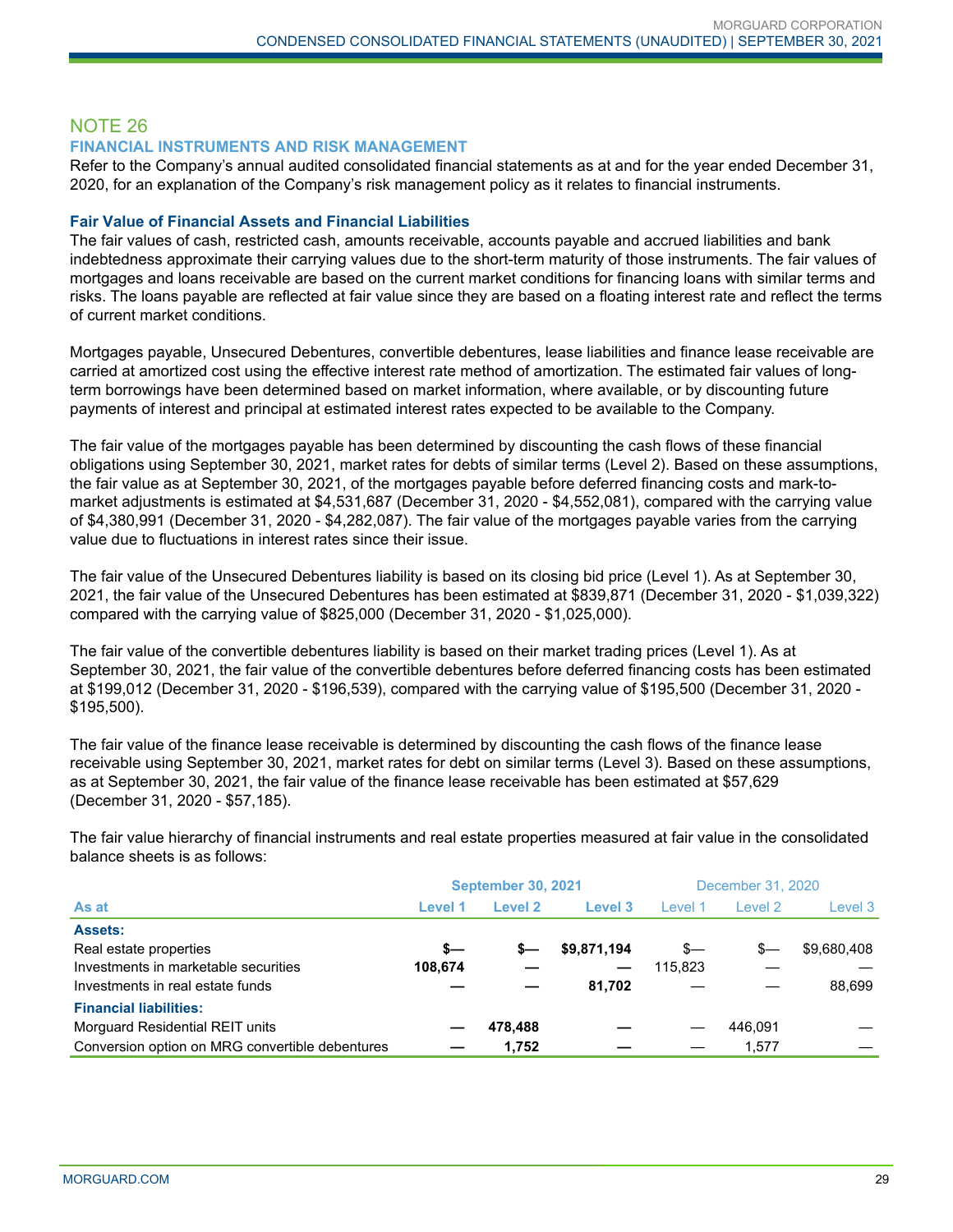## NOTE 27 **SEGMENTED INFORMATION**

#### **(a) Operating Segments**

The Company has the following five reportable segments after aggregation: (i) multi-suite residential, (ii) retail, (iii) office, (iv) industrial, and (v) hotel. The Company has applied judgment by aggregating its operating segments according to the nature of the property operations. Such judgment considers the nature of operations, types of customers and an expectation that operating segments within a reportable segment have similar long-term economic characteristics.

The following summary presents certain financial information regarding the Company's operating segments:

|                                                  | <b>Multi-suite</b> |               |               |                          |               |              |
|--------------------------------------------------|--------------------|---------------|---------------|--------------------------|---------------|--------------|
| For the three months ended September 30, 2021    | <b>Residential</b> | <b>Retail</b> |               | <b>Office Industrial</b> | <b>Hotel</b>  | <b>Total</b> |
| Revenue from real estate/hotel properties        | \$95,523           | \$54,275      | \$57,629      | \$3,130                  | \$38,723      | \$249,280    |
| Property/hotel operating expenses                | (36, 548)          | (23, 770)     | (24, 651)     | (1,078)                  | (27, 788)     | (113, 835)   |
| <b>Net operating income</b>                      | \$58,975           | \$30,505      | \$32,978      | \$2,052                  | \$10,935      | \$135,445    |
|                                                  |                    |               |               |                          |               |              |
|                                                  | <b>Multi-suite</b> |               |               |                          |               |              |
| For the three months ended September 30, 2020    | <b>Residential</b> | Retail        | <b>Office</b> | Industrial               | <b>Hotel</b>  | <b>Total</b> |
| Revenue from real estate/hotel properties        | \$97,922           | \$58,132      | \$58,017      | \$2,635                  | \$21,780      | \$238,486    |
| Property/hotel operating expenses                | (34, 327)          | (30, 026)     | (26,096)      | (924)                    | (16, 845)     | (108, 218)   |
| Net operating income                             | \$63,595           | \$28,106      | \$31,921      | \$1,711                  | \$4,935       | \$130,268    |
|                                                  |                    |               |               |                          |               |              |
|                                                  | <b>Multi-suite</b> |               |               |                          |               |              |
| For the nine months ended September 30, 2021     | <b>Residential</b> | <b>Retail</b> |               | <b>Office Industrial</b> | <b>Hotel</b>  | <b>Total</b> |
| Revenue from real estate/hotel properties        | \$280,610          | \$166,593     | \$174,360     | \$9,049                  | \$90,987      | \$721,599    |
| Property/hotel operating expenses                | (137, 825)         | (82, 651)     | (75,076)      | (3, 501)                 | (66, 082)     | (365, 135)   |
| <b>Net operating income</b>                      | \$142,785          | \$83,942      | \$99,284      | \$5,548                  | \$24,905      | \$356,464    |
|                                                  | Multi-suite        |               |               |                          |               |              |
| For the nine months ended September 30, 2020     | <b>Residential</b> | <b>Retail</b> | <b>Office</b> | Industrial               | <b>Hotel</b>  | <b>Total</b> |
| Revenue from real estate/hotel properties        | \$298,406          | \$177,846     | \$179,023     | \$8,174                  | \$78,416      | \$741,865    |
| Property/hotel operating expenses                | (132, 817)         | (91, 602)     | (80, 240)     | (2,891)                  | (70, 272)     | (377, 822)   |
| Net operating income                             | \$165,589          | \$86,244      | \$98,783      | \$5,283                  | \$8,144       | \$364,043    |
|                                                  |                    |               |               |                          |               |              |
|                                                  | <b>Multi-suite</b> |               |               |                          |               |              |
|                                                  | <b>Residential</b> | <b>Retail</b> |               | <b>Office Industrial</b> | <b>Hotel</b>  | <b>Total</b> |
| As at September 30, 2021                         |                    |               |               |                          |               |              |
| Real estate/hotel properties                     | \$5,192,204        | \$2,270,298   | \$2,234,546   | \$174,146                | \$467,147     | \$10,338,341 |
| Mortgages payable                                | \$2,149,339        | \$944,684     | \$1,093,397   | \$19,458                 | \$159,698     | \$4,366,576  |
| For the nine months ended September 30, 2021     |                    |               |               |                          |               |              |
| Additions to real estate/hotel properties        | \$25,753           | \$11,801      | \$8,629       | \$664                    | \$7,593       | \$54,440     |
| Fair value gain (loss) on real estate properties | \$196,997          | ( \$18, 884)  | $($ \$48,351) | \$25,001                 | \$—           | \$154,763    |
|                                                  |                    |               |               |                          |               |              |
|                                                  | Multi-suite        |               |               |                          |               |              |
|                                                  | <b>Residential</b> | <b>Retail</b> | <b>Office</b> | <b>Industrial</b>        | <b>Hotel</b>  | <b>Total</b> |
| As at December 31, 2020                          |                    |               |               |                          |               |              |
| Real estate/hotel properties                     | \$4,965,659        | \$2,291,329   | \$2,285,085   | \$138,335                | \$545,041     | \$10,225,449 |
| Mortgages payable                                | \$2,093,904        | \$895,502     | \$1,096,121   | \$19,867                 | \$163,980     | \$4,269,374  |
| For the nine months ended September 30, 2020     |                    |               |               |                          |               |              |
| Additions to real estate/hotel properties        | \$27,772           | \$25,372      | \$13,011      | \$135                    | \$3,773       | \$70,063     |
| Fair value gain (loss) on real estate properties | \$91,128           | (\$367,975)   | (\$90,357)    | \$8,043                  | $\frac{2}{2}$ | (\$359, 161) |